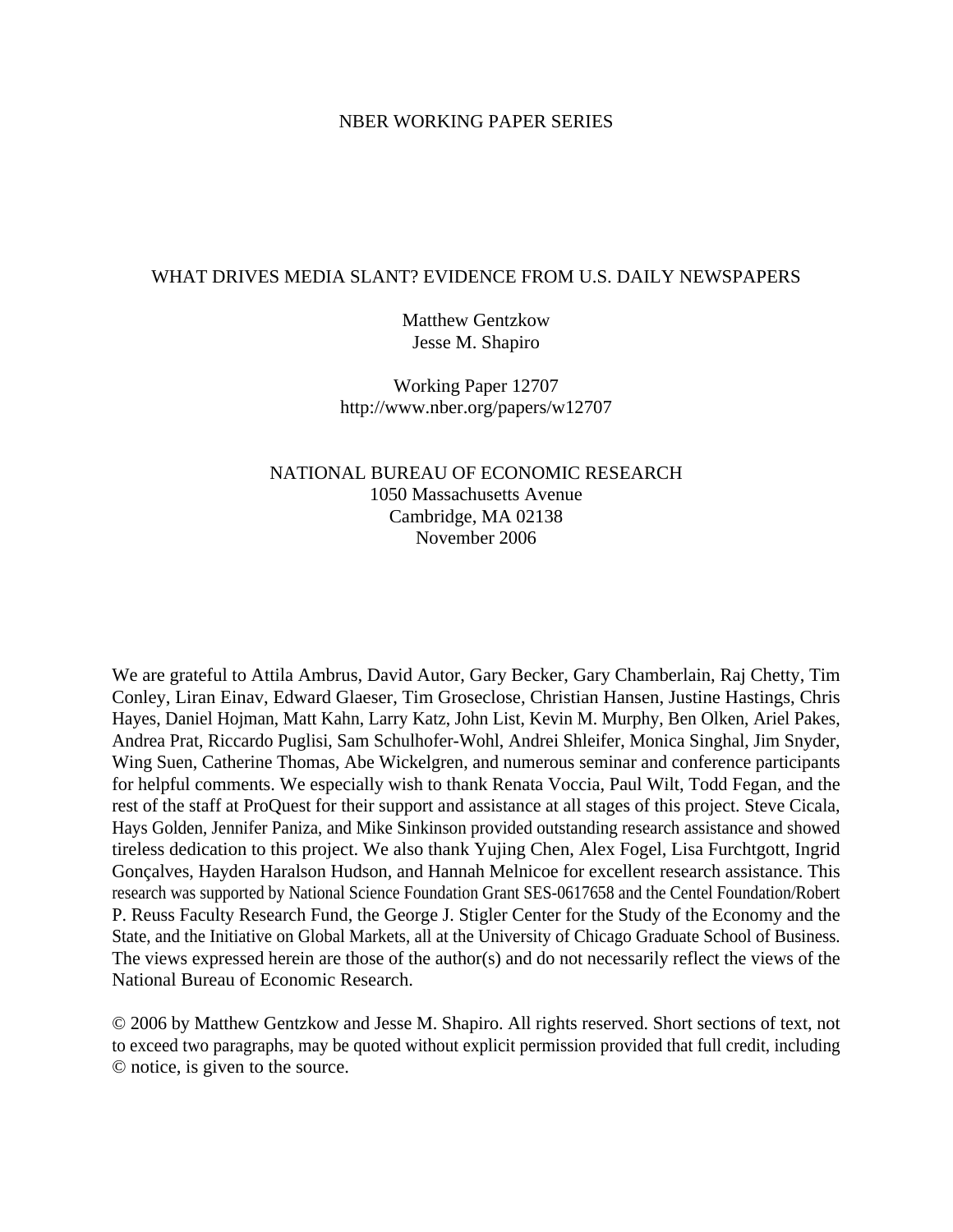What Drives Media Slant? Evidence from U.S. Daily Newspapers Matthew Gentzkow and Jesse M. Shapiro NBER Working Paper No. 12707 November 2006, Revised August 2007 JEL No. D78,K23,L82

### **ABSTRACT**

We construct a new index of media slant that measures whether a news outlet slanguage is more similar to that of a congressional Republican or Democrat. We apply the measure to study the market forces that determine political con- tent in the news. We estimate a model of newspaper demand that incorporates slant explicitly, estimate the slant that would be chosen if newspapers independently maximized their own profits, and compare these ideal points with .rms. actual choices. Our analysis confirms an economically significant demand for news slanted toward one's own political ideology. Firms respond strongly to consumer preferences, which account for roughly 20 percent of the variation in measured slant in our sample. By contrast, the identity of a newspaper's owner explains far less of the variation in slant. We also present evidence on the role of pressure from incumbent politicians, tastes of reporters, and newspaper competition in determining slant.

Matthew Gentzkow University of Chicago Graduate School of Business 5807 South Woodlawn Avenue Chicago, IL 60637 and NBER gentzkow@chicagogsb.edu

Jesse M. Shapiro University of Chicago 5807 S. Woodlawn Avenue Chicago, IL 60637 and NBER jmshapir@uchicago.edu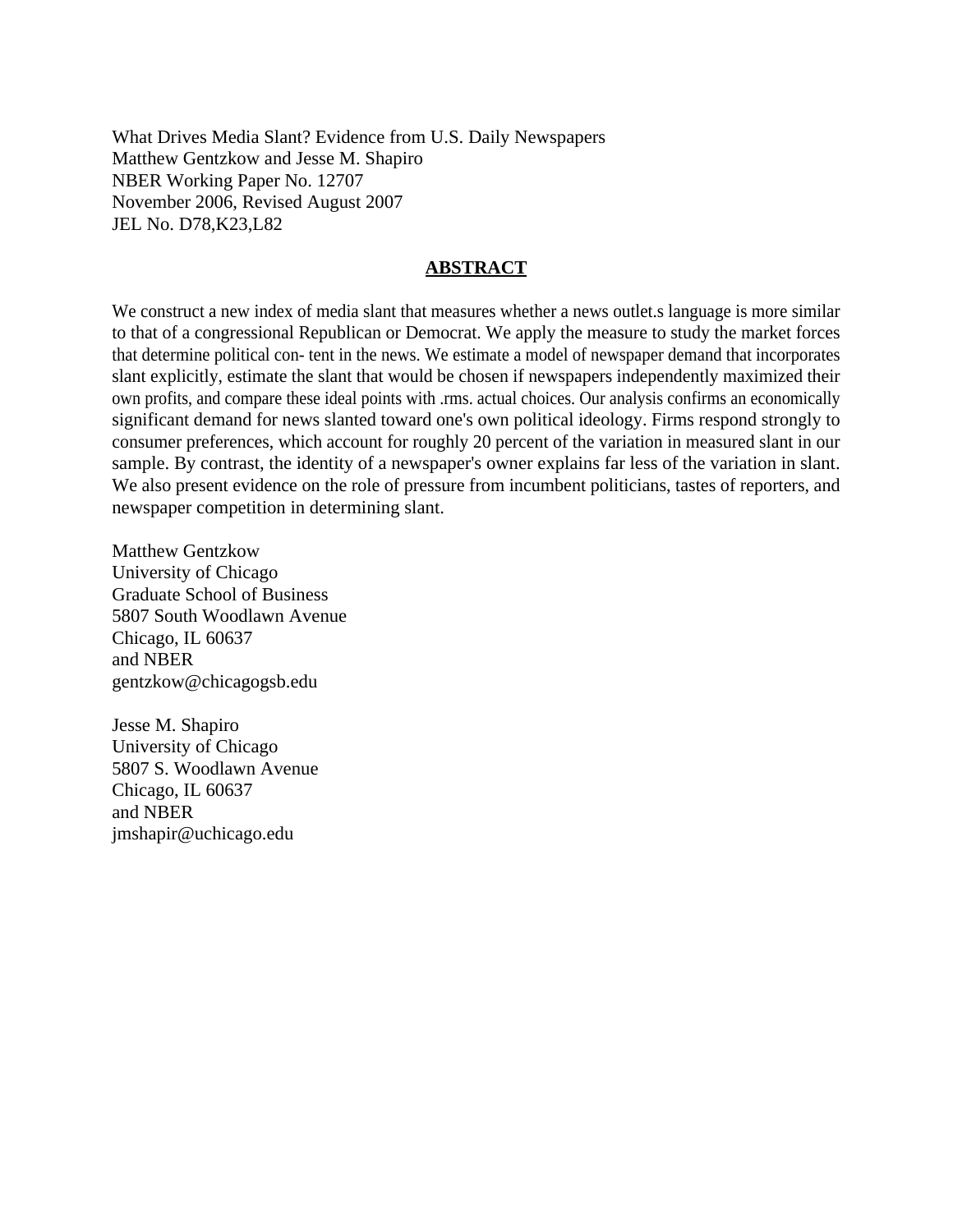# 1 Introduction

Government regulation of news media ownership in the United States is built on two propositions. The first is that news content has a powerful impact on politics, with ideologically diverse content producing socially desirable outcomes. According to the U.S. Supreme Court, "One of the most vital of all general interests [is] the dissemination of news from as many different sources, and with as many different facets and colors as is possible. That interest...presupposes that right conclusions are more likely to be gathered out of a multitude of tongues, than through any kind of authoritative selection" (U.S. Supreme Court  $1945$ ).<sup>1</sup>

The second proposition is that unregulated markets will tend to produce too little ideological diversity. The Federal Communications Commission (FCC), for example, ìhas traditionally assumed that there is a positive correlation between viewpoints expressed and ownership of an outlet. The Commission has sought, therefore, to diffuse ownership of media outlets among multiple Örms in order to diversify the viewpoints available to the public" (FCC 2003).<sup>2</sup> This belief has justified significant controls on cross-market consolidation in broadcast media ownership, on foreign ownership of media, and on cross-media ownership within markets, and has motivated a sizable academic literature arguing that current media ownership is too concentrated (Bagdikian 2000).

That news content can have significant effects on political attitudes and outcomes has been documented empirically by Strömberg (2004), Gentzkow and Shapiro (2004), Gentzkow (2006), DellaVigna and Kaplan (2007), Gerber, Karlan, and Bergan (2006), and others. In contrast, evidence on the way market forces interact to produce ideological content, and on the role of ownership in particular, is severely limited. Existing studies have generally relied on hand collection and coding of news content, and so have been limited to analysis of a few outlets (e.g., Glasser, Allen, and Blanks

<sup>&</sup>lt;sup>1</sup>The Federal Communications Commission (2003) echoes the same point: "Viewpoint diversity refers to the availability of media content reflecting a variety of perspectives. A diverse and robust marketplace of ideas is the foundation of our democracy. Consequently, ëit has long been a basic tenet of national communications policy that the widest possible dissemination of information from diverse and antagonistic sources is essential to the welfare of the public.<sup>"</sup>

<sup>&</sup>lt;sup>2</sup>The report of the Hutchins Commission (Commission on Freedom of the Press 1947), arguably the most influential study of public policy and the press, identifies the "first and foremost" obstacle to the emergence of truth in the press as "the drift toward concentration of power...exemplified by the large number of cities with only one newspaper, the common ownership of newspapers and radio stations, and the growth of newspaper chains."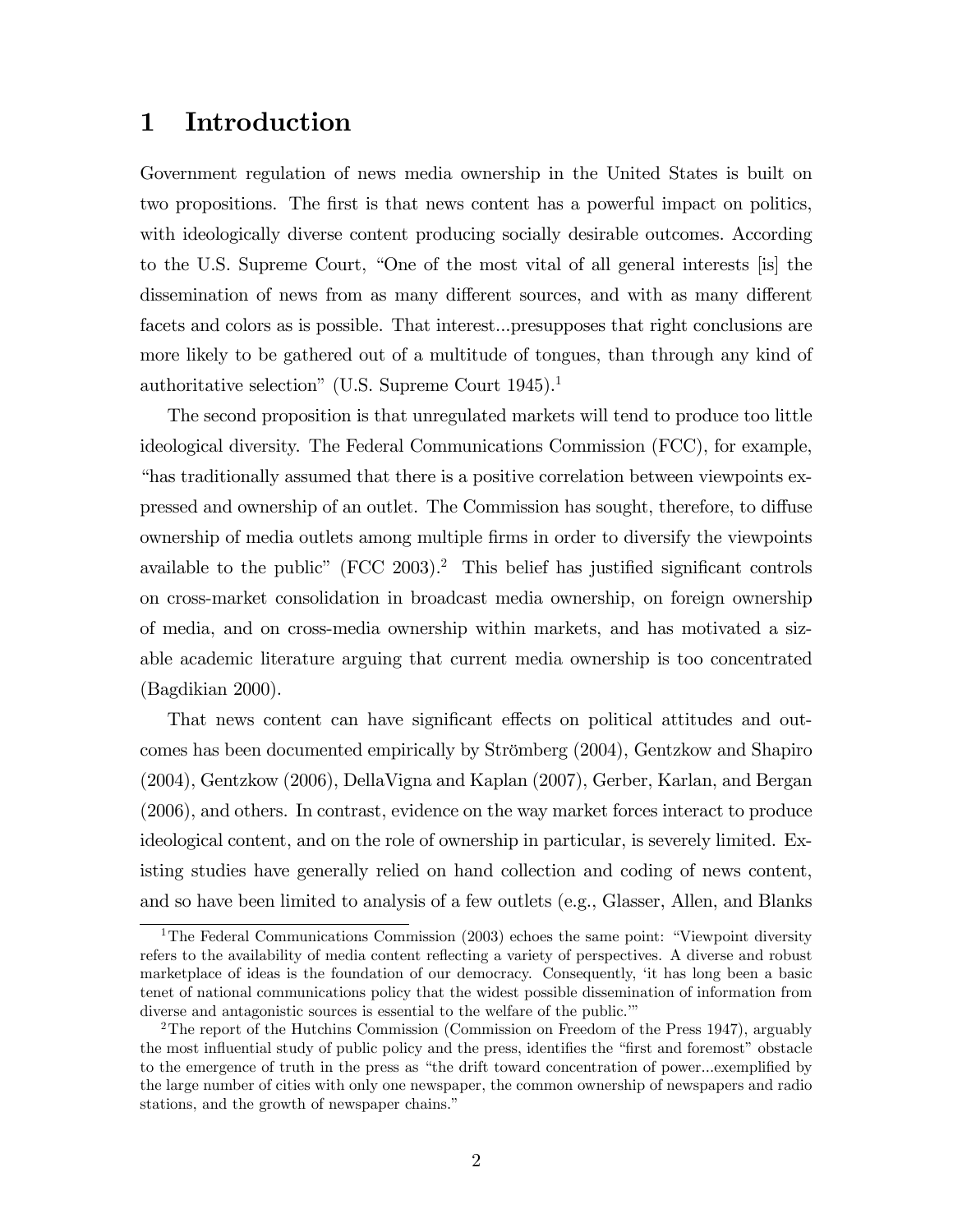1989; Pritchard 2002). Groseclose and Milyo (2005) make an important contribution, proposing a new measure of ideological content based on counts of think-tank citations. However, their index has been calculated only for a small number of outlets, and has not been used to analyze the determinants of slant.

In this paper, we propose a new index of ideological slant in news coverage, and compute it for a large sample of U.S. daily newspapers. We then apply the measure to study the way market forces determine slant in equilibrium. We estimate a model of newspaper demand that incorporates slant explicitly, estimate the slant that would be chosen if newspapers independently maximized their own profits, and compare these ideal points with firms' actual choices. Finally, we use the model to evaluate the contributions of consumer and owner heterogeneity to ideological diversity, and to test other theories of what drives media slant.

Our slant index measures the frequency with which newspapers use language that would tend to sway readers to the right or to the left on political issues.<sup>3</sup> We focus on newspapers' news (rather than opinion) content, because of its centrality to public policy debates and its importance as a source of information to consumers.<sup>4</sup> To measure news slant, we examine the set of all phrases used by members of Congress in the 2005 *Congressional Record*, and identify those that are used much more frequently by one party than by another. We then index newspapers by the extent to which the use of politically charged phrases in their news coverage resembles the use of the same phrases in the speech of a congressional Democrat or Republican. Underlying this approach is a revealed preference assumption: namely, that the language chosen by speakers with a political agenda will tend to persuade listeners to support that agenda. Note that our measure has no inherent normative content—in our framework, one paper's slant can fall to the left or right of another's, but the notion that a paper has "less slant" or is "less biased" has no meaning.

Two key pieces of evidence suggest that our methodology produces a meaningful measure of slant. First, many of the phrases that our automated procedure identi-

 $3$ The term "slant" was apparently introduced by Hayakawa (1942). He uses it to refer to the process of creating an impression through selective omission or inclusion of facts. We use the term more inclusively to include any differences in news content that, *ceteris paribus*, would tend to increase a reader's support for one side of the political spectrum or the other.

<sup>4</sup>Nearly two-thirds of Americans report getting news several times a week or daily from local newspapers (Harris Interactive 2006). Independent evidence suggests that almost 90 percent of readers of daily newspapers read the main news section, with over 80 percent reading the local news section (Newspaper Association of America 2006).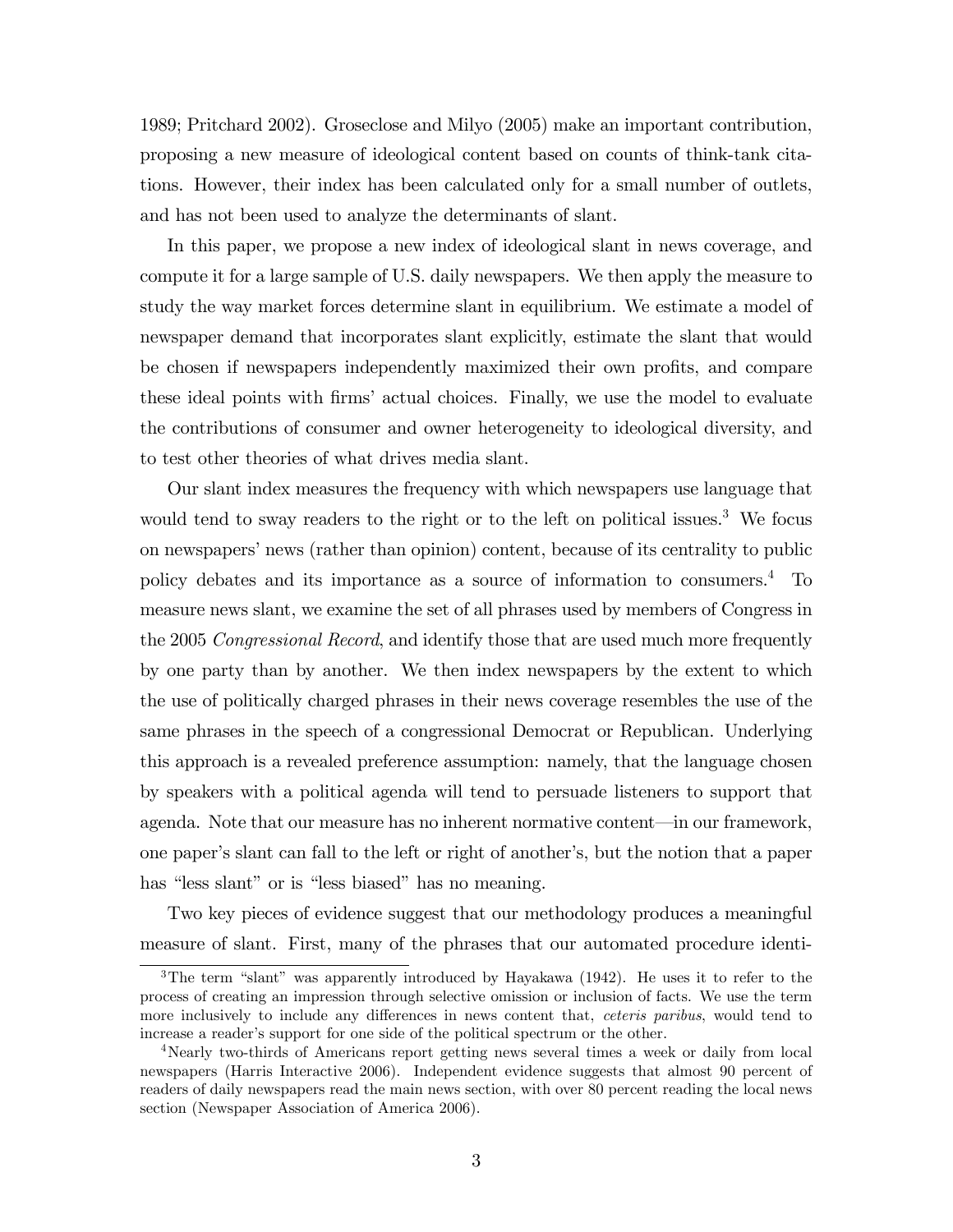fies are known from other sources to be chosen strategically by politicians for their persuasive impact. Examples include "death tax," "tax relief," "personal account," and "war on terror" (which we identify as strongly Republican), and "estate tax," "tax break," "private account," and "war in Iraq," (which we identify as strongly Democratic). Second, the index that we construct using counts of these phrases in news coverage is consistent with readers' subjective evaluation of newspapers' political leanings (data on which is available for several large papers in our sample).

We use our measure to estimate a Hotelling model of newspaper demand, in which a consumer's utility from reading a newspaper depends on the match between the newspaper's slant and the consumer's own ideology (Mullainathan and Shleifer 2005; Gentzkow and Shapiro 2006). Using zipcode-level data on newspaper circulation, we show that right-wing newspapers circulate relatively more in zipcodes with a higher proportion of Republicans, even within a narrowly defined geographic market. This fact is robust to correcting for measurement error and endogeneity in newspaper slant using an identification strategy in the spirit of George and Waldfogel (2003). Our model implies that consumer demand for slant is not only statistically, but also economically significant: a one-standard-deviation move away from the profit-maximizing level of slant would lead to a loss in circulation of approximately 3 percent. Our model also allows us to predict the slant that each newspaper would choose if it independently maximized its own profits, as a function of the share of Republicans in its market.

We next turn to the supply-side of the market, comparing our estimates of profitmaximizing slant to the actual slant chosen by newspapers. Our first finding is that newspapers' actual slant is neither to the right nor to the left of the profit-maximizing level on average. Although we replicate Groseclose and Milyo's (2005) finding that the average newspaper's language is similar to that of a left-of-center member of Congress, we estimate that the profit-maximizing points are also left-of-center on average. These findings are relevant to theories in which supply-side forces cause distortions in slant at the aggregate level. For example, if either the party identity of national incumbent politicians (Besley and Prat 2006) or the distribution of political views among journalists in the country as a whole (Baron 2006) were important drivers of slant, we would have expected to see deviation from profit maximization on average.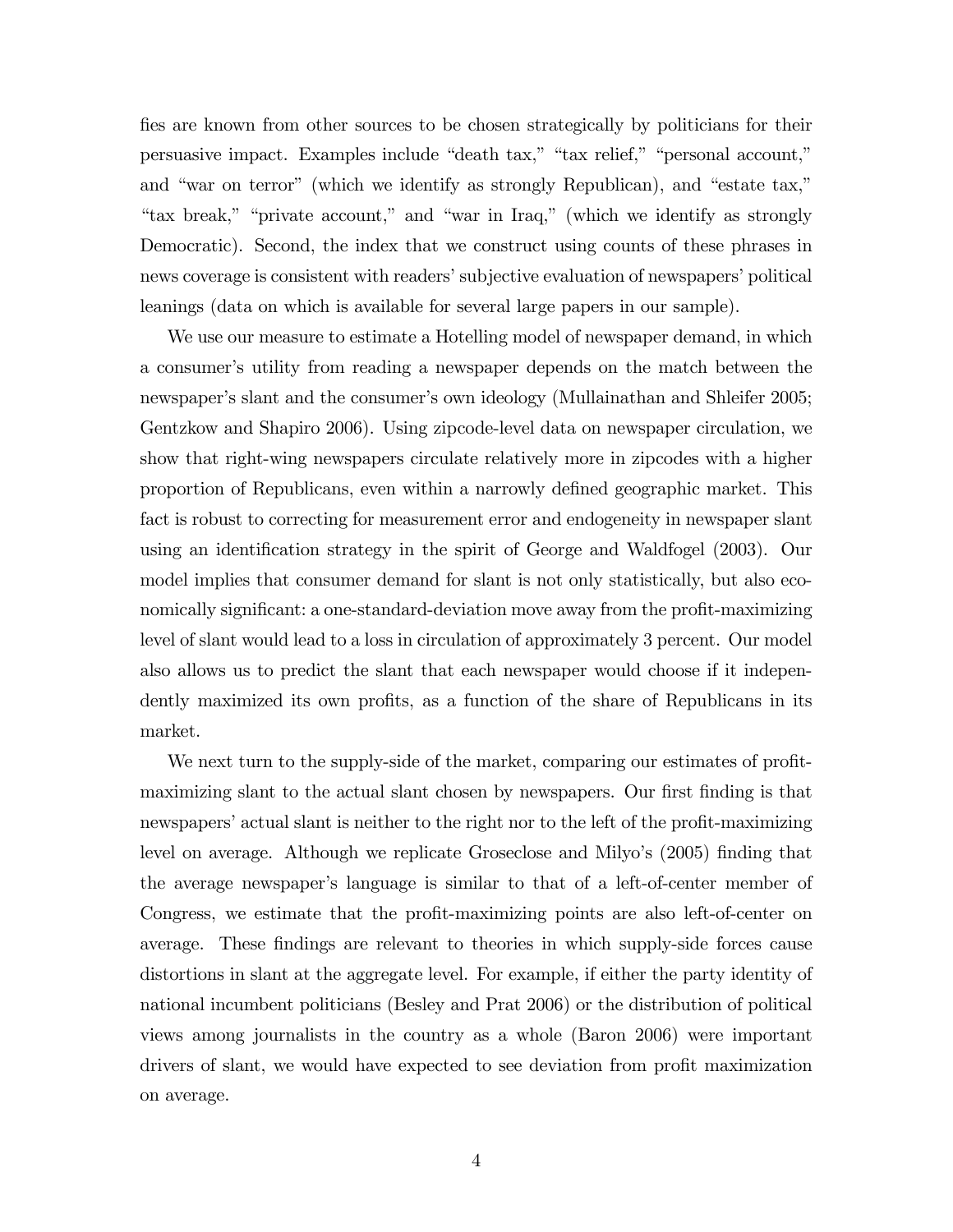Our second Önding is that the variation in slant across newspapers is strongly related to the political makeup of their potential readers, and thus to our estimated profit-maximizing points. The relationship between slant and consumer characteristics remains when we compare different newspapers with the same owner, or different newspapers located in the same state, and survives controlling for measures of newspaper quality. Changes over time in consumer politics are a highly significant predictor of changes in newspaper slant. Overall, variation in consumer political attitudes explains roughly 20 percent of the variation in measured slant in our sample.

An obvious concern in interpreting the relationship between slant and consumer attitudes is that it may reflect causation running from slant to consumer beliefs rather than the reverse. To address this, we show that the relationship survives when we instrument for consumer political attitudes using characteristics such as religiosity and race that are strong predictors of political preferences but are unlikely to be affected by newspaper content. These results do not mean that newspapers do not affect beliefs—indeed, our study is motivated in part by evidence that they do. Rather, our findings suggest that the effect of slant on ideology accounts for only a small part of the cross-sectional variation in ideology that identifies our model.

Our third Önding is that ownership plays little or no role in determining slant. After controlling for geographic clustering of newspaper ownership groups, the slant of co-owned papers is only weakly (and statistically insigniÖcantly) related to a newspaper's political alignment. Estimates from a random effects model suggest that ownership does not account for any of the variation in measured slant, with a confidence interval that rules out economically large effects. We also find no evidence that owner effects arise when political incentives are strong (i.e., during close elections), and no evidence of systematic changes in slant around mergers. Finally, direct proxies for owner ideology, such as patterns of corporate or executive donations to political parties, are unrelated to slant.

In the final section of the paper, we consider evidence on three additional forces that may affect slant—pressure from incumbent politicians (Besley and Prat 2006), the tastes of reporters and editors (Baron 2006), and competition (Mullainathan and Shleifer 2005). As mentioned above, our finding that newspapers are neither to the right nor to the left of our estimated ideal points on average suggest that the importance of the Örst two of these forces is limited at the aggregate level. We go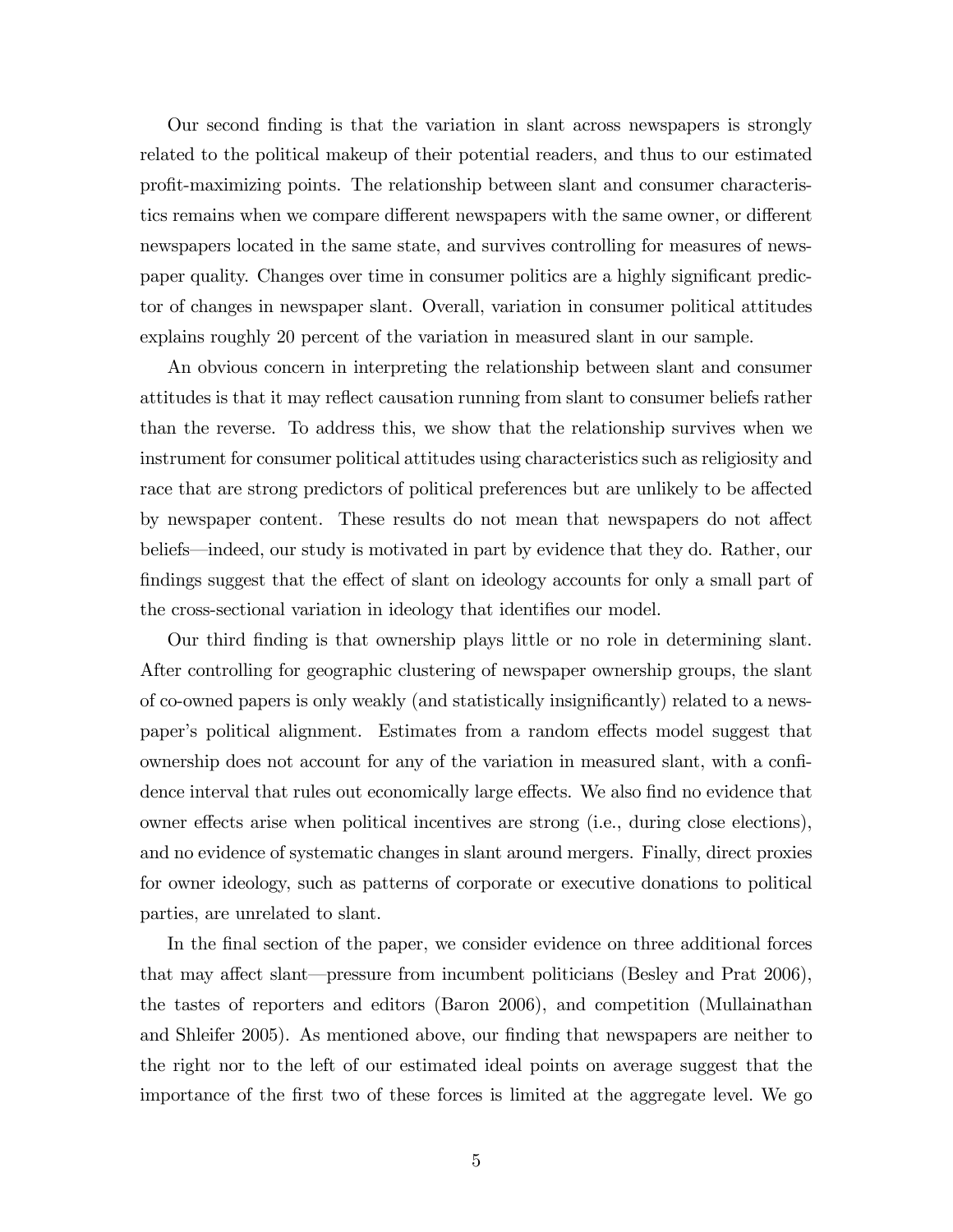on to ask whether political pressure or reporters tastes can explain the variation in slant across papers, and we present several pieces of evidence suggesting that they are unlikely to play a large role. We find evidence consistent with Mullainathan and Shleifer's (2005) prediction that more competitive media markets will have greater cross-outlet variation in slant, but our test of this hypothesis has limited power.

We wish to stress two important caveats. First, our results are specific to the context we are studying—a developed economy with a relatively competitive press and strong protections for press freedom. The picture will almost certainly look different in other settings, and understanding how the drivers of slant change with the legal and institutional environment is an important topic of ongoing research. Second, our measure of slant is a broad aggregate that includes coverage of many different topics over a reasonably long window of time. Nothing we find precludes the possibility that owners, politicians, or reporters may exert significant influence on coverage of specific stories where their incentives are especially high.

This paper presents the first large-scale empirical evidence on the determinants of political slant in the news.<sup>5</sup> Hamilton  $(2004)$  presents an important overview of many of the issues we explore. Our Öndings on the demand for slant, and on newspapers' response to consumer preferences, support theories that posit a role for consumers' prior beliefs in driving media positioning (e.g., Mullainathan and Shleifer 2005; Gentzkow and Shapiro 2006; Suen 2004). Our findings on the average slant in the media, the role of owner ideology, and the role of political pressure and reporters' tastes inform models that focus on the role of the suppliers of news in determining its content (e.g., Besley and Prat 2006; Balan, DeGraba, and Wickelgren 2005; Baron 2006).

Our work also advances the measurement of media slant (Groseclose and Milyo 2005; Puglisi 2006; Larcinese, Puglisi and Snyder 2006; Gentzkow, Glaeser, and Goldin 2006).<sup>6</sup> Groseclose and Milyo  $(2005)$  use Congressional citations to estimate

<sup>&</sup>lt;sup>5</sup>An existing literature explores the determinants of newspaper endorsements of political candidates, rather than news content (see, e.g., Akhavan-Majid, Rife, and Gopinath 1991; or Ansolabehere, Lessem, and Snyder 2006). We focus on news content because of its centrality to public policy debates, and because it is likely to exhibit very different variation across newspapers. Indeed, in specifications not reported in the paper, we find that a considerable portion of the variation in slant is independent of endorsements, and that, after controlling for news slant, consumer demand does not depend on endorsements. These findings imply that news and editorial slant are very different both statistically and economically, suggesting that our emphasis on news content is likely to reveal important patterns not visible when using data on endorsements (and vice versa).

 $6\text{Our approach borrows tools from the computer science literature on "text categorization" (see$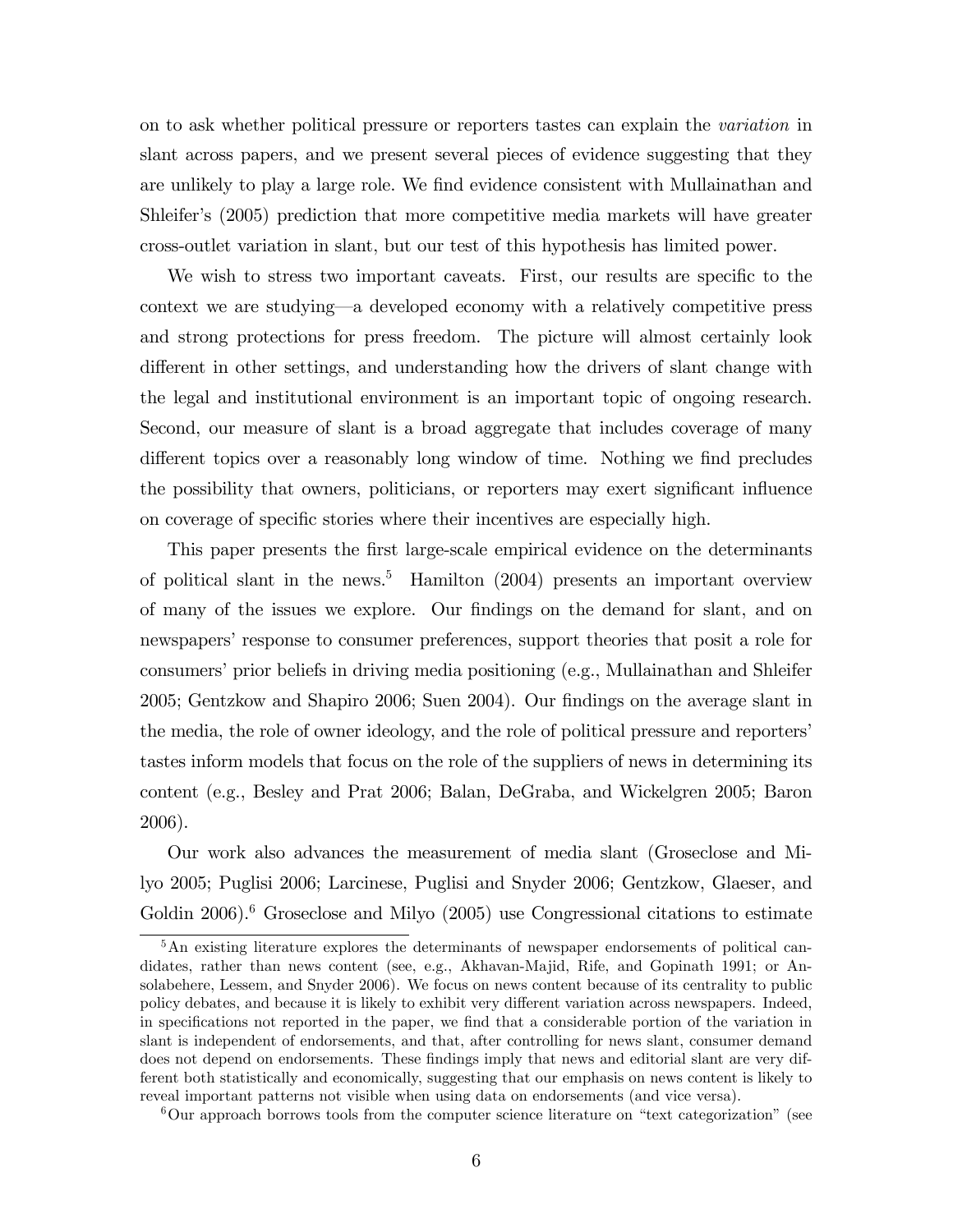the political positions of think tanks, and then use data on media mentions of the same set of think tanks to measure the bias of 20 news outlets. Our automated procedure allows us to measure the slant of a much wider range of outlets, including over 400 daily newspapers representing over 70 percent of total daily circulation in the United States. Moreover, rather than imposing a list of likely partisan phrases (such as names of think tanks), we use data from Congress to isolate the phrases that have the most power to identify the speaker's ideology. This methodology is likely to increase precision. It is also applicable in situations in which a list of politically slanted sources is not available, or when sources such as think tanks are rarely cited.

Finally, our findings contribute to the literature on product positioning in the mass media (Sweeting 2006; Myers 2005; George 2001), as well as to research on product differentiation more generally (Mazzeo 2002a and 2002b; Dranove, Gron, and Mazzeo 2003; Seim forthcoming). The existence of rich, within-market variation in consumer ideology allows us to estimate the demand for slant without assuming that it is chosen optimally. We can then use variation across markets to test the hypothesis that slant is chosen to maximize profits. With a few exceptions (e.g., Dubé, Hitsch, and Manchanda 2005; Einav forthcoming), data limitations have generally made such comparisons difficult.

The remainder of the paper is organized as follows. Section 2 discusses our data sources. Section 3 describes the computation of our measure of newspaper slant, and shows evidence validating this measure against alternative rankings of newspapers' political content. Section 4 discusses our model and estimates of the demand for slant. Section 5 presents theory and evidence on the supply of slant. Section 6 tests several prominent theories about the determinants of media slant. Section 7 concludes.

## 2 Data

## 2.1 Congressional Record and Congressperson Data

Our approach to measuring slant requires data on the frequency with which individual members of Congress use particular phrases. We use the text of the 2005 Congres-

Aas and Eikvil 1999 for a review), which social scientists have applied to the measurement of sentiment (e.g., Antweiler and Frank 2004), and politicians' platforms (Laver, Benoit, and Garry 2003), but not (to our knowledge) to the political slant of the news media.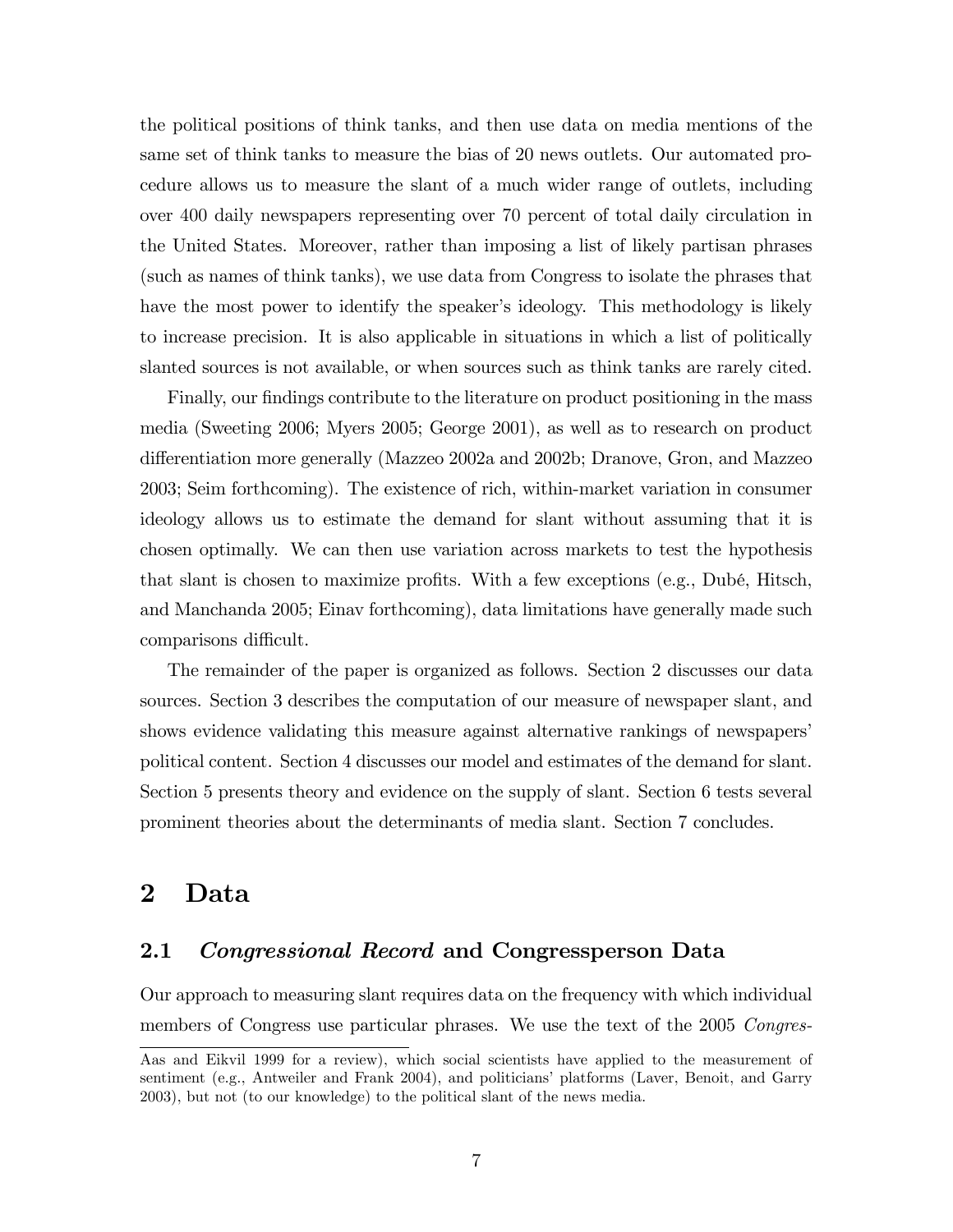sional Record,<sup>7</sup> parsed using an automated script that identifies the speaker of each passage.<sup>8</sup>

To increase the efficiency of our text analysis algorithm, we apply a standard preprocessing procedure that removes extremely common words (such as "to," "from," and "the") and strips words down to shared linguistic roots (so that, for example, "tax cut" and "tax cuts" are identified as the same phrase). $9 \text{ A final script produces}$ counts by speaker and party of two- and three-word phrases in the Congressional Record. 10

For each congressperson,<sup>11</sup> we obtain data on party identification, as well as the share of the 2004 two-party presidential vote total going to George W. Bush in the congresspersonís constituency (congressional district for representatives; state for senators). This vote share serves as our primary measure of a congressperson's ideology, and is strongly correlated with voting behavior as measured by the congressperson's adjusted ADA score (Groseclose, Levitt, and Snyder 1999).<sup>12</sup> We also obtain data on the state, Census division, and demographic characteristics of each congressperson's constituency.<sup>13</sup>

<sup>7</sup>Our database of Congressional Record text is incomplete, mostly due to errors in the website that archives the Congressional Record. These errors affect a relatively small share of documents in the Congressional Record (roughly 15 percent).

<sup>&</sup>lt;sup>8</sup>We use an automated script to download the *Congressional Record* from  $\langle \text{http://thomas.loc.gov/}\rangle$ . We wish to focus on floor speeches rather than text that is primarily procedural, so we exclude speech by officers such as the Clerk, the Speaker of the House, and the President of the Senate. We also exclude block quotations, text that is inserted into the Record from other sources such as reports or letters, and non-speech items like records of roll-call votes.

<sup>&</sup>lt;sup>9</sup>We used a list of extremely common words ("stopwords") from Fox (1990). We use the "Porter Stemmer" ( $\langle \text{http://www.tartarus.org/martin/PorterStemmer/}\rangle$ ) to strip words down to their linguistic roots. We also remove several proper nouns that appear frequently in procedural text—days of the week, the "Hart Senate Office Building," and the "Dirksen Senate Office Building." Finally, we exclude names of major newspapers.

 $10$ We exclude single words because they occur with higher frequency than phrases and so are costly to search for in newspapers. Preliminary investigation also suggested that most single words are used across many contexts and so generate a high noise to signal ratio. Phrases of four or more words are costly in terms of text processing, and in a preliminary analysis did not appear to add significantly to the precision of our measure.

<sup>&</sup>lt;sup>11</sup>We use the word "congressperson" as a generic term to refer to members of both the House of Representatives and the Senate.

<sup>&</sup>lt;sup>12</sup>The correlation coefficient is  $-.75$  (higher ADA scores correspond to more liberal politicians). We thank Tim Groseclose for providing us with adjusted ADA scores covering members of Congress through 1999. Because our analysis is based on the 2005 Congressional Record, the correlation coefficient is for the sub-sample of members who were present in 1999.

<sup>&</sup>lt;sup>13</sup>Data on presidential vote shares and demographic characteristics of congressional districts are from <www.polidata.org>.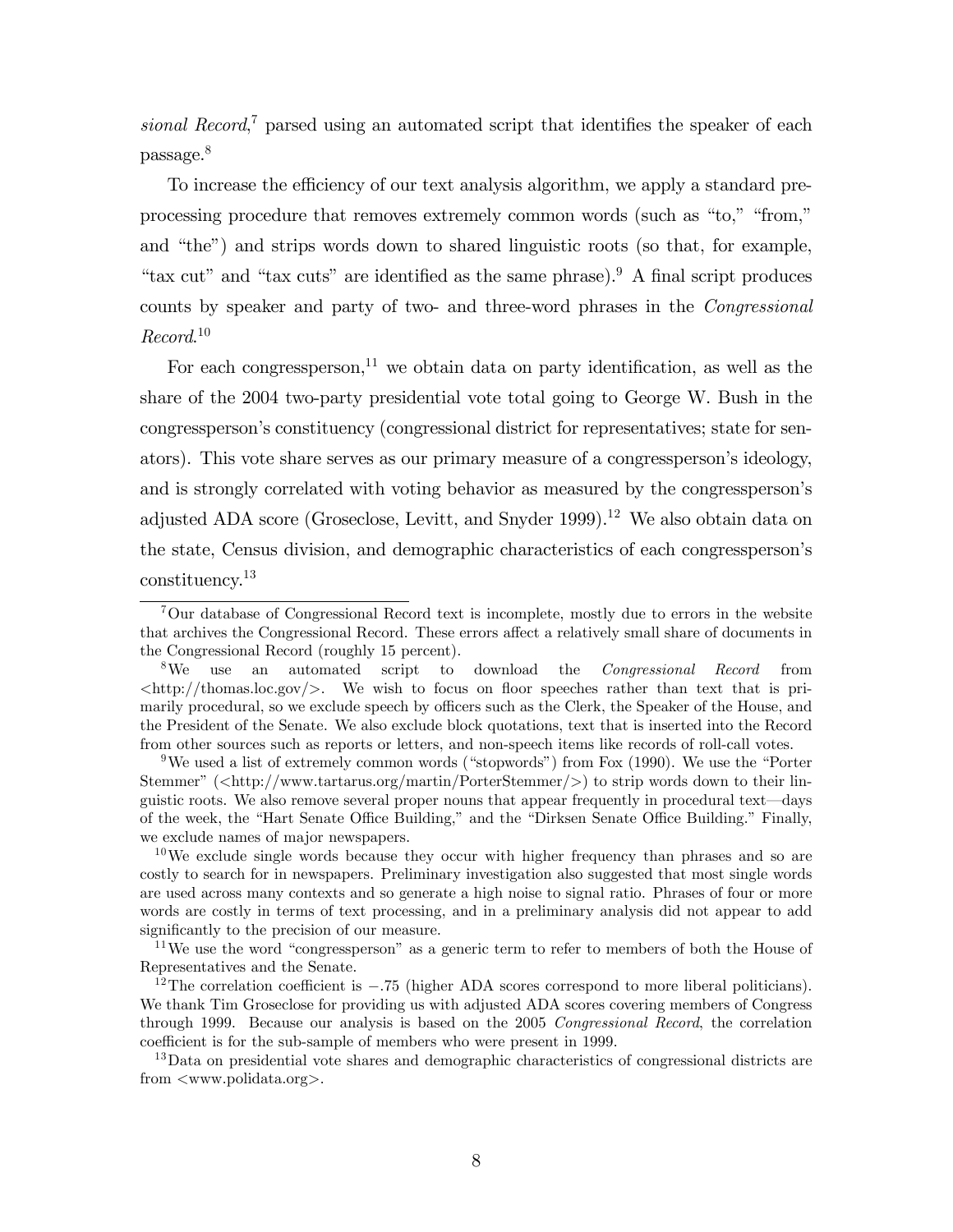## 2.2 Newspaper Text and Characteristics

As an input to our slant measure, we obtain counts of the frequency with which phrases appear in news coverage from two sources: the NewsLibrary database and the ProQuest Newsstand database.<sup>14</sup> For each database, we use an automated script to calculate the number of articles containing each phrase in each newspaper during calendar year 2005. Whenever possible, we exclude opinion content. Also, because some newspapers do not archive reprinted wire stories with ProQuest, we exclude articles from the Associated Press, focusing instead on content originating with the newspaper. Appendix A provides additional details on the mechanics of these searches, as well as an audit study of the extent to which we successfully exclude opinion and wire content.

We include in our sample only English-language daily newspapers. Data are available for 394 such newspapers from NewsLibrary and 164 from ProQuest, with an overlap of 125 newspapers. This leaves us with a total sample of 433 newspapers in 2005.<sup>15</sup> Among the newspapers that overlap between the two databases, the correlation between the counts for the sample of phrases described below is :85, indicating high cross-database reliability.<sup>16</sup> In cases of overlap, we use the NewsLibrary counts for analysis.

To measure the ownership and market characteristics of the newspapers in our sample, we first match every newspaper to data from the 2001 Editor and Publisher  $(E\&P)$  International Yearbook CD-ROM. The  $E\&P$  dataset identifies the zipcode of each newspaper's headquarters, which we match to counties using the United States 5-Digit ZIP Code Database from Quentin Sager Consulting. We match counties to primary metropolitan statistical areas (PMSAs) using definitions from the 1990 census. We define each newspaper's geographic market as the PMSA in which it is headquartered. If a newspaper is not located inside a PMSA, we define its market to

 $14$ See  $\lt$ http://www.newslibrary.com> for the NewsLibrary database and  $\lt$ http://proquest.com> for the ProQuest database.

<sup>&</sup>lt;sup>15</sup>One additional newspaper—the *Chicago Defender*—is present in the news databases, but is excluded from our analysis because it is an extreme outlier (more than 13 standard deviations away from the mean) in the distribution of slant. A large share of hits for this paper are for a single phrase, "African American," which is strongly predictive of liberal ideology in Congress.

 $16$ Possible reasons that the databases do not agree perfectly include: (i) a lag between the publication of an article and its posting; (ii) differences in the set of articles newspapers choose to post to each database; and (iii) differences in how the two databases permit us to identify editorials and opinion pieces.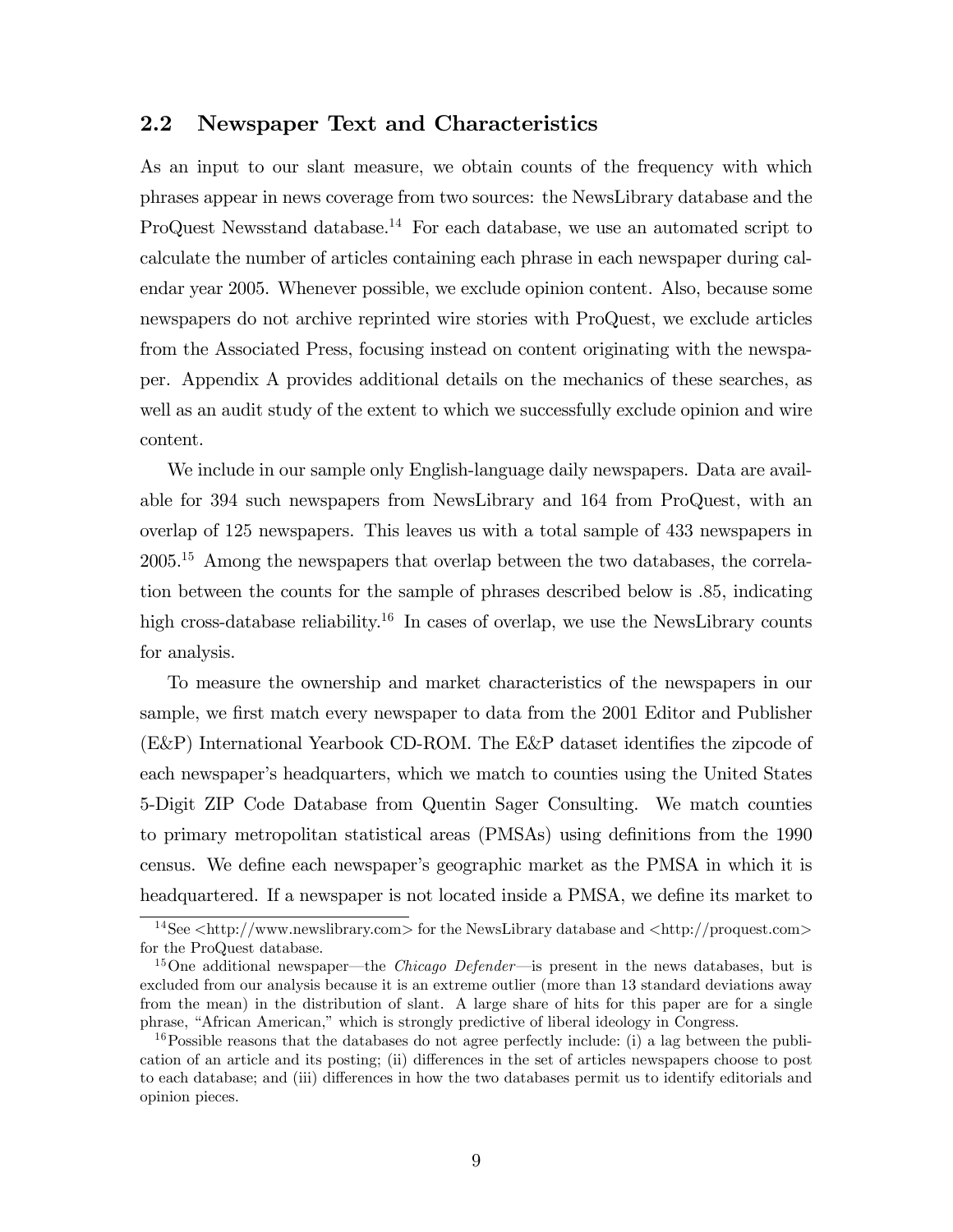be the county in which it is located.

For each newspaper, we obtain a wide range of demographic characteristics of the paper's market from the 2000 U.S. Census. We also obtain data from David Leip's Atlas of US Presidential Elections (<http://www.uselectionatlas.org>) on the share of votes in each market going to Bush in the 2004 presidential election, as a proxy for the market's political leanings. Lastly, we use the DDB Needham Life Style Survey (Putnam 2000), available on <www.bowlingalone.com>, to compute a measure of the share of survey respondents from 1972-1998 who report attending church monthly or more. This measure serves as a plausibly exogenous shifter of the political leanings of the market in that it is unlikely to be directly affected by the slant of area newspapers.

The E&P dataset provides information on a number of newspaper characteristics, such as the number of pages in the paper and the number of employees, which serve as a proxy for the quality of the newspaper (Berry and Waldfogel 2003). We also obtain data from <www.pulitzer.org> on the number of Pulitzer prizes won by each newspaper since 1970. The  $E\&P$  dataset identifies the owner of each newspaper as of 2000.

As a potential proxy for a media Örmís ideological leanings, we obtain data from the Center for Public Integrity  $\langle \text{chttp:} / / \text{www.public integrity.org} \rangle$  on the share of each newspaper firm's corporate political contribution dollars going to Republicans. We also searched the Federal Election Commission (FEC) disclosure database for information on the personal contributions of the CEO, President, Chairman, and Managing Director of each firm that owns two or more U.S. daily newspapers. For newspapers owned by a firm with no other daily newspaper holdings, we conducted an analogous search, but collected data on executives of the newspaper itself.

## 2.3 Newspaper Circulation and Consumer Characteristics

For our study of the effects of slant on newspaper demand, we use zipcode-level data on newspaper circulation from the Audit Bureau of Circulationís (ABC) Newspaper GeoCirc dataset, which covers 297 of the papers in our sample. We match each zipcode to a news market. If a given market contains no readers of a newspaper, we exclude observations in that market-newspaper pair from the dataset.<sup>17</sup>

<sup>&</sup>lt;sup>17</sup>Because our analysis will use only variation across zipcodes within a market, such cases provide no additional variation with which to identify our models.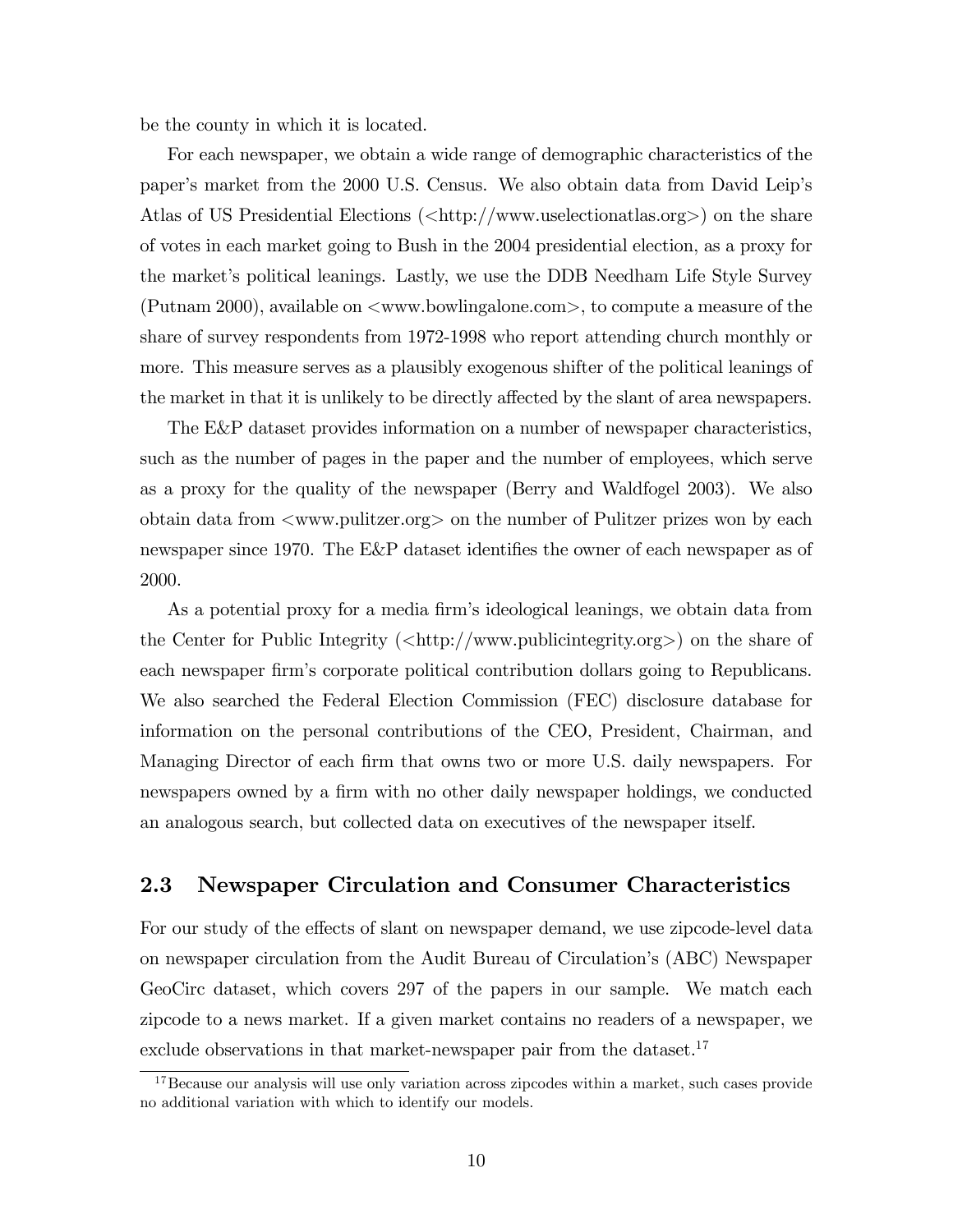To adjust for non-political differences across zipcodes, we make use of a set of zipcode demographics taken from the 2000 U.S. Census  $\left(\langle\text{www.census.gov}\rangle\right)$ .

Measuring each zipcodeís political preferences is complicated by the fact that voting data are not available at the zipcode level. To circumvent this problem, we use the Federal Election Commission's (FEC) 2000, 2002, and 2004 Individual Contributions Files. These files, which are available for download at  $\langle \text{http://www.fec.gov>},$ contain a record of every individual contribution to a political party, candidate, or political action committee registered with the FEC. Each donor record includes a complete address, allowing us to identify donors' zipcodes. For each zipcode, we compute the share of donations (denominated in number of donations, not dollars) received by a Republican affiliate, among donations received by either Republican- or Democrat-affiliated entities.

This calculation gives us a noisy, but informative proxy for the political attitudes of each zipcode. To test its validity, we take advantage of data on the number of registered Democrats and Republicans by zipcode in California as of March 2006.<sup>18</sup> A zipcode-level regression of our donation measure on the share of Republican registrants, weighted by the total number of donors in the zipcode, has an  $R<sup>2</sup>$  of 0.65. The donation and registration variables are also highly correlated across U.S. counties.

Of course, the sample of donors to political causes is not fully representative of the entire population of a zipcode. Donors tend to be older, richer, and more educated than non-donors (Gimpel, Lee, and Kaminski forthcoming). However, these are also the demographic characteristics of likely readers of newspapers (Gentzkow forthcoming), and therefore, if anything, may tend to make our measure more representative of the population relevant for studying newspaper demand.

## 3 Measuring Slant

Our approach to measuring the slant of a newspaper will be to compare phrase frequencies from the newspaper with phrase frequencies in the 2005 Congressional Record, in order to identify whether the newspaper's language is more similar to that of a congressional Republican or a congressional Democrat. Following a large literature in computer science on "text categorization" (Aas and Eikvil 1999), we proceed

<sup>18</sup>We are grateful to Marc Meredith for providing these data.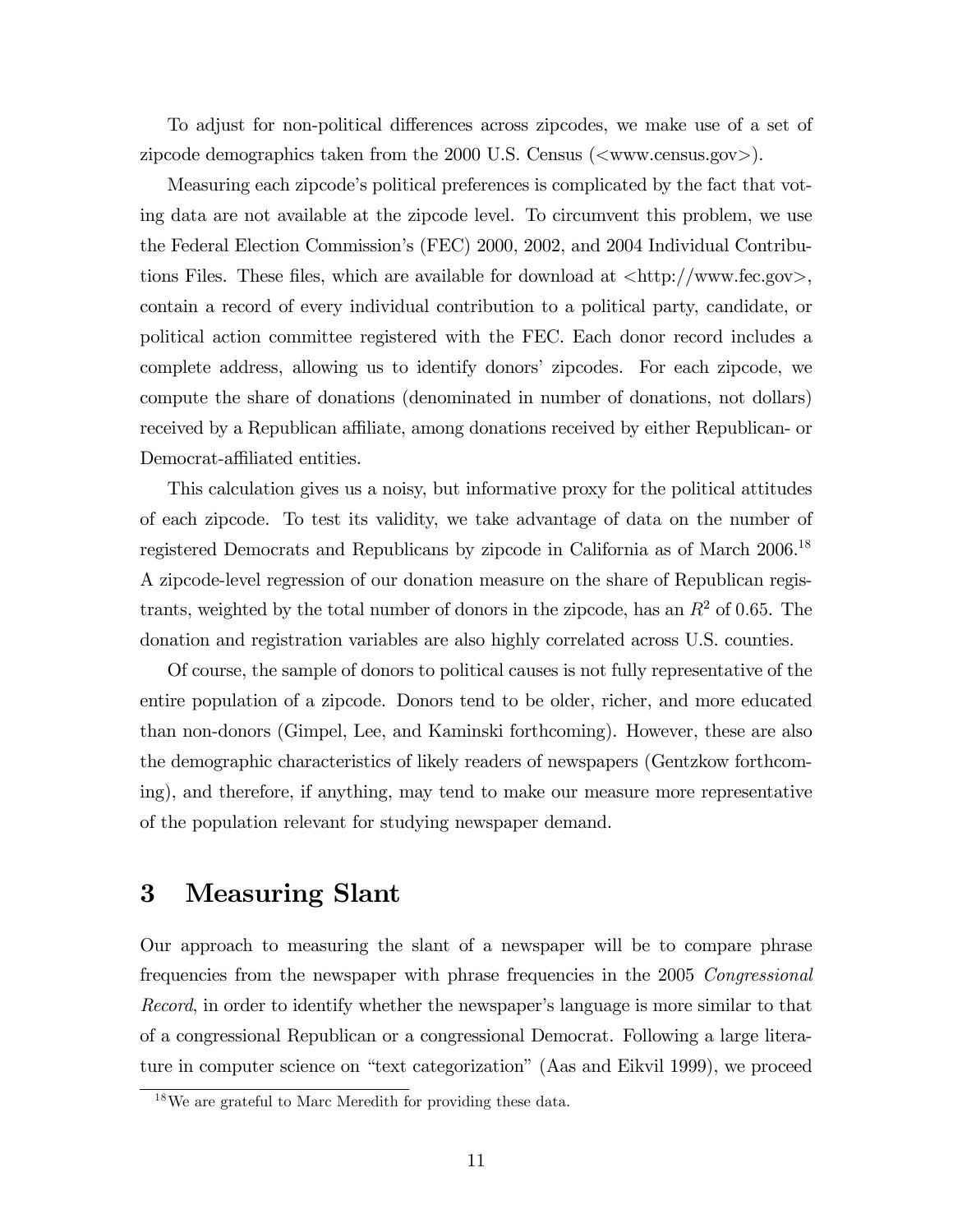in two steps. First, we select a subset of the millions of phrases in the Congressional Record to use for our analysis. Second, we aggregate the frequencies of the resulting phrases into a single measure of political slant.

For a concrete illustration of our approach to measuring slant, consider the use of the phrases "death tax" and "estate tax" to describe the federal tax on assets of the deceased. The phrase "death tax" was coined by the tax's conservative opponents. According to a high-level Republican staffer, "Republicans put a high level of importance on the death/estate tax language—they had to work hard to get members to act in unison, including training members to say 'death tax'... Estate tax sounds like it only hits the wealthy but 'death tax' sounds like it hits everyone" (Graetz and Shapiro 2005). In the U.S. House of Representatives in 2005, Republicans used the phrase "death tax" 365 times and the phrase "estate tax" only 46 times. Democrats, by contrast, had the reverse pattern, using the phrase "death tax" only 35 times and the phrase "estate tax" 195 times.

The relative use of the two phrases in newspaper text conforms well to prior expectations about political slant. Compare, for example, the Washington Times and the Washington Post. The former is widely perceived to be a conservative newspaper, while the latter is generally thought to be more liberal.<sup>19</sup> In 2005, the *Post* used the phrase "estate tax" 13.7 times as often as it used the phrase "death tax," while the Times used "estate tax"  $1.3$  times as often. As we show below, this case is not unusual: there is a significant correlation between popular perceptions of a newspaper's political leanings and its propensity to use words and phrases favored by different political parties in Congress. Our measure of media slant exploits this fact by endogenously identifying politically charged phrases like "death tax" and "estate tax," and computing their frequencies in daily newspapers throughout the United States.

## 3.1 Selecting Phrases for Analysis

In order to make the analysis manageable, we first need to select from the millions of phrases that appear in congressional speech a subset of phrases that are likely to be informative about partisanship. To do so, we measure the extent to which each

<sup>&</sup>lt;sup>19</sup>The website  $\langle$ www.mondotimes.com $\rangle$  presents an index of newspapers' political leanings based on user ratings. The *Times* is rated as "conservative" while the *Post* is rated as "leans left." Groseclose and Milyo  $(2005)$  also rate the *Times* as significantly to the right of the *Post*.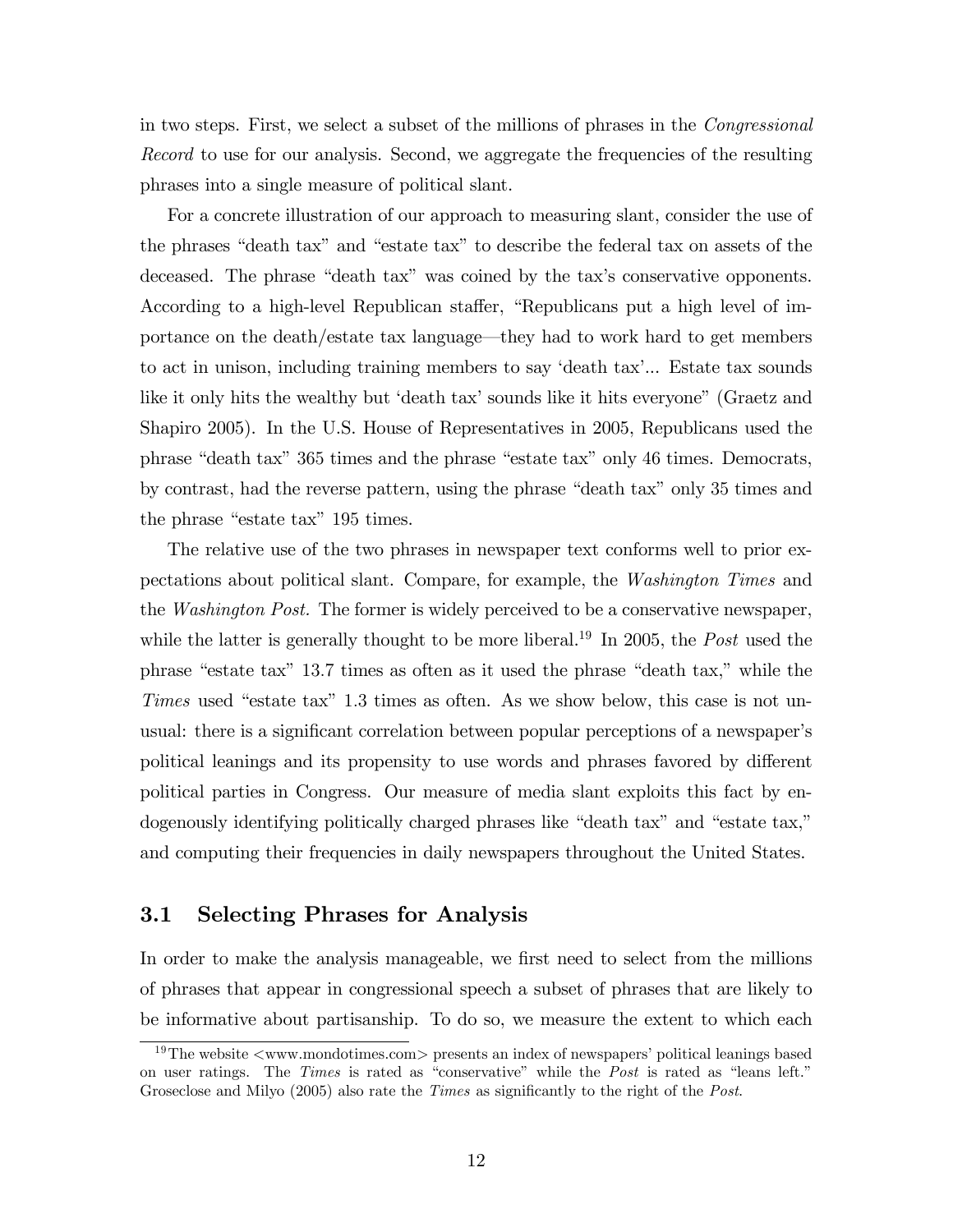phrase is used differentially by one party or the other. Let  $f_{pd}$  and  $f_{pr}$  denote the total number of times phrase  $p$  is used by Democrats and Republicans respectively. Let  $f_{\sim pd}$  and  $f_{\sim pr}$  denote the total count of phrases that are not phrase p spoken by Democrats and Republicans, respectively (where we restrict attention to the set of phrases with the same number of words as  $p$ ). To identify partisan phrases, we compute a Pearson's  $\chi^2$  statistic for the null hypothesis that the propensity to use phrase p is equal for Democrats and Republicans:

$$
\chi_p^2 = \frac{(f_{pr} f_{\sim pd} - f_{pd} f_{\sim pr})^2}{(f_{pr} + f_{pd}) (f_{pr} + f_{\sim pr}) (f_{pd} + f_{\sim pd}) (f_{\sim pr} + f_{\sim pd})}
$$
(1)

The  $\chi^2$  statistic is a convenient summary of the political asymmetry in the use of a phrase, because it incorporates both how often the phrase is used by each party and its overall importance in political speeches. (More naive statistics, such as the ratio of uses by Republicans to uses by Democrats, would tend to select phrases that are used only once by Republicans and never by Democrats, even though pure sampling error could easily generate such a pattern.) It is also simple to compute, in the sense that it requires only two calculations per phrase: the number of uses by Republicans, and the number of uses by Democrats.

In addition to the  $\chi^2$  statistic, we also compute the total number of times that each phrase appeared in newspaper headlines and article text in the ProQuest Newsstand database from 2000-2005. In order to be useful for our purposes, a phrase must be in sufficiently common use to actually show up routinely in newspaper searches. Procedural phrases, such as "yield the remainder of my time," which are commonly employed in the *Congressional Record* but are almost never used outside of parliamentary contexts, are unlikely to be helpful in identifying the slant of a newspaper.<sup>20</sup> Additionally, phrases that are extremely common, such as "third quarter" or "exchange rate" would generate a large number of hits and so have a high computational cost relative to the additional information they convey. We therefore restrict attention to two-word phrases that appeared in at least 200 but no more than 15; 000 newspaper headlines, and three-word phrases that appeared in at least 5 but no more than 1; 000 headlines. We also drop any phrase that appeared in the full text of more

 $20$ Parliamentary protocol means that a number of procedural phrases are used more often by either the majority or minority party, and so show up as partisan speech according to the  $\chi^2$  measure.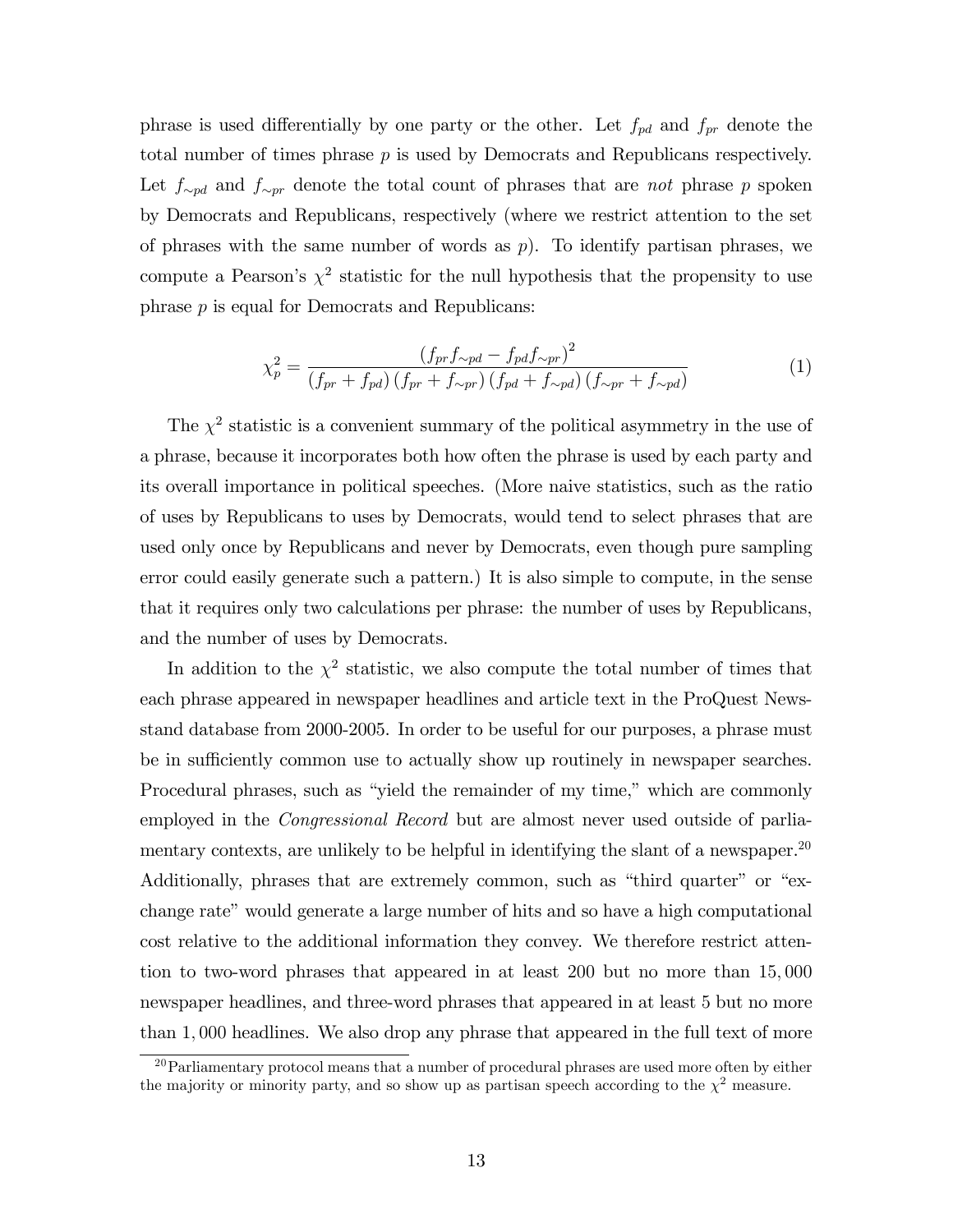than  $400,000$  documents.<sup>21</sup> Our final set consists of the top 500 two-word and top 500 three-word phrases by  $\chi^2$  that satisfy this criterion, for a total of 1,000 phrases.

Table 1 shows the top phrases (by  $\chi^2$ ) in our final set of 1,000.<sup>22</sup> Panel A shows phrases used more often by congressional Democrats. Panel B shows phrases used more often by congressional Republicans.

Our procedure identifies many phrases that both intuition and existing evidence suggest are chosen strategically for their partisan impact. For example, a widely circulated 2005 memo by Republican consultant Frank Luntz advised candidates on the language they should use to describe President Bushís proposed social security reform:

Never say 'privatization/private accounts.' Instead say 'personalization/personal accounts.í Two-thirds of America want to personalize Social Security while only one-third would privatize it. Why? Personalizing Social Security suggests ownership and control over your retirement savings, while privatizing it suggests a profit motive and winners and losers (Luntz 2005).

We identify "personal accounts," "personal retirement accounts," and "personal savings accounts" as among the most Republican phrases in the *Congressional Record*, while "private accounts," "privatization plan," and four other variants show up among the most Democratic phrases.

Similarly, the large number of phrases relating to tax policy also accord well with expectations. We identify "death tax" (whose partisan pedigree we discuss above) as the third most Republican phrase. We identify "tax relief"—a term also advocated by Luntz  $(2005)$ —as strongly Republican, while "tax break" and "tax cuts for the wealthy" are strongly Democratic. Other phrases highlight the traditional partisan divide over the size of government—the Republican list includes four variants on "tax

 $21$ These cutoffs are arbitrary. They were chosen to exclude as efficiently as possible both procedural text (on the bottom end) and extremely common everyday phrases (on the top end). When we tighten the cutoffs by excluding, for example, the top and bottom five percent of phrases ranked by the total number of headlines mentioning the phrase, the resulting measure is highly correlated with our own, and produces similar results statistically. (See appendix B for details.) Our findings therefore do not seem particularly sensitive to the choice of headline count cutoffs for these phrases.

 $22$ Some of the two-word phrases on our list are proper subsets of three-word phrases that also appear on the list. These phrases are not necessarily redundant statistically, because our preprocessing step (removal of stopwords and stemming) means that the two-word phrases may arise in somewhat different contexts than the three-word phrases. Nevertheless, we have verified that excluding these phrases produces a slant measure highly correlated with our own.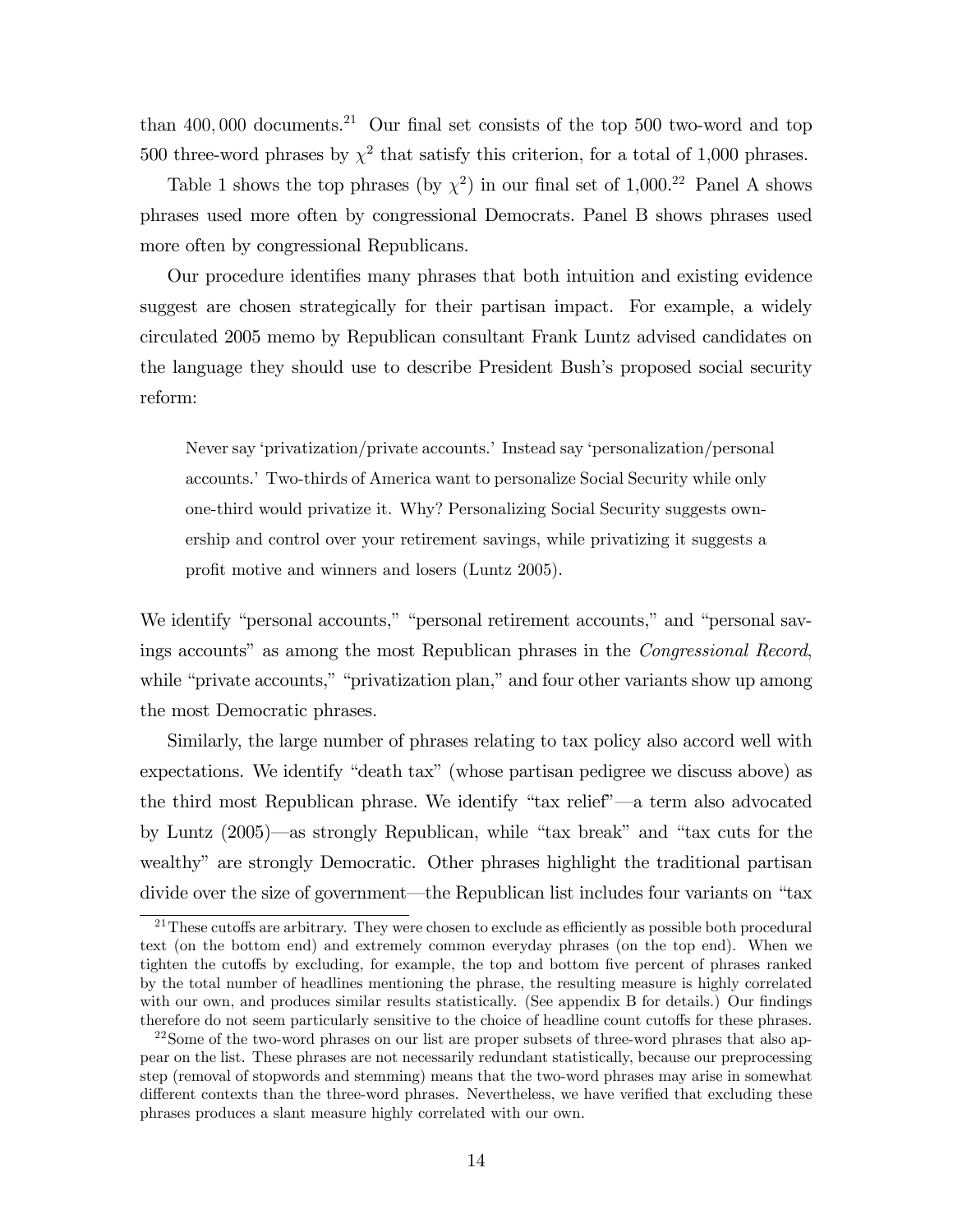increase," while the Democratic list includes *sixteen* phrases referring to spending cuts ("cut student loans," "cut food stamps," "cut medicaid," and so forth).

On foreign policy, we identify variants on the phrase "global war on terror" as among the most strongly Republican phrases, while "war in Iraq" and "Iraq war" are Democratic. Stevenson (2005) describes the Bush administration's choice to adopt the phrase "global war on terror" to describe the conflict in the Middle East rather than explicitly referring to Iraq. Democratic phrases also include "veterans health care" and "bring our troops home"; Republican phrases include "Saddam Hussein," "change hearts and minds," and "Iraqi people."

## 3.2 Mapping Phrases to Ideology

The next step is to map the use of these 1,000 phrases into a continuous measure of ideology. For computational simplicity, the  $\chi^2$  statistic we used to select the phrases was based only on whether a speaker was a Republican or a Democrat. To increase precision, we now wish to use a measure that will distinguish relatively liberal or conservative members of each party. The measure we will use is the share  $y_c$  of voters in the congressperson  $c$ 's constituency voting for the Republican presidential candidate in 2004.<sup>23</sup> For each congressperson c, and phrase p, we define  $s_{pc}$  to be the frequency with which the congressperson uses phrase  $p$ , normalized as a share of the congressperson's total number of uses of the overall set of 1,000 phrases.

We adopt a simple factor model of the relationship between language and ideology. We assume that the share of a phrase in a congressperson's speech  $(s_{pc})$  is a linear function of her ideology  $(y_c)$ :

$$
s_{pc} = \alpha_p + \beta_p y_c + \varepsilon_{pc},\tag{2}
$$

where  $\varepsilon_{pc}$  is an error term orthogonal to  $y_c$ . For notational ease, we will let  $\tilde{s}_{pc}$  =  $s_{pc} - \alpha_p$  be the "de-meaned" frequency of phrase p for congressperson c.

We will choose an estimator for  $y_n$  to minimize a least-squares loss function, which penalizes an estimate  $\bar{y}_n$  according to the Euclidean distance between the expected frequencies of each phrase and the observed (de-meaned) frequencies  $\tilde{s}_{pn}$  for individual

<sup>&</sup>lt;sup>23</sup>When we instead measure ideology using adjusted ADA scores based on congressional roll call votes, the resulting slant estimate is highly correlated with our baseline measure, and produces very similar results in the analyses of newspaper slant we report below. See appendix B for details.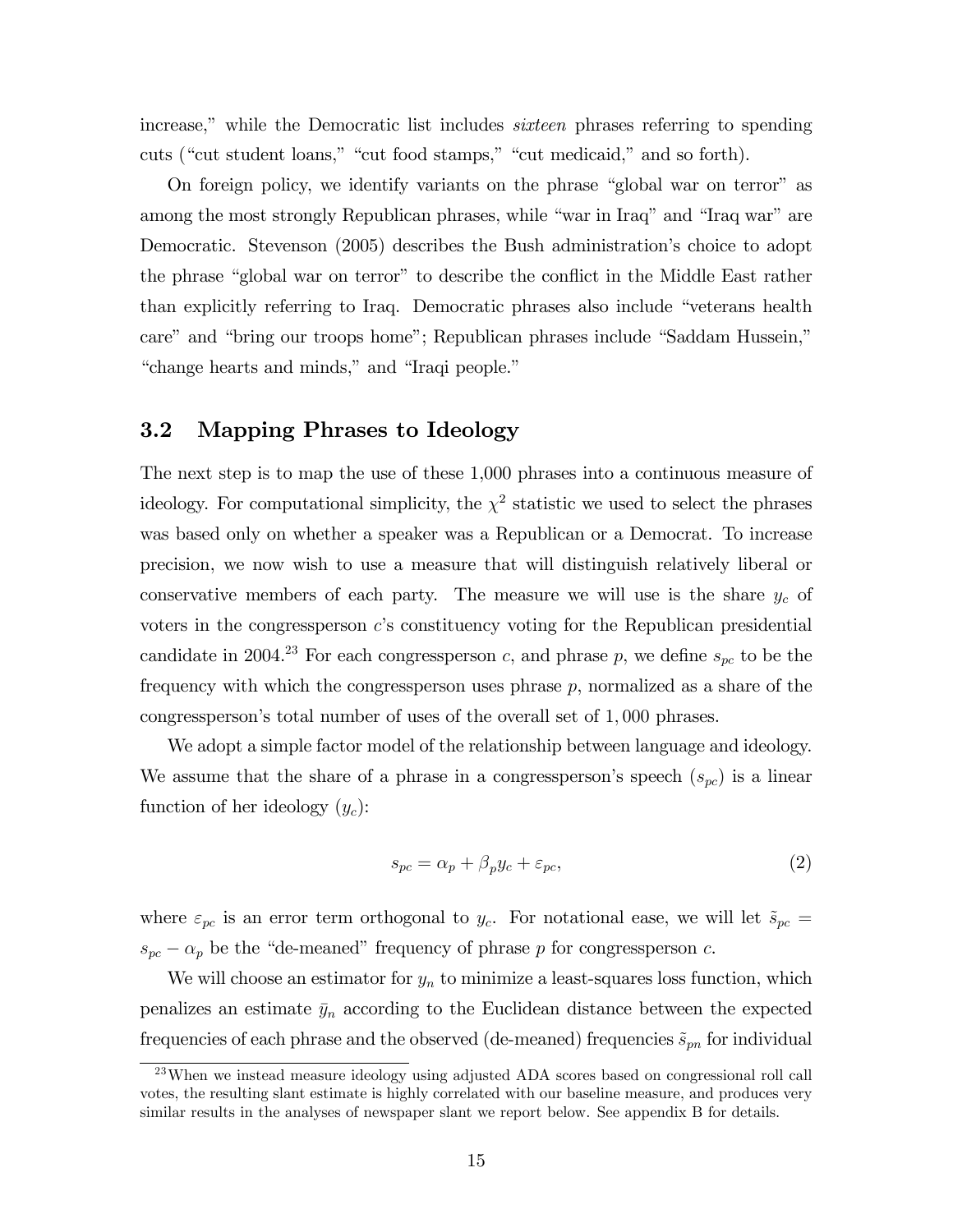n. That is, we will choose  $\bar{y}_n$  to solve

$$
\bar{y}_n = \arg\min_{y_n} \sum_p \left(\tilde{s}_{pn} - \beta_p y_n\right)^2.
$$
\n(3)

This problem is concave and has a unique, closed-form solution determined by its first-order condition:

$$
\bar{y}_n = \frac{\sum_p \beta_p \tilde{s}_{pn}}{\sum_p \beta_p^2}.\tag{4}
$$

This estimator is interpretable as a sum of the phrase frequencies  $\tilde{s}_{pn}$ , scaled by the relationship between the the ideology of a congressperson and the frequency with which that congressperson uses the phrase.<sup>24</sup> If the use of some phrase p is uncorrelated with a congressperson's ideology  $(\beta_p = 0)$ , the use of that phrase does not contribute to the estimator  $\bar{y}_n$ . If phrase p is used more often by more right-wing congresspeople  $(\beta_p > 0)$ , the estimator will judge a person who uses p often as more right-wing.

It is easy to see that  $E(\bar{y}_n) = y_n$  if the shares  $\tilde{s}_{pn}$  are governed by model (2). Note that the parameters  $\beta_p$  are not observed by the econometrician, so that  $\bar{y}_n$  cannot be computed directly. However, given counts by congressperson  $c$  for each phrase  $p$ , it is straightforward to compute regression estimates  $\hat{\alpha}_p$ ,  $\hat{\beta}_p$  of the model's parameters, and then produce a (consistent) estimate  $\hat{y}_n$  of  $y_n$  by substituting these estimates for the true parameters  $\alpha_p, \beta_p$  in equation (4).

The estimator  $\hat{y}_n$  performs well in our sample of congresspeople. As we would expect based on its construction, a regression of estimated ideology  $\hat{y}_c$  on true ideology  $y_c$  across congresspeople produces a constant of 0 and a coefficient of 1, indicating that our estimator is a noisy but unbiased proxy for true ideology. Moreover, our estimator has a correlation of over 0:6 with true ideology, and a similarly high correlation with congressional roll-call voting behavior (as measured by adjusted ADA scores). These findings lend support to the expectation that our estimator will uncover genuine variation in ideological slant among newspapers, although they also indicate that our measure contains a nontrivial amount of noise.

 $24$ The estimator also has a precedent in the text categorization literature: it is closely related to the "K-nearest neighbor" methodology, which would estimate  $y_n$  by computing the average ideology  $y_c$ of the K congresspeople whose phrase frequencies are closest to person  $n$  in terms of the Euclidean distance metric in equation (3). Our estimator takes a more parametric approach, which takes advantage of the continuous nature of the underlying ideology variable  $y_c$ .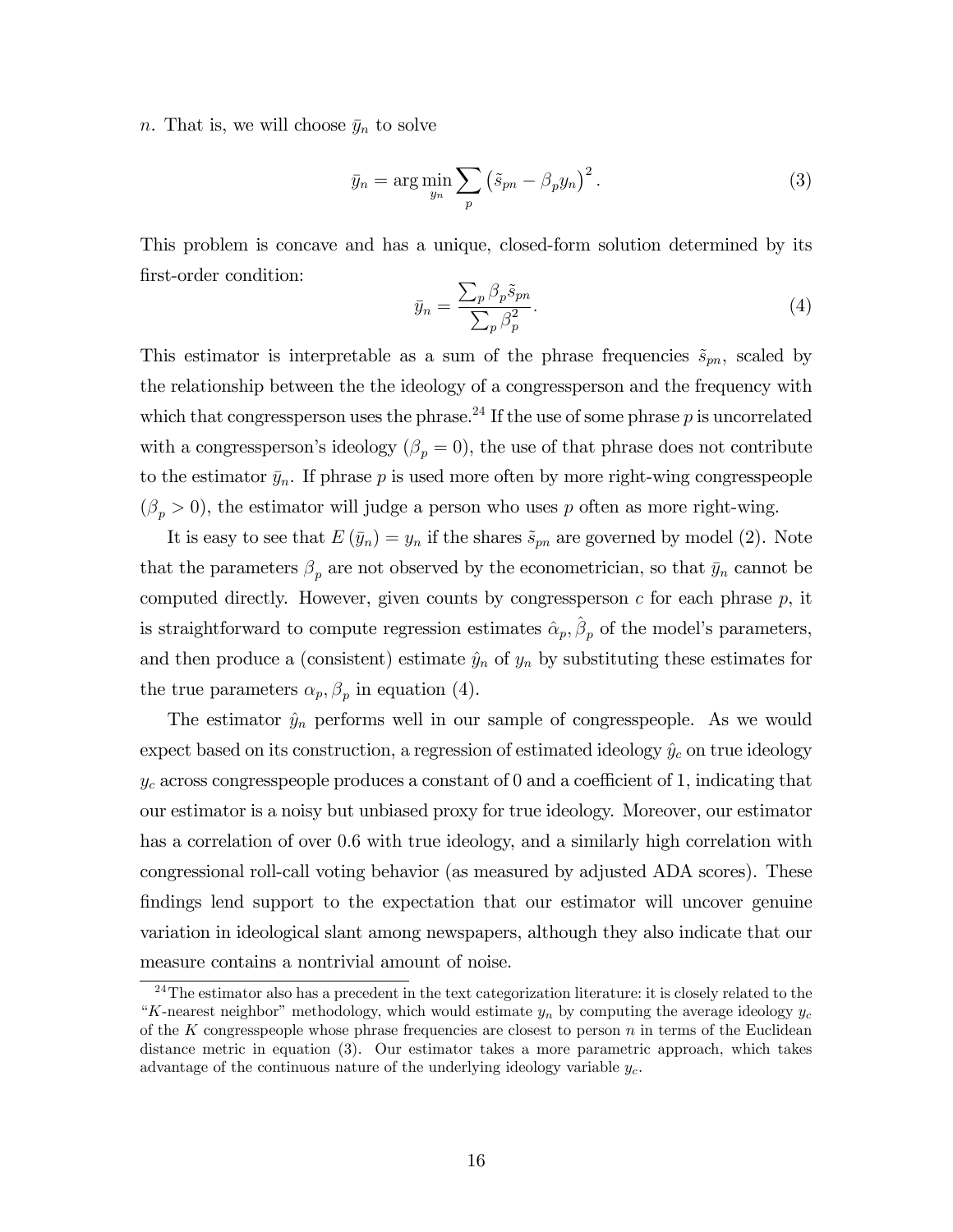## 3.3 Estimating Newspaper Slant

Our approach to measuring newspaper slant will be to treat each newspaper  $n$  as an unknown congressperson as in the previous subsection, and to calculate the estimator  $\hat{y}_n$  for each newspaper. This estimator answers the question, if this newspaper were a congressperson, how Republican would that congressperson's district be? To compute  $\hat{y}_n$ , we will use newspaper-level shares  $s_{pn}$  of each of our final 1,000 phrases. Recall that these counts are based only on a paper's news content; our search procedure excludes opinion pieces. Our search also excludes Associated Press stories.

Despite these exclusions, our 1,000 phrases are used an average of over 13,000 times in the content of papers in our sample in 2005. Even among newspapers in the bottom quartile of daily circulation in our sample, these phrases are used an average of over 4; 000 times. The contexts in which our phrases appear include local analogues of national issues, local impact of federal legislation, and the actions of legislators from local districts.<sup>25</sup>

Across the newspapers in our sample, our slant measure correlates well with reader sentiment about the political leanings of different newspapers. For example, figure 1 shows a graph of our measure of slant for large papers against ratings of political orientation submitted by users to the media directory website Mondo Times  $\langle \text{thtp:} / \text{/www.mondotimes.com>} \rangle^{26}$  The graph shows a clear association in the expected direction: papers rated as more conservative by Mondo Times users are also more Republican-leaning according to our index. Formal statistical tests confirm the visual evidence in figure 1. Across the 103 papers in our sample rated by more than one individual on the Mondo Times website, there is a correlation of 0:24 with our slant index  $(p-value = 0.015)$ , and a rank correlation of 0.26  $(p-value = 0.007)$ . Note that we would not necessarily expect these correlations to be perfect, both because most papers receive only a few ratings, and because Mondo Times users are rating the opinion as well as news content of the papers, whereas our slant measure focuses on news content.

 $^{25}$ Note, however, that direct quotes of local congresspeople—which could cause a mechanical correlation between slant and the political leanings of local markets—comprise only a tiny fraction of the phrase mentions in our sample. Among 10 randomly chosen papers (representing different levels of circulation), we hand-coded the frequency of uses of the top 50 phrases in direct quotes of congresspeople. On average, such quotes account for only 0:3 percent of the phrase hits in this sample.

<sup>&</sup>lt;sup>26</sup>We wish to thank Eric Kallgren of Mondo Code for graciously providing these data.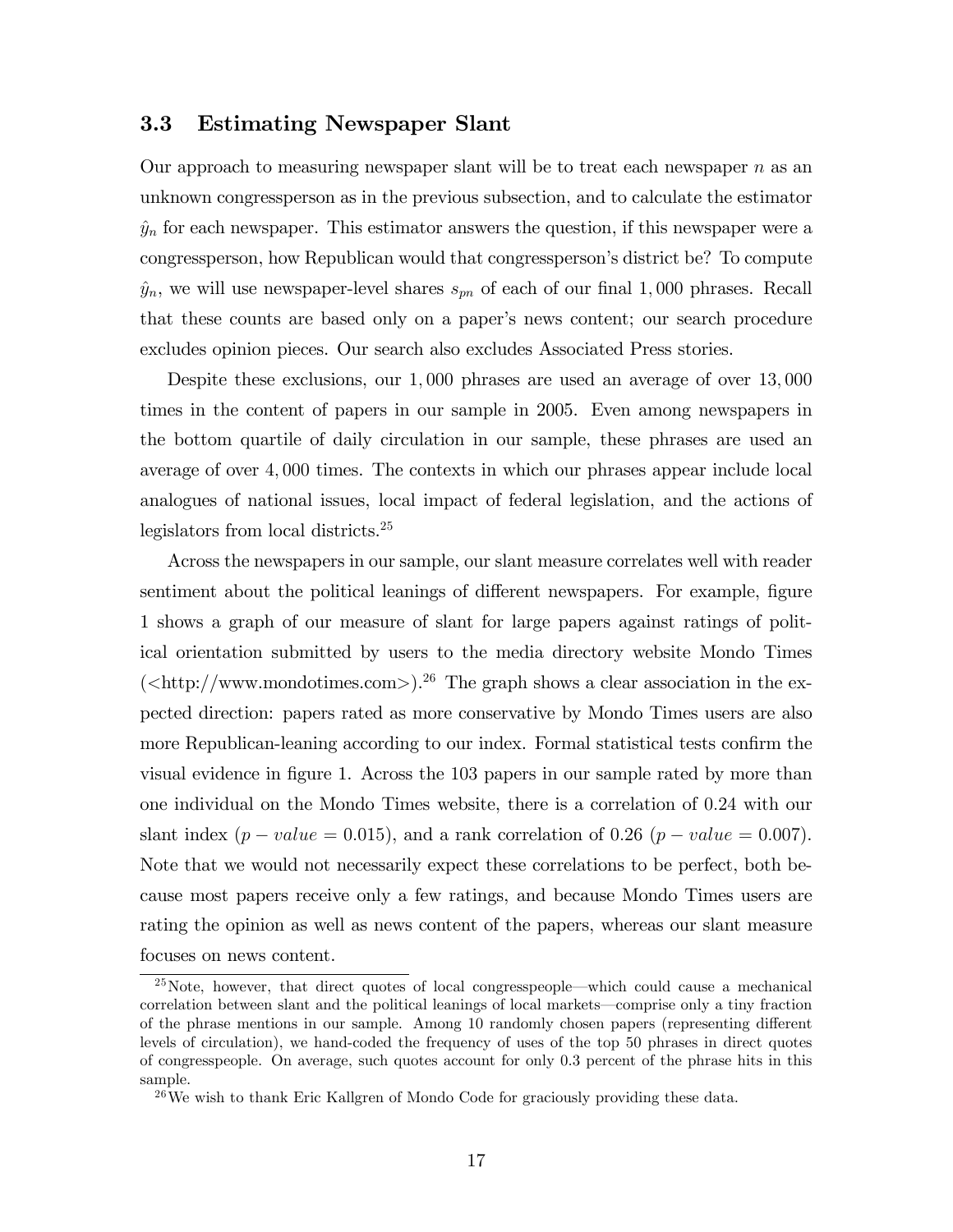We can also compare our measure to Groseclose and Milyo's (2005) bias measures for the six newspapers that were part of their analysis.<sup>27</sup> Like Groseclose and Milyo (2005), we find that the New York Times, Los Angeles Times, and Washington Post are similar to one another and are well to the left of the *Washington Times*, which both measures identify as the most right-leaning newspaper of this group. Our measures disagree on two points: (i) our measure places USA Today just to the left of the New York Times, Los Angeles Times, and Washington Post, whereas their measure identifies it as more centrist than those papers; and (ii) we identify the Wall Street Journal as the second most right-leaning of these newspapers, whereas Groseclose and Milyo (2005) estimate that it is the most liberal.

## 4 The Demand for Slant

In this section, we study the relationship between newspaper slant and consumer demand for newspapers. We use zipcode-level data on newspaper circulation and political ideology to show, following Mullainathan and Shleifer (2005) and Gentzkow and Shapiro (2006), that households in more Republican zipcodes are more likely to read newspapers with a relatively right-wing slant. This evidence provides a useful check on the economic relevance of our slant measure, and allows us to compute, for each newspaper, the slant that would maximize its readership given the political ideology of consumers in its geographic market. We find that this "ideal slant" varies strongly with consumers' political beliefs, and that deviations from consumers' preferred slant involve a nontrivial sacrifice in circulation (and, hence, profits). These calculations serve as an important input to our study of the supply of newspaper slant in section 5.

## 4.1 Hotelling Model

We begin with a simple Hotelling model of newspaper demand. We denote the slant of newspaper n by  $y_n \in [0, 1]$ . We assume that all households in zipcode z have an ideal slant, which we will model as a linear function of the zipcode's Republicanism

 $27G$ roseclose and Milyo (2005) report results for six newspapers, nine television broadcasts, one radio broadcast, three national magazines, and one online news source.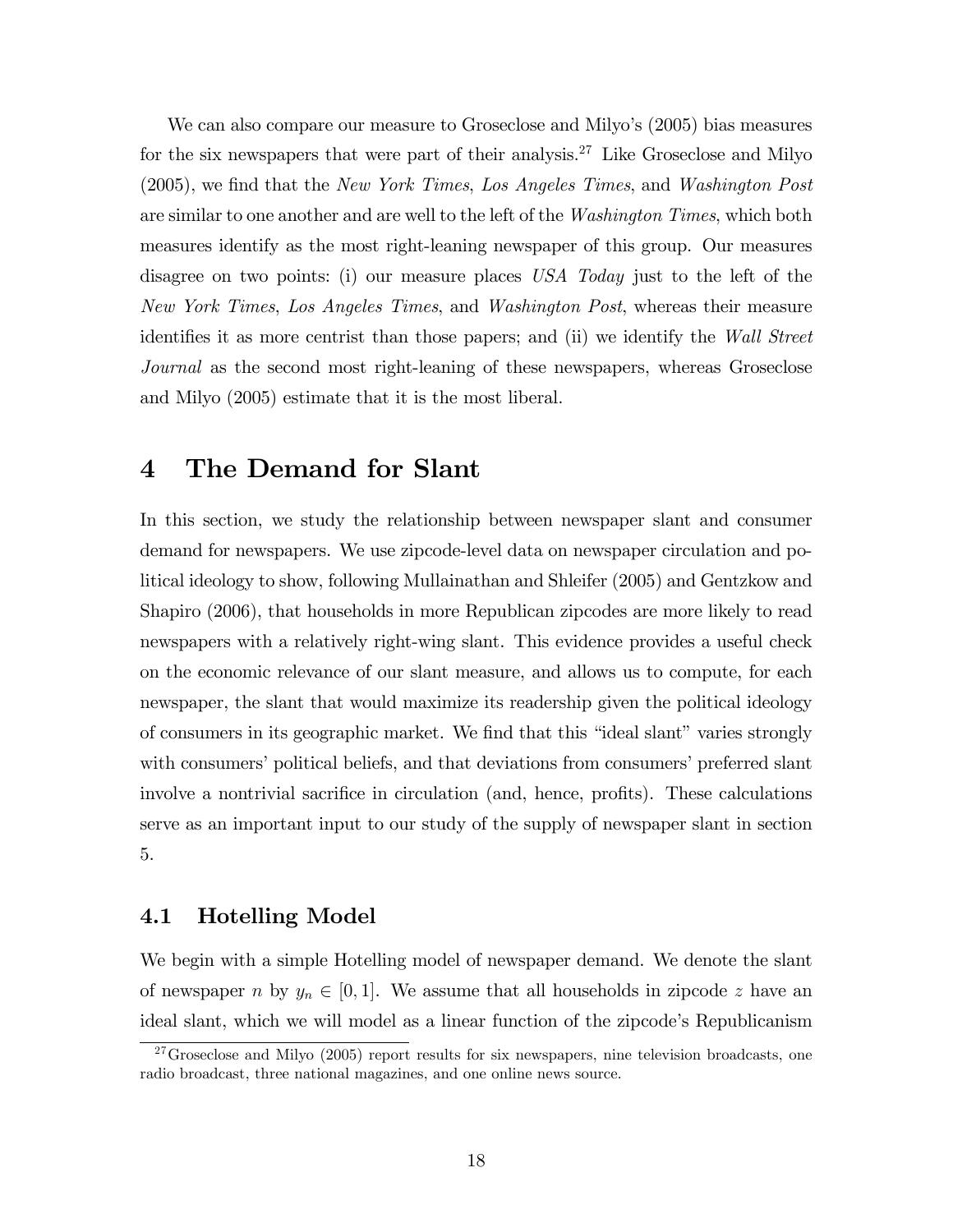$r_z$ :

$$
\tilde{y}_z = \alpha + \beta r_z \tag{5}
$$

As discussed in the data section above, we will measure  $r<sub>z</sub>$  by the share of campaign contributions in the zipcode going to Republicans. The hypothesis that more conservative readers have a relatively greater taste for conservative newspapers implies that  $\beta \geq 0$ .

We assume that any difference between a newspaper's actual slant and a household's ideal slant imposes a quadratic loss (or "transport cost") on the household. Formally, we define the utility of household i, in zipcode z, for newspaper n to be:

$$
U_{izn} = -\gamma (y_n - \tilde{y}_z)^2 + \varepsilon_{zn} + \xi_{izn}.
$$
 (6)

Here  $\varepsilon_{nz}$  is a zipcode-specific utility shock,  $\xi_{izn}$  is a household-specific utility shock, and we expect  $\gamma \geq 0.^{28}$  Note that we are absorbing newspaper characteristics such as price or quality that do not interact with  $\tilde{y}_z$  into the error term  $\varepsilon_{zn}$ . These characteristics will be absorbed by the market-newspaper fixed effects that we introduce below.

We normalize the utility of the household's outside option—the consumption bundle that would be chosen conditional on not reading any newspaper—to be  $0.29$  This incorporates an implicit maximization over all alternatives not written into the model, including television news, Internet news, and so forth. We also assume that the utility of consuming multiple newspapers is simply the sum of the newspapers' individual  $U_{izn}$ . This implies that a household reads a given newspaper n if and only if  $U_{izn} \geq 0$ . This model imposes the assumption that different newspapers are independent in

<sup>28</sup>Note the implicit restriction that all consumers within a given zipcode evaluate newspapers relative to the same ideal point. Though surely too strong, this assumption serves as a convenient approximation to a model in which the average Republican in a heavily Republican zipcode is further to the right than the average Republican in a more liberal zipcode. In appendix B, we present an alternative model that allows for within-zipcode heterogeneity in political ideology. Estimates of this model are consistent with our central conclusions regarding the impact of slant on newspaper demand.

<sup>&</sup>lt;sup>29</sup>Because, for the purposes of estimation, we will include market-newspaper fixed effects in the model, we will effectively allow this outside option to vary nonparametrically by market. The important content of this assumption is then that we do not allow the utility of the outside option to vary across zipcodes. A correlation between the utility of the outside option and zipcode ideology would complicate estimation of our complete structural model of demand, although it would not compromise our more reduced-form finding that slant and zipcode ideology interact positively in determining demand.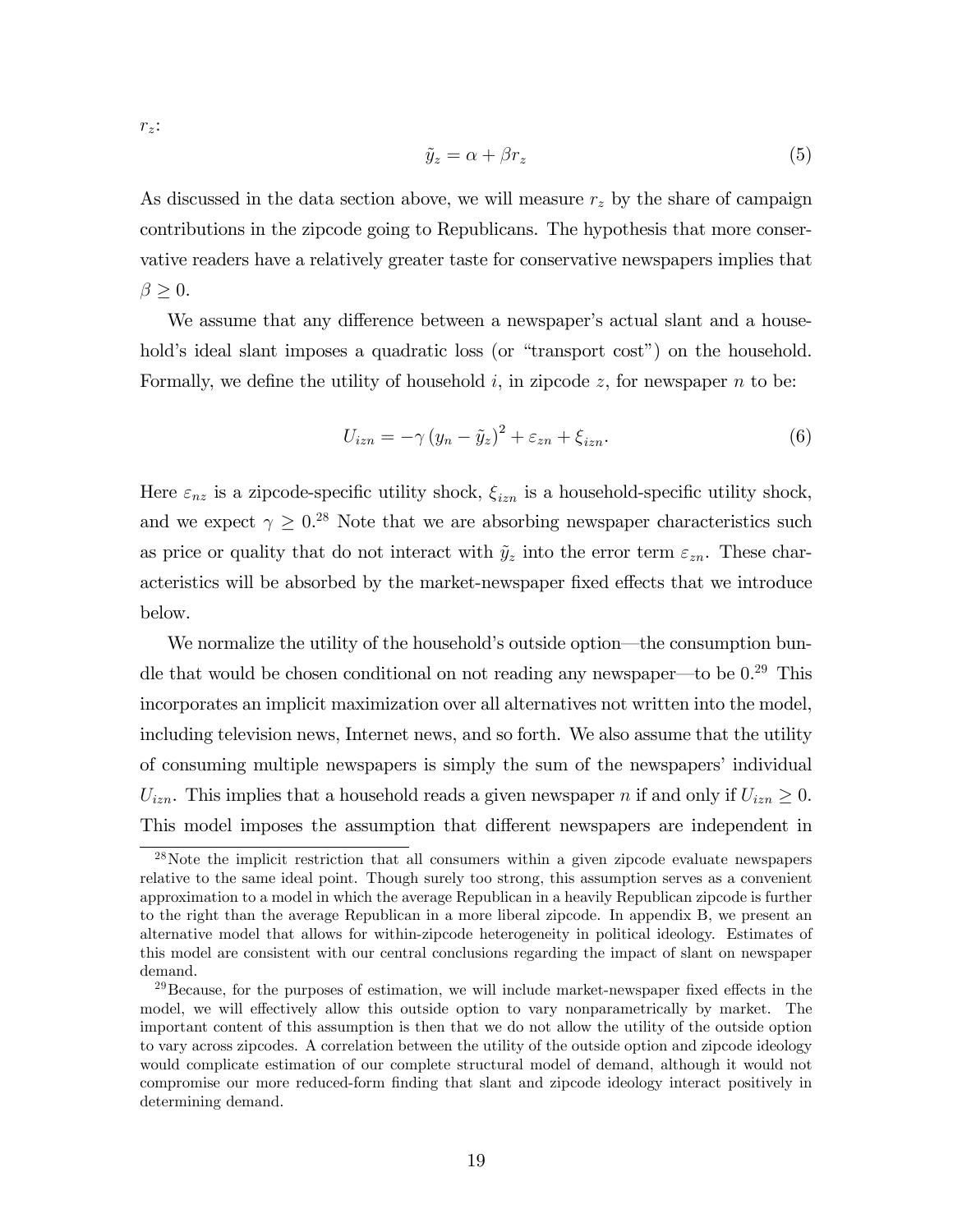demand, and is thus a special case of a more general model where newspapers may be less-than-perfect substitutes. Evidence in Gentzkow (forthcoming) suggests that independence may be a reasonable approximation, and is likely to be closer to reality than a standard discrete-choice framework that would require papers to be perfect substitutes at the individual level.<sup>30</sup>

Finally, we assume that the household-specific utility shock  $\xi_{izn}$  is distributed i.i.d. uniform across households on the interval that includes the maximum and minimum values of  $-\gamma (y_n - \tilde{y}_z)^2 + \varepsilon_{zn}$ . This implies that the share of households reading newspaper  $n$  in zipcode  $z$  will be a linear function:

$$
S_{zn} = \delta - \gamma (y_n - \tilde{y}_z)^2 + \varepsilon_{zn},\tag{7}
$$

where  $\delta$  is a constant. (We abuse notation slightly here, in that both  $\gamma$  and the variance of the zipcode-level shock  $\varepsilon_{zn}$  are rescaled when we integrate over the householdspecific shocks.) The assumption of uniform disturbances will simplify the analysis by making the interpretation of coefficients and the process of aggregation over zipcodes transparent. It is not critical, however—we have estimated an alternative model under the assumption that  $\xi_{izn}$  is distributed i.i.d. type-II extreme value and obtain similar results regarding the determinants of consumer demand and the implications for firms' optimal choice of slant.

## 4.2 Identification and Estimation

There are two related sources of variation one could use to identify the parameters of this model. One possibility would be to look at zipcodes with similar ideology and ask how the circulation of newspapers varies according to their slant. For any ideology  $r_z$ , it would be straightforward in principle to identify both the ideal point  $\tilde{y}_z$  and the extent to which circulation falls when  $y_n$  differs from  $\tilde{y}_z$ . Alternatively, one could look at newspapers with similar slant and compare circulation across zipcodes with different ideologies  $r<sub>z</sub>$ . Because of the symmetry of the quadratic function, either or both of these sources of variation could allow an econometrician to recover the utility

 $30\,\text{We have estimated a logit choice model in which each household is required to choose at most }$ one of the newspapers available in its market. Our Öndings regarding the determinants of consumer demand, and the implications for firms' profit-maximizing choice of slant, remain similar in this alternative specification.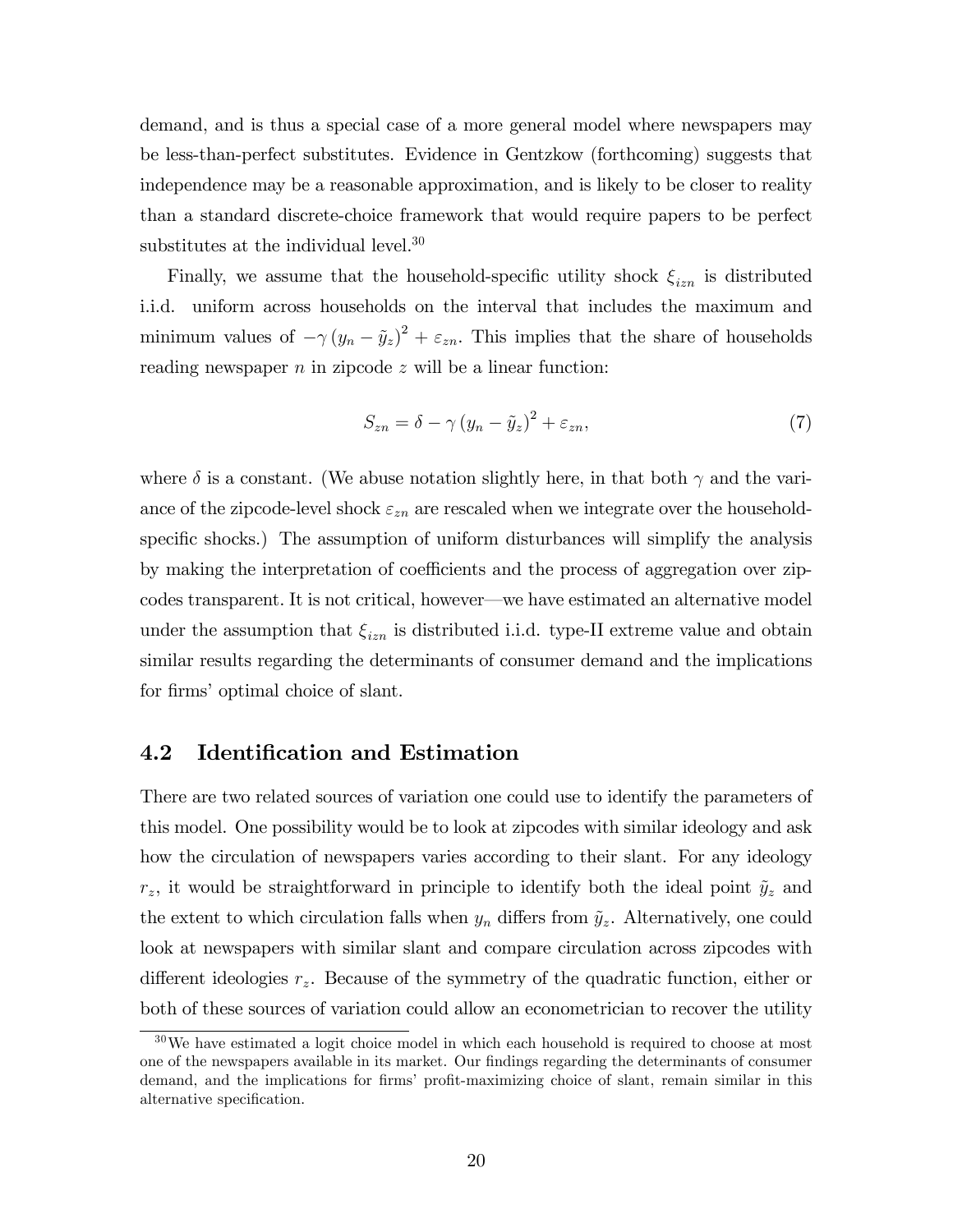parameters  $\alpha$ ,  $\beta$ , and  $\gamma$ .

This can be seen explicitly by substituting for  $\tilde{y}_z$  in equation (7) and expanding the quadratic to yield

$$
S_{zn} = (\delta - \gamma \alpha^2) - \gamma \left[ y_n^2 - 2\alpha y_n - 2\beta y_n r_z + 2\alpha \beta r_z + \beta^2 r_z^2 \right] + \varepsilon_{zn} \tag{8}
$$

The regression of  $S_{zn}$  on a constant term and the linear, squared, and interaction terms in  $y_n$  and  $r_z$  has six free parameters; the model, however, has only four parameters:  $\alpha, \beta, \gamma$ , and  $\delta$ . One approach to estimation is to include zipcode fixed effects and so use only the variation across newspapers for a given zipcode. Another is to include newspaper fixed effects and so use only the variation across zipcodes for a given newspaper.

We will take the second approach, exploiting variation across zipcodes and controlling for mean differences among newspapers nonparametrically. We do this for two reasons. First, newspapers have a number of important characteristics (news quality, reputation, layout, etc.) that are likely to affect demand  $S_{zn}$ , could be correlated with slant, and are difficult to measure. In contrast, the most important zipcode-level shifters, such as education and income, can easily be controlled for using Census demographics. Second, the fact that a single newspaper may circulate in many different geographic markets introduces difficult-to-measure variation in the geographic "fit" between newspapers and individual zipcodes. Because there are many zipcodes in each locality, we can control for this fit flexibly by allowing different fixed effects for each newspaper in each market  $m$  (defined as described above as either the zipcode's PMSA or its county).

Because we will take our identification from variation across zipcodes, we need to control explicitly for zipcode-specific shifters of demand. We include Census demographics such as education and income that make some zipcodes more prone to read newspapers than others. Moreover, we can model several dimensions of the fit between a zipcode and a newspaper by including interactions between zipcode demographics and the average level of the corresponding demographics in the newspaperís market. These controls will be important if non-political dimensions of fit are correlated with the political dimension we measure. For example, George and Waldfogel (2003) provide evidence that black consumers are more likely to read newspapers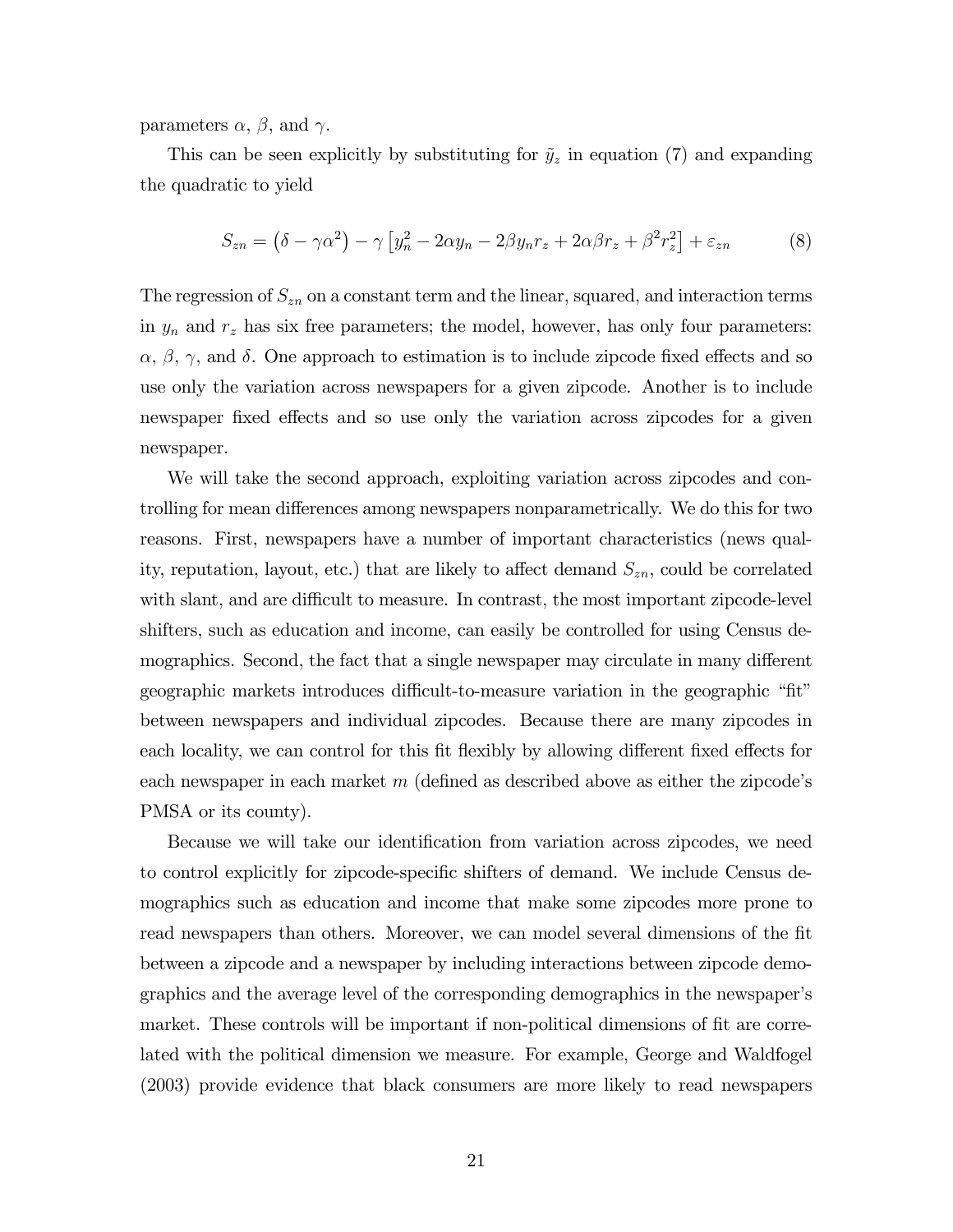when the share of blacks in the overall market is large—presumably because newspapers react to this by shifting content in a way that appeals to these consumers. If blacks tend to be liberal, and if liberal content as captured in our slant measure is correlated with non-political content that appeals to blacks, this could cause us to overstate the magnitude of the coefficient on the interaction term  $y_n r_z$ . Our controls will capture this kind of fit along a variety of demographic dimensions.

We wish to emphasize that our estimates will depend both on the quality of these controls and on the accuracy of our functional form assumptions. In particular, the quadratic specification of the utility function is what allows us to identify the key parameters while using only variation across zipcodes—a specification with newspaper fixed effects would not be identified with a more flexible interaction between slant  $(y_n)$ and consumer ideal point  $(\tilde{y}_z)$ . Because our model is built on strong assumptions, we will distinguish two sets of results: results supporting the basic prediction that conservative newspapers circulate relatively more in conservative zipcodes (which do not depend critically on these assumptions), and estimates of the structural parameters (which do).

We will estimate the following model:

$$
S_{zn} = \delta_{mn} + 2\gamma\beta y_n r_z - 2\gamma\alpha\beta r_z - \gamma\beta^2 r_z^2 + X_z \phi_1 + W_{zn}\phi_2 + \varepsilon_{zn}.
$$
 (9)

Here,  $\delta_{mn}$  are market-newspaper fixed effects,  $X_z$  is a vector of observable zipcode characteristics,  $W_{zn}$  is a vector of interactions between each characteristic of zipcode z and the level of the same characteristic in the home market of newspaper n, and  $\phi_1$ and  $\phi_2$  are vectors of parameters.

A final econometric issue is that both slant  $(y_n)$  and zipcode Republicanism  $(r_z)$ are likely to be measured with error. In the case of  $y_n$ , the noise comes from the fact that our method for measuring slant is imperfect. Luckily, there is a natural instrument available for  $y_n$ : the overall share of Republicans in newspaper n's market. If slant is correlated with the percent of the newspaper's market that is Republican (as our supply model below will predict), using this instrument amounts to asking, in the spirit of George and Waldfogel (2003), whether newspapers from highly Republican markets have circulation that is relatively higher in Republican zipcodes within a given market. Since slant  $y_n$  enters the regression only through the interaction  $y_n r_z$ , the instrument will be  $R_n r_z$ , where  $R_n$  is market percent Republican. Note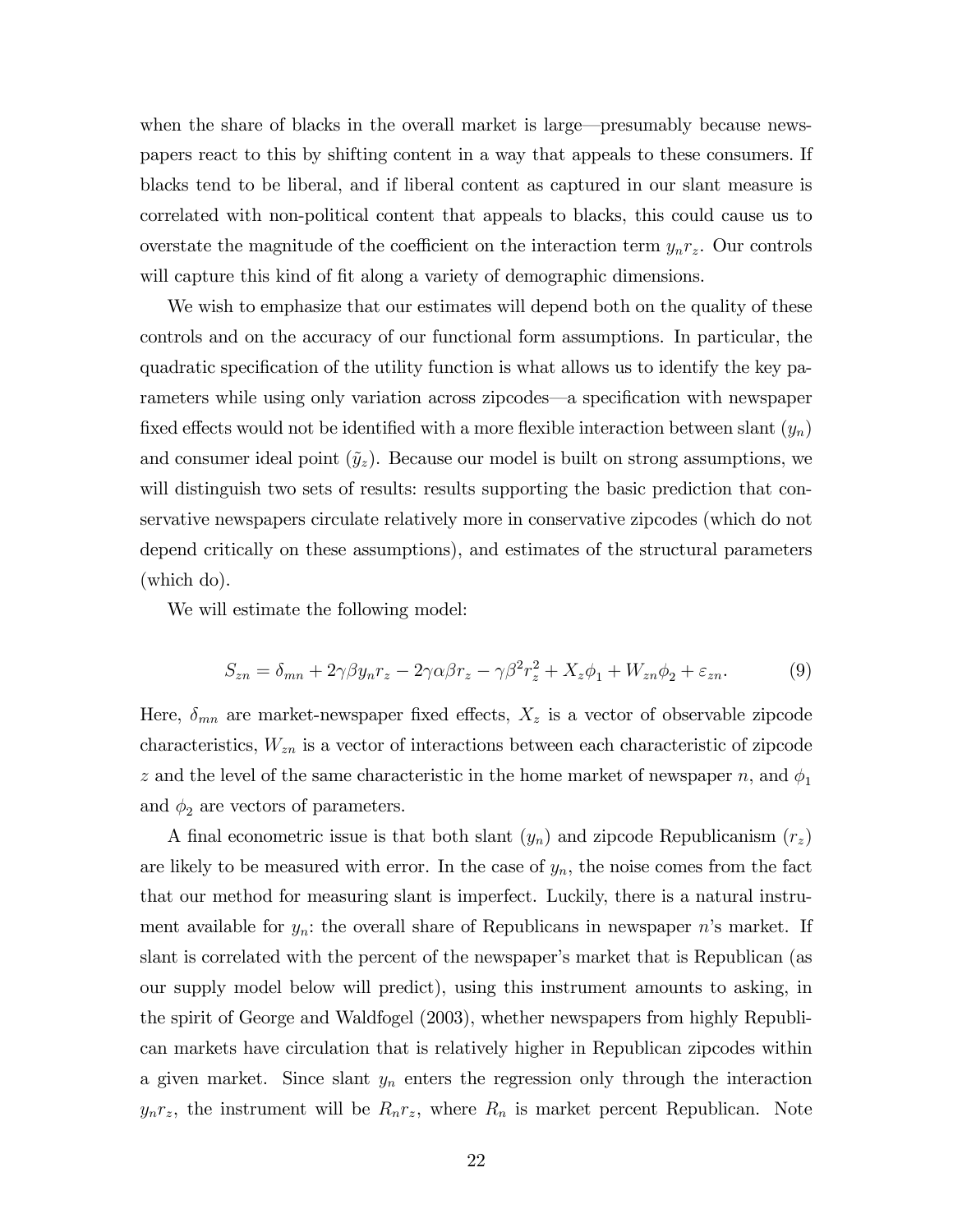that instrumenting in this way will also correct for any endogenous effect of demand patterns on slant  $y_n$ , though such a bias is made less likely by the fact that we are absorbing the main effect of  $y_n$  in the fixed effects.<sup>31</sup> Formally, the instrument will be valid if the within-market correlation between zipcode Republicanism  $r<sub>z</sub>$  and the error term  $\varepsilon_{zn}$  in the demand equation does not differ systematically with the share of Republicans in the newspaper's market.

In the case of  $r<sub>z</sub>$ , noise is introduced because we are proxying for a zipcode's political tastes using the share of Republican campaign contributions, and the total number of contributions is sometimes small. Although we have no natural zipcode-level instruments for  $r<sub>z</sub>$ , a different strategy is available because we can model explicitly the sampling variance in our measure of  $r<sub>z</sub>$ , as a function of the total number of contributions received by either party. In particular, we can suppose that the share  $r<sub>z</sub>$ donating to Republican candidates is distributed binomially, with the probability of success given by  $r_z^*$ , the "true" ideology of the zipcode. Under this assumption, by standard arguments we can approximate  $r<sub>z</sub>$  by

$$
r_z = r_z^* + \frac{r_z^* (1 - r_z^*)}{T_z} v_z \tag{10}
$$

where  $T_z$  is the total number of contributions in zipcode z and  $v_z$  is a standard normal disturbance.<sup>32</sup> Although true ideology  $r_z^*$  is by definition unknown, we can approximate the variance of the measurement error by assuming that  $r_z^*$  is equal to its sample average. It is then straightforward to correct the coefficients using

<sup>&</sup>lt;sup>31</sup>An endogeneity concern would normally arise in a regression of demand on a product characteristic  $y_n$  chosen optimally by a firm, because market-level shocks to demand for newspapers would affect the firm's optimal choice of slant. However, the fixed effects  $\delta_{mn}$  absorb any shocks to the taste for newspapers at the market level. A more subtle concern is that the distribution of demand shocks  $\varepsilon_{zn}$  across zipcodes within a market affects the marginal return to slant—in particular, if in a market where Republican zipcodes randomly draw high shocks  $\varepsilon_{zn}$  the optimal choice of slant shifts to the right. The resulting upward bias in the coefficient on  $y_n r_z$  would then be corrected by our instrumental variables strategy under the same assumption stated in the text: that the within-market correlation between  $r<sub>z</sub>$  and  $\varepsilon_{zn}$  does not differ systematically with the share voting Republican in the newspaper's home market.

 $32$ Additional evidence corroborates the basic assumptions of the model in equation (10). When we regress our donation-based measure on our registration-based measure for California zipcodes, weighting by the number of donors, the regression constant is economically close to zero (constant  $= .03$ , SE  $= 0.01$ ) and the regression coefficient is economically close to unity (coefficient  $= 1.04$ ,  $SE = 0.02$ . In other words, the data suggest that it is reasonable to approximate our donationbased measure as a noisy measure of the true Republican share. Further estimates indicate that the variance of the error in our donation-based measure scales inversely with the number of donors, in a manner quantitatively consistent with the predictions of equation (10).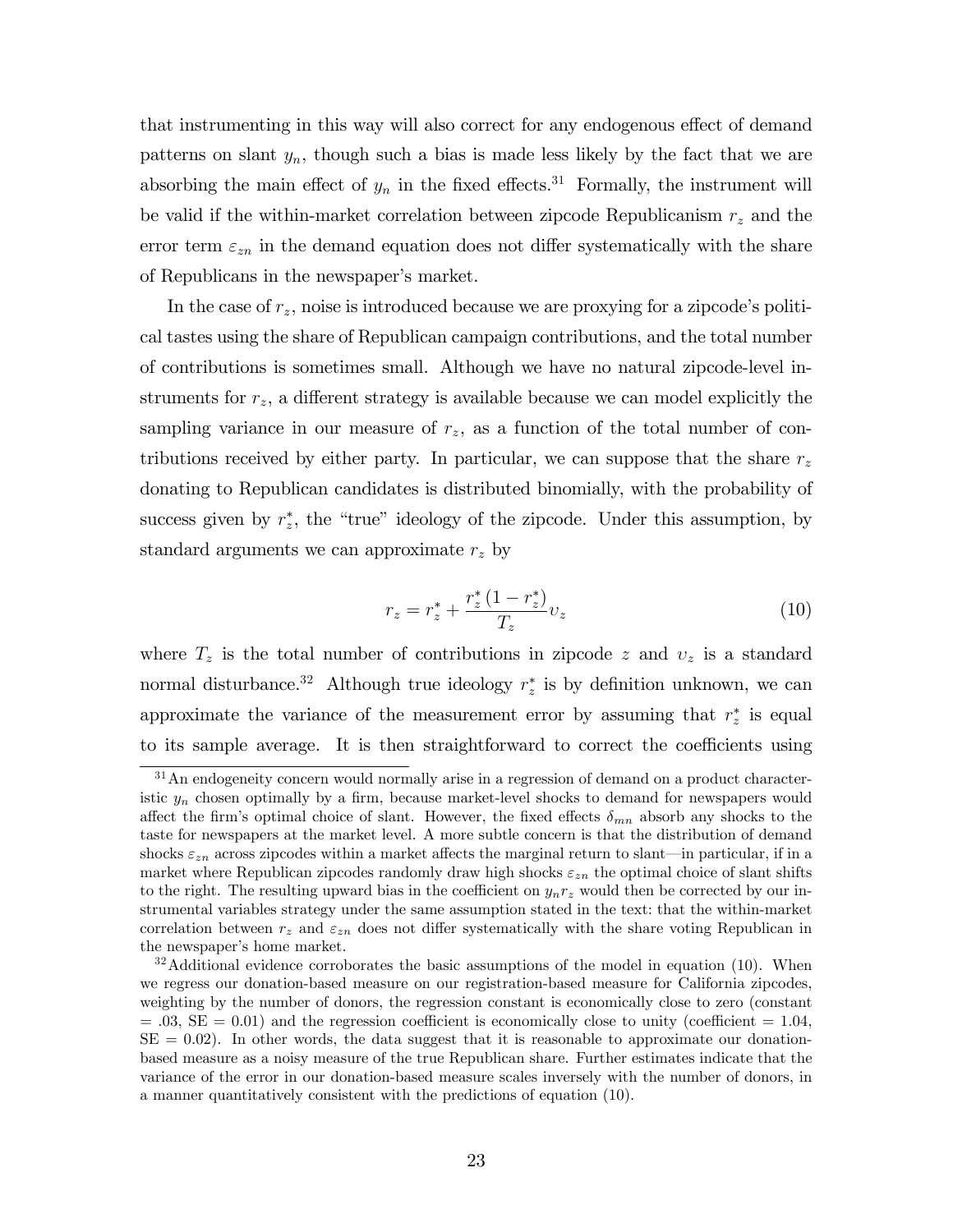regression calibration (Fuller 1987).<sup>33</sup> We would expect this adjustment to increase the magnitude of our coefficients by eliminating attenuation bias.

### 4.3 Results

Identification of equation (9) will be driven by the way the circulation of newspapers with similar slant  $y_n$  varies across zipcodes with different ideologies  $r_z$ . The model makes two predictions about the form this variation should take. First, more Republican newspapers should circulate relatively more in Republican areas—the coefficient on the interaction  $y_n r_z$  should be positive. This prediction is independent of the specific functional form we have chosen and would hold in a broad class of models. Second, there are interior ideal points—the share reading a paper with slant  $y_n$  will take the form of an inverted U, highest in zipcodes where  $r_z = (y_n - \alpha) / \beta$ and dropping off in zipcodes where  $r<sub>z</sub>$  is either higher or lower. This is a much finer prediction, dependent on second-order properties of the model.

Before turning to estimates of equation (9), we examine the extent to which these predictions are confirmed directly in the data. A relatively nonparametric way to look at the interaction between  $y_n$  and  $r_z$  is to estimate the coefficient on  $r_z$  separately for each newspaper and ask how the coefficients vary with  $y_n$ . We have done this in a model analogous to equation  $(9)$ . Figure 2 shows the estimated coefficients, plotted against our slant measure. The figure shows data for the 60 newspapers that circulate in markets containing more than 300 zipcodes, because these are the newspapers that provide the richest variation for identifying model  $(9)$ . As predicted, the effect of zipcode Republicanism on circulation has a clear positive relationship with slant.

A series of reduced-form regressions show that the positive interaction term  $y_n r_z$  is extremely robust (results not shown). It survives controls for zipcode characteristics  $(X_z)$  and zipcode-market interactions  $W_{zn}$ , as well as controls for both (i) interactions between slant  $(y_n)$  and a full vector of zipcode demographics and (ii) interactions be-

<sup>&</sup>lt;sup>33</sup>In particular, we assume that the true ideology  $r_z^*$  of each zipcode is distributed normally, with a mean that may depend on zipcode characteristics and a variance that we can estimate directly given an estimate of the variance of the sampling error. We estimate the (conditional) mean of the distribution of Republican shares by regressing shares for each zipcode on our full set of controls, including dummies for geographic market interacted with newspaper. We then compute, for each zipcode, the Bayesian posterior expectation of its true Republican share given our data on the share donating to Republicans. We repeat this exercise to compute the posterior expectation of the square of the true Republican share. We then estimate model (9) using these posterior expectations, rather than the observed share donating to Republicans, as independent variables.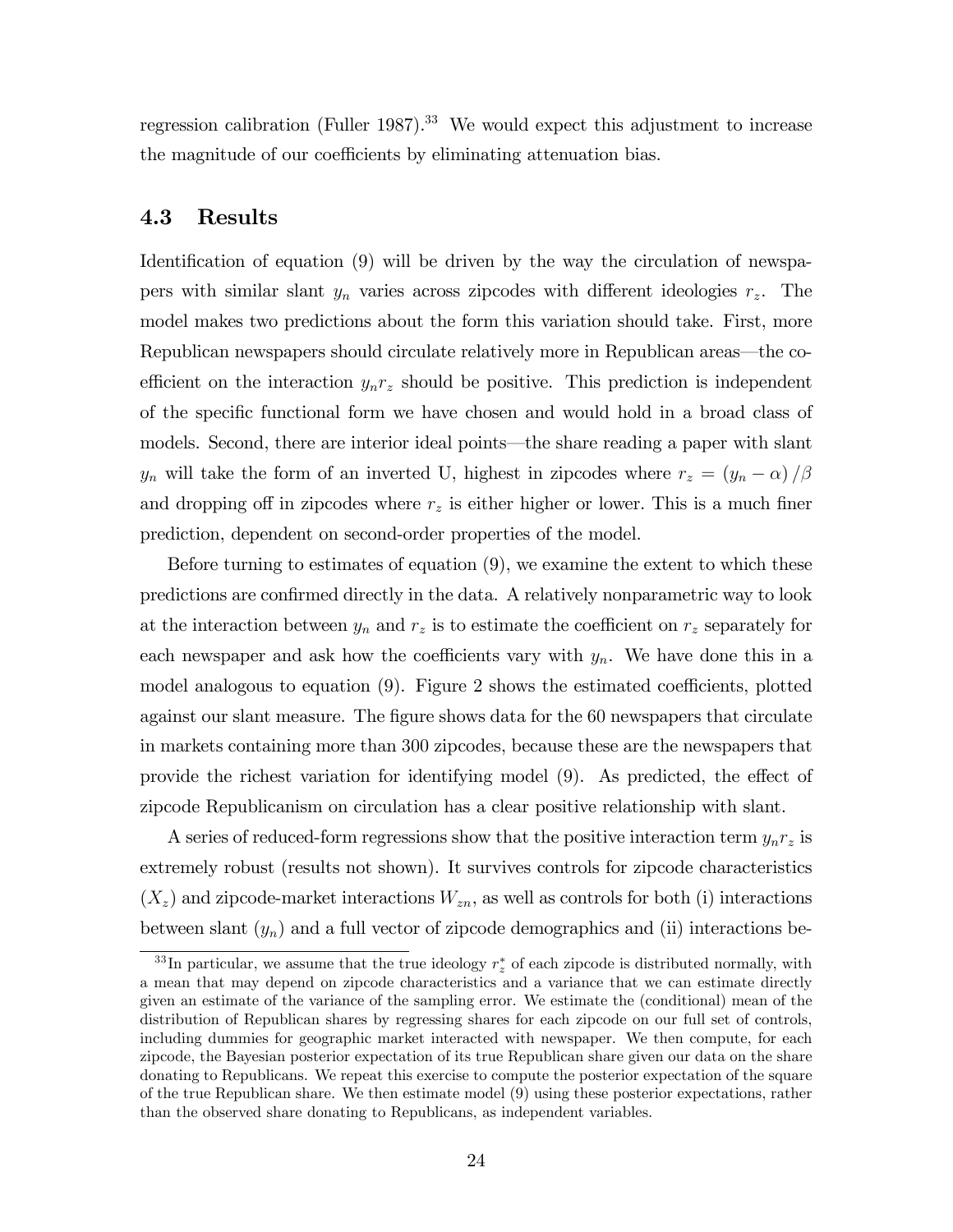tween zipcode republicanism  $(r_z)$  and a full vector of newspaper market demographics. The key interaction term is also positive and significant in a specification including zipcode fixed effects. (In this case it is impossible to identify all of the structural parameters, as the terms in  $r_z$  and  $r_z^2$  are absorbed in the fixed effects. But the coefficient on the interaction term  $y_n r_z$  is identified, because we observe many zipcodes in which multiple newspapers circulate.) Finally, we find that the interaction term is positive and significant in a specification in which we instrument for  $y_n r_z$  with interactions between  $y_n$  and a vector of zipcode demographics, which serves to mitigate concerns about reverse causality from newspaper slant to zipcode ideology or donations.

Figure 3 presents a different cut of the data that allows us to examine the stronger prediction of interior ideal points. Each panel shows the share reading newspapers in different deciles of the distribution of zipcode Republicanism  $r<sub>z</sub>$ , after controlling for market-newspaper fixed effects  $\delta_{mn}$  and weighted by the number of households in each zipcode. The first panel shows this relationship for newspapers in the lowest quartile of  $y_n$ , the second panel shows the relationship for papers in the second quartile, and so forth. Although far from perfectly clean, the graphs provide direct support for the existence of interior ideal points that shift to the right at higher levels of  $y_n$ .

Table 2 presents our estimates of equation (9). Column (1) shows the simplest OLS specification, in which we omit the controls  $X_z$  and  $W_{zn}$ , do not instrument for slant  $y_n$ , and do not correct for measurement error in  $r_z$ . The results confirm a statistically significant interaction between zipcode politics and newspaper slant, as suggested by figure 2. As predicted by the model, both the main effect of  $r<sub>z</sub>$  and its square enter negatively in determining demand.

The bottom rows of the table list the implied structural parameters from equation  $(9)$ ,  $\alpha$ ,  $\beta$ , and  $\gamma$ , which can be computed through simple algebraic manipulation of the regression coefficients. We have also computed Monte Carlo confidence intervals for these parameters, by sampling from a multivariate normal distribution whose mean and variance-covariance matrix is given by the asymptotic covariance matrix of the estimated coefficients. All of these parameters have the expected sign and all except  $\alpha$  are significantly different from zero.

In column (2) of the table, we correct for measurement error in  $y_n$  by instrumenting for the interaction  $y_n r_z$  using the interaction between the share of Republican voters in newspaper n's market  $R_n$  and  $r_z$ . As predicted, this causes the magnitudes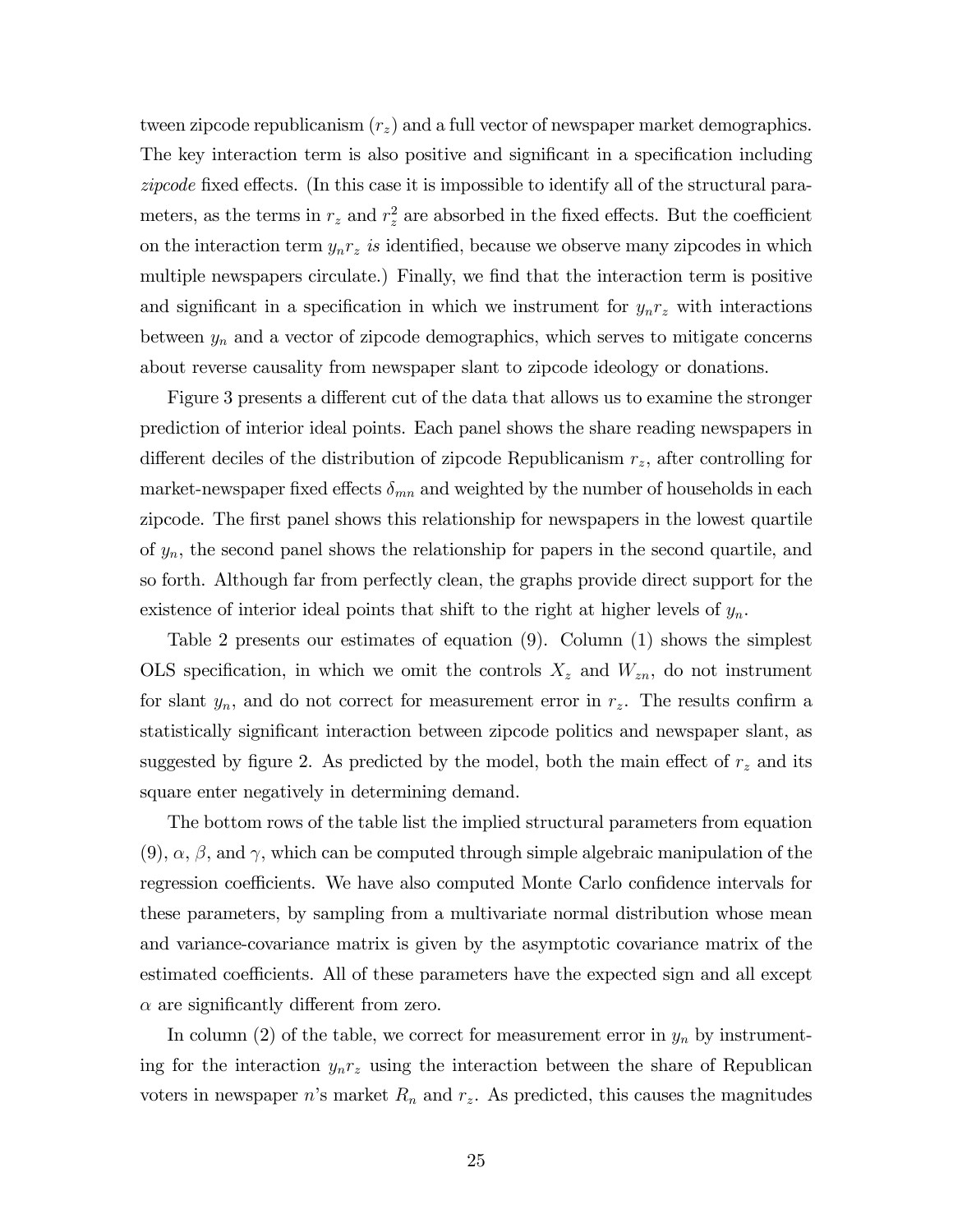of the coefficients to increase, but the qualitative pattern to remain unchanged.<sup>34</sup> It also increases the precision of the structural parameters,  $\alpha$  and  $\beta$ , that govern the relationship between a zipcode's ideology and its preferred newspaper slant. In column (3) of the table, we correct for measurement error in  $r<sub>z</sub>$  using regression calibration as discussed above. This causes the magnitudes of the coefficients to increase, and results in further improvements in the precision of the structural parameters  $\alpha$  and  $\beta.$ 

The next two columns add controls for observable characteristics to the regression. Column (4) adds controls for zipcode demographics  $X<sub>z</sub>$ . Column (5) includes these controls as well as interactions between zipcode demographics and analogous characteristics  $W_{zn}$  measured at the level of the newspaper's markets. Neither set of controls substantially changes the estimated importance of the match between zipcode ideology and newspaper slant.

Our final estimates of the structural parameters in column  $(5)$  indicate that a zipcode in which all political contributions go to Democrats prefers a newspaper with slant  $0.40$ , and that the ideal slant moves by a statistically significant  $0.01$ with every 10 percentage point change in the share contributing to Republicans in the zipcode. The positive and statistically significant estimate of  $\gamma$  implies that deviations from a zipcode's ideal slant do indeed result in a loss of utility. To get a sense for the magnitude of the effect, note that the standard deviation of our slant measure is approximately 0.04, which is about two-thirds of the difference between the *Washington Post* and the *Washington Times*. Shifting a paper from a zipcode's ideal point (where  $y_n = \tilde{y}_n$ ) to a level of slant one standard deviation away (where  $y_n - \tilde{y}_n = 0.04$ ) would reduce the fraction of households reading by about 3 percent. This drop in demand is equivalent to a reduction of 8 percentage points in the share of households in the zipcode with a college education. Using the own-price elasticity of the Washington Post estimated by Gentzkow (forthcoming) as a benchmark, it is also equivalent to the effect of an  $8$  percent increase in price.<sup>35</sup>

 $34$ The first stage regression underlying the 2SLS model shows a large and highly statistically significant effect of  $R_n r_z$  on  $y_n r_z$ , ruling out any significant weak instruments concerns (Stock and Yogo 2002). To verify that the change in coefficients between columns  $(1)$  and  $(2)$  of table 9 is consistent with a measurement error justification for our IV strategy, we have conducted a simulation in which we assume that the measurement error in slant among newspapers is the same (as a share of the total variance of slant) as among congresspeople. The simulation yields expected OLS and IV coefficients very close to those we report in table 2.

 $35$ Gentzkow (forthcoming) estimates the own-price elasticity of the Washington Post to be .37.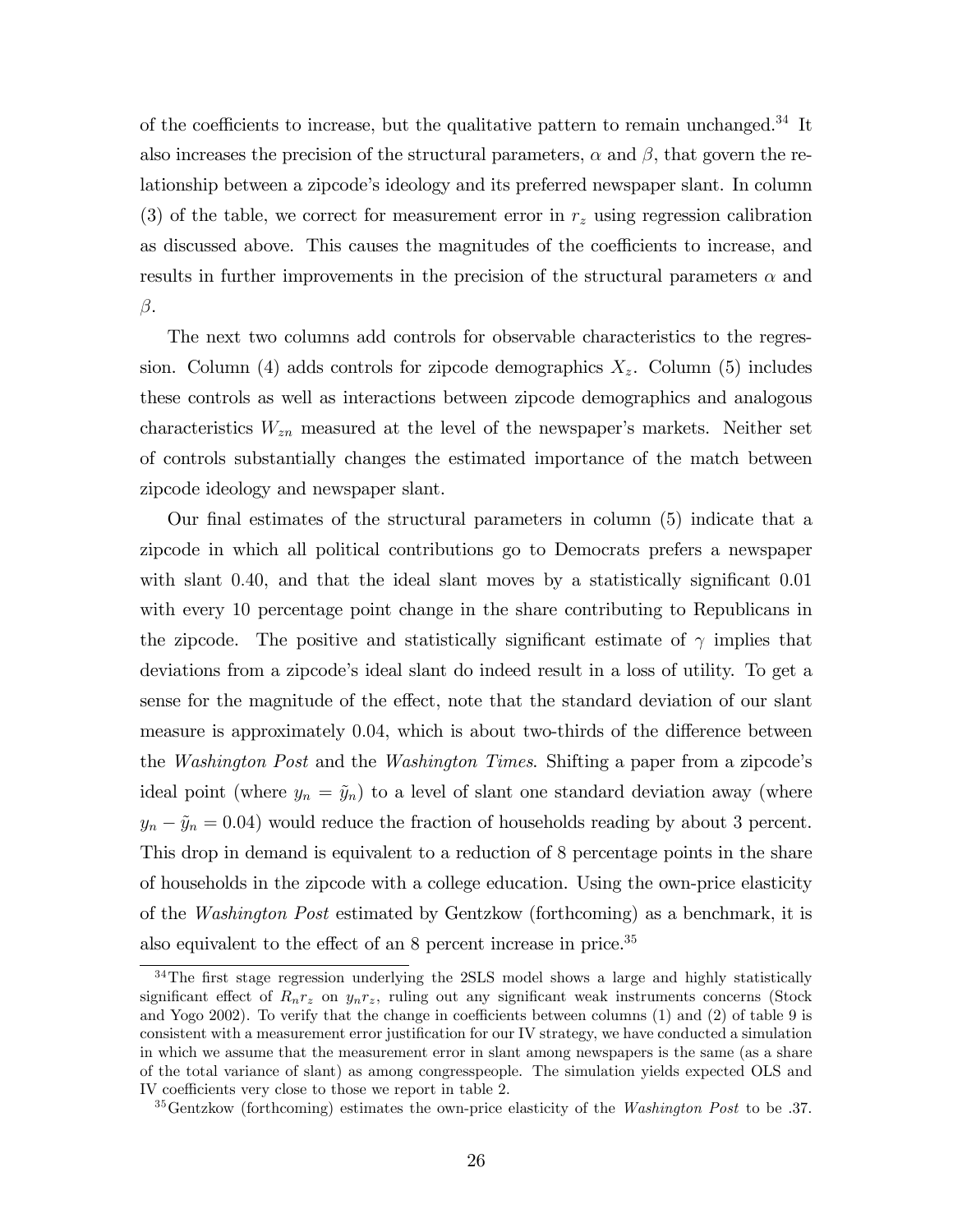## 4.4 Computing the Profit-maximizing Choice of Slant

Our estimates of model (9) allow us to calculate the slant that would be chosen by a newspaper that independently maximized its own profit. In particular, assuming a constant per-reader markup across all zipcodes,  $36$  our demand model straightforwardly implies that choice of slant that maximizes profits in the newspaper's primary market n, which we denote  $ideal_n$ , can be written as

$$
ideal_n = \alpha + \beta \bar{r}_n \tag{11}
$$

where  $\bar{r}_n$  is the average share donating to Republican candidates in the market as a whole.<sup>37</sup> Note that equation (11) is simply the expression for an individual zipcode's ideal point, with the zipcode level contribution share  $r<sub>z</sub>$  replaced by the market average  $\bar{r}_n$ .

Finally, recall that, at the market (rather than zipcode) level, we have data on the Republican vote share  $R_n$ , a less noisy proxy for market ideology than the average donation share  $\bar{r}_n$ <sup>38</sup> To take advantage of the superior accuracy of this measure, we begin by observing that

$$
E\left(ideal_n \mid R_n\right) = \alpha + \beta E\left(\bar{r}_n \mid R_n\right). \tag{12}
$$

 $37$ We restrict attention to a newspaper's primary market both for simplicity and because we do not have detailed circulation data for newspapers not covered in the ABC data. For the subset of newspapers for which it is possible to compute consumer ideal points using all zipcodes in which the newspaper circulates, use of this more expansive market definition produces an ideal-point measure highly correlated with  $ideal_n$ . While we have computed our slant measure for a total of 433 papers, we exclude four papers—the New York Times, the Wall Street Journal, the Christian Science Monitor, and USA Today—from our analysis of consumer ideal points because these national papers do not serve a well-defined local market. These exclusions do not meaningfully affect our results.

<sup>38</sup> Across markets, the share voting for Bush in 2004 and the share of donations going to Republican candidates from 2000 to 2004 have a correlation coefficient of nearly 0.8. Correlation patterns with respect to other proxies for market ideology generally show a weak relationship with donations, once vote shares are taken into account. These findings suggest that, while both measures are highly related statistically, vote shares are likely to be more precisely measured. This is not surprising given that the number of voters in a market is orders of magnitude larger than the number of donations to political candidates.

Note that an elasticity less than one makes sense in this case because the paper gets advertising revenue from each marginal reader it gains.

 $36$ Note that this amounts to assuming that newspapers maximize circulation. In appendix B, we show that allowing advertising revenues per reader to vary across zipcodes as a function of demographic characteristics produces virtually identical conclusions regarding the profit-maximizing level of slant.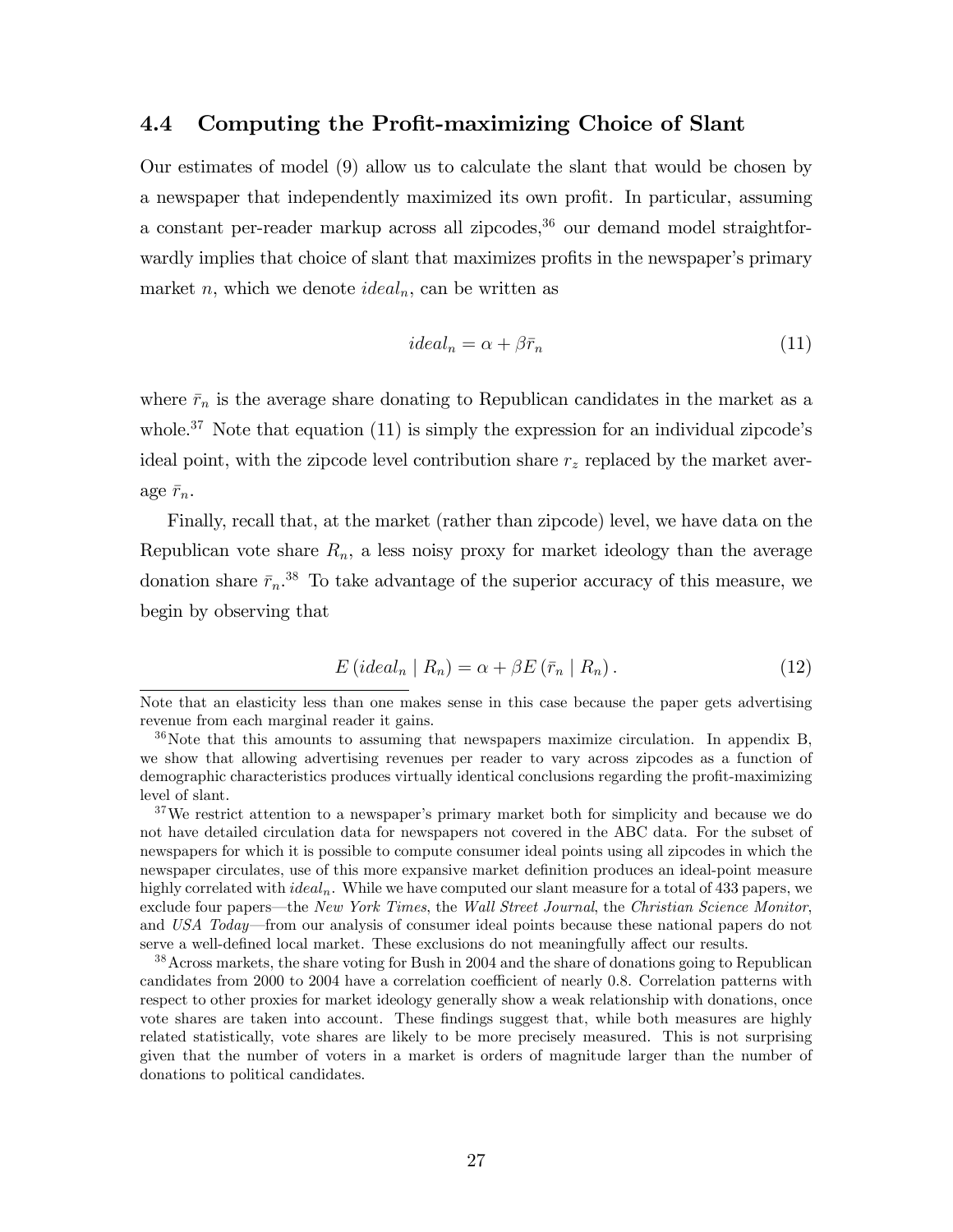Modeling the conditional expectation  $E(\bar{r}_n | R_n)$  as linear, it is then straightforward to estimate its parameters, and, with a slight abuse of notation, to write

$$
ideal_n = \tilde{\alpha} + \tilde{\beta} R_n \tag{13}
$$

where  $\tilde{\alpha}$  and  $\tilde{\beta}$  are the parameters of our demand model, scaled so that they predict *ideal<sub>n</sub>* as a function of  $R_n$  rather than  $\bar{r}_n$ . We estimate that  $\tilde{\alpha} = 0.41$  and  $\tilde{\beta} = 0.10$ . Because  $\bar{r}_n$  is tightly related to  $R_n$ , these estimates are very similar to the point estimates of  $\alpha$  and  $\beta$ , respectively, from our demand model.

Note that our estimates strongly reject the null hypothesis that  $\tilde{\alpha} = 0$  and  $\tilde{\beta} = 1$ , i.e. that  $ideal_n = R_n$  ( $p < 0.001$ ). Our demand model thus implies that more rightwing markets desire more right-slanted news, but does not predict that a market's preferred newspaper content will be identical to the language of its congressperson. There are several plausible explanations for this pattern. First, the baseline frequency of certain phrases in newspapers could differ mechanically from their baseline frequency in the Congressional Record, for example because the former is written language while the latter is a transcript of spoken language. Second, the language of congresspeople may be subject to higher-frequency political trends—such as the Republican takeover of Congress in 1994—than the language of newspapers.<sup>39</sup> Finally, shocks to either the popularity of particular topics in the news or the relevance of particular topics to legislation could cause random áuctuations in the language of the average newspaper and the average congressperson respectively.

## 5 The Supply of Slant

The previous section establishes that consumers are more likely to read a newspaper whose slant is close to their own political ideology. This creates a strong economic incentive for newspapers to tailor their slant to suit the political leanings of their geographic market. In this section, we develop a model of the supply of slant that incorporates this incentive, along with non-pecuniary motives on the part of newspaper owners. We then examine the way our estimated ideal points compare with the actual slant chosen by newspapers, and test for the role of these additional incentives

<sup>39</sup>We thank Jim Snyder for pointing out this possibility.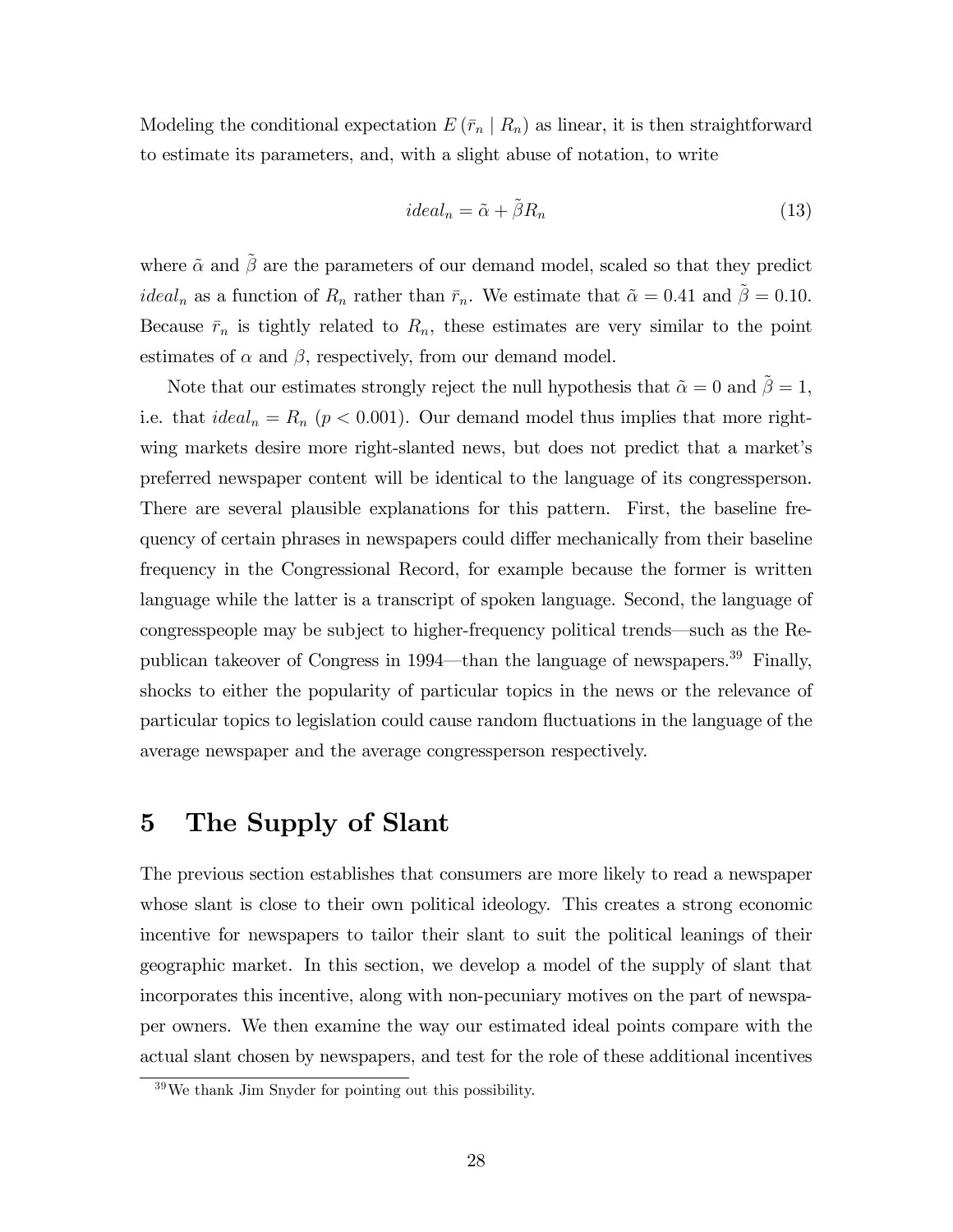in determining slant.

## 5.1 Model

We assume that newspaper owners maximize an objective function that incorporates both profit and a direct concern for the ideological position of the newspaper. The latter may come from a variety of sources, including a desire to change the political views of readers (Balan, DeGraba, and Wickelgren 2005; Gentzkow, Glaeser, and Goldin 2006), direct utility from producing content that accords with the owner's own beliefs, and indirect incentives introduced by politicians (Besley and Prat 2006).<sup>40</sup>

To capture non-pecuniary motives, we assume that each firm  $g$  has an ideal slant  $\mu_g$ , to which it would like its newspapers to conform. Although we will experiment with several direct measures of  $\mu_g$ , our primary approach will be to assume that owner ideology  $\mu_g$  is a normally distributed random effect with mean  $\bar{\mu}$  and variance  $\sigma_{\mu}^2$ . We assume that owners suffer a quadratic loss for each newspaper that deviates from their ideal point, and that this loss is proportional to the number of households in the newspaper's market. This is a crude way to capture the intuition that a newspaper owner would obtain more private benefits from maintaining its preferred ideological position in a major city paper than in a small-town paper.<sup>41</sup>

We assume that firm g chooses slant  $y_n$  for each of its newspapers to maximize the following objective function:

$$
V_g = \sum_{n} \left[ \Pi_n - \lambda H_n \left( y_n - \mu_g \right)^2 \right] \tag{14}
$$

where  $H_n$  is the number of households in newspaper n's market. Recall that dollar profits  $\Pi_n$  are simply the product of total demand for the newspaper (governed by the demand model we estimate in section 4) and a per-reader markup. Substituting the demand model from equation  $(7)$ , taking the derivative with respect to  $y_n$ , and

<sup>40</sup>Because our model combines both pecuniary and non-pecuniary motives, it is closely related to Beckerís (1957) investigation of discrimination, in which employers may care about maximizing profits as well as about the identity of their employees. As in Becker's (1957) model, firms in our framework may face a trade-off between maximizing financial returns and satisfying their ideological tastes.

 $^{41}$ If ideological benefits do not scale with the population of the geographic market, then the model will predict more conformity to consumers' tastes in larger markets than in smaller markets, as in Gentzkow, Glaeser, and Goldin (2006).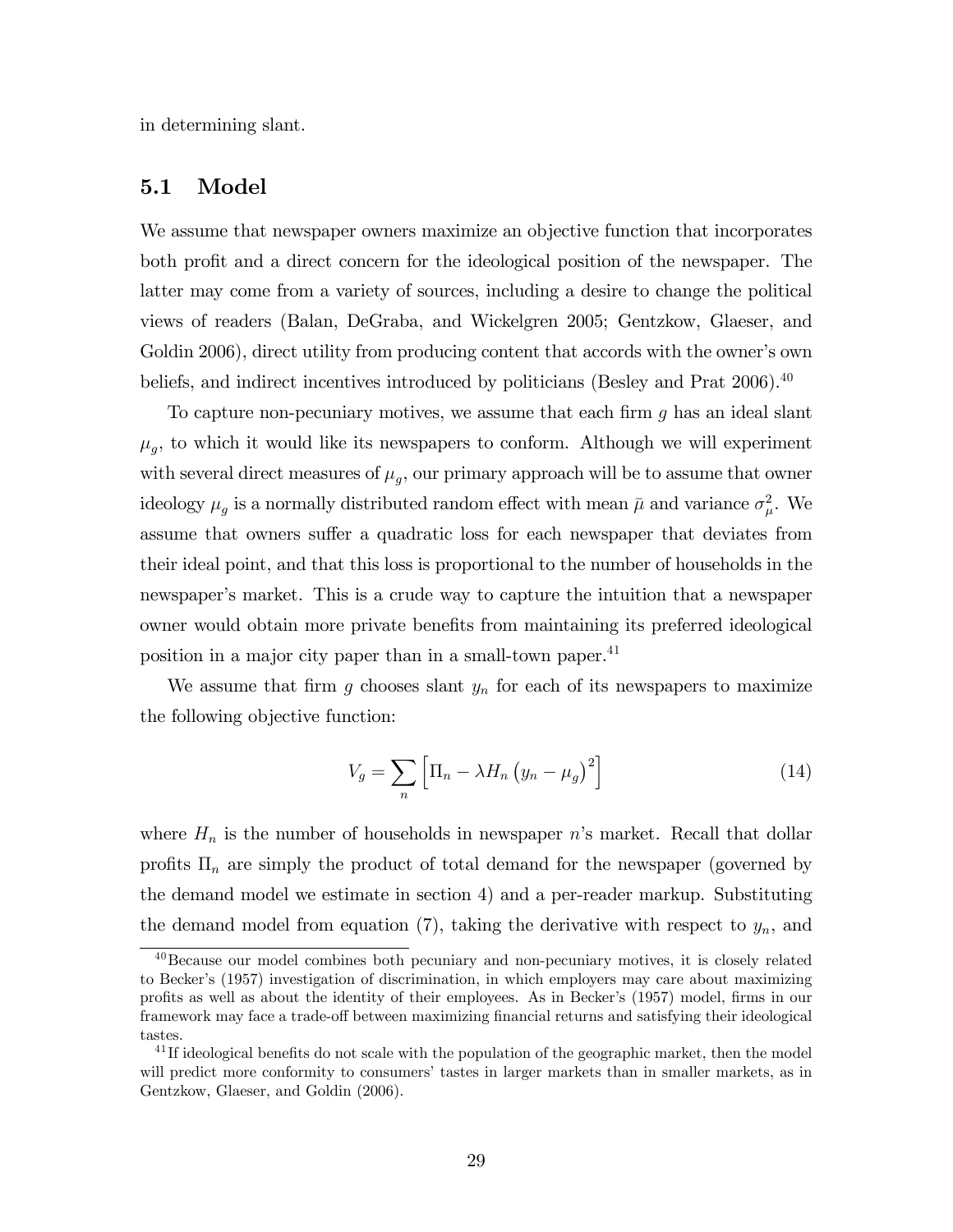solving yields an expression for the firm's optimal choice of slant  $y_n^*$ :

$$
y_n^* = \frac{m_n \gamma}{m_n \gamma + \lambda} ideal_n + \frac{\lambda}{m_n \gamma + \lambda} \mu_g \tag{15}
$$

where  $m_n$  is the average markup of newspaper n's consumers.

Equation (15) is straightforward to interpret: optimal slant is a weighted average of the profit-maximizing level of slant  $ideal_n$  and the owner's preferred slant  $\mu_g$ , where the weights depend on the strength of the owner's tastes relative to the lost profits from deviations from consumer preferences. When the owner's tastes are strong relative to the dollar value of a marginal consumer (i.e., when  $\lambda$  is large relative to  $m_n$ ), slant will be close to the owners' preferred point  $\mu_g$ . By contrast, when consumers are valuable or the owner's tastes are weak (high  $m_n$  or low  $\lambda$ ), slant will be close to the profit-maximizing point  $ideal_n$ .

To implement equation (15) empirically, we suppose that our measure of slant  $\hat{y}_n$ is equal to  $y_n^*$  plus a noise term  $\zeta_n$ . Substituting for the mean of the owners' tastes  $\bar{\mu}$ , and for the consumer ideal point *ideal<sub>n</sub>*, yields a random effects model of slant:

$$
\hat{y}_n = \frac{\lambda}{m_n \gamma + \lambda} \bar{\mu} + \frac{m_n \gamma}{m_n \gamma + \lambda} \left( \tilde{\alpha} + \tilde{\beta} R_n \right) + \frac{\lambda}{m_n \gamma + \lambda} \tilde{\mu}_g + \zeta_n.
$$
 (16)

Here, the random effect term  $\tilde{\mu}_g$  is distributed normally with mean 0 and variance  $\sigma^2_\mu$ .

Equation (16) implies that two features of the data can identify the economic relevance of owners' tastes. First, if ownership is important the residuals of a regression of  $\hat{y}_n$  on  $R_n$  should be correlated within ownership groups. Second, if the weight of tastes in the objective function  $\lambda$  is large,  $\hat{y}_n$  will be "pulled" toward owners' tastes, and will have a coefficient less than  $\tilde{\beta}$  when regressed on  $R_n$ . In practice, however, because of the uncertainty in our demand-based estimate of  $\beta$ , the first approach is far more powerful, and we therefore focus our study of owner effects on the question of whether the residuals of slant are correlated across papers with the same owner.

We wish to emphasize that our analysis of the firm's positioning problem is especially simple because we treat each Örm as a monopolist. This allows us to analyze a single-agent decision problem rather than a game, and to set aside incentives to change a product's position in order to soften price competition. The necessary assumption is strong, and it abstracts from some important competitive interactions.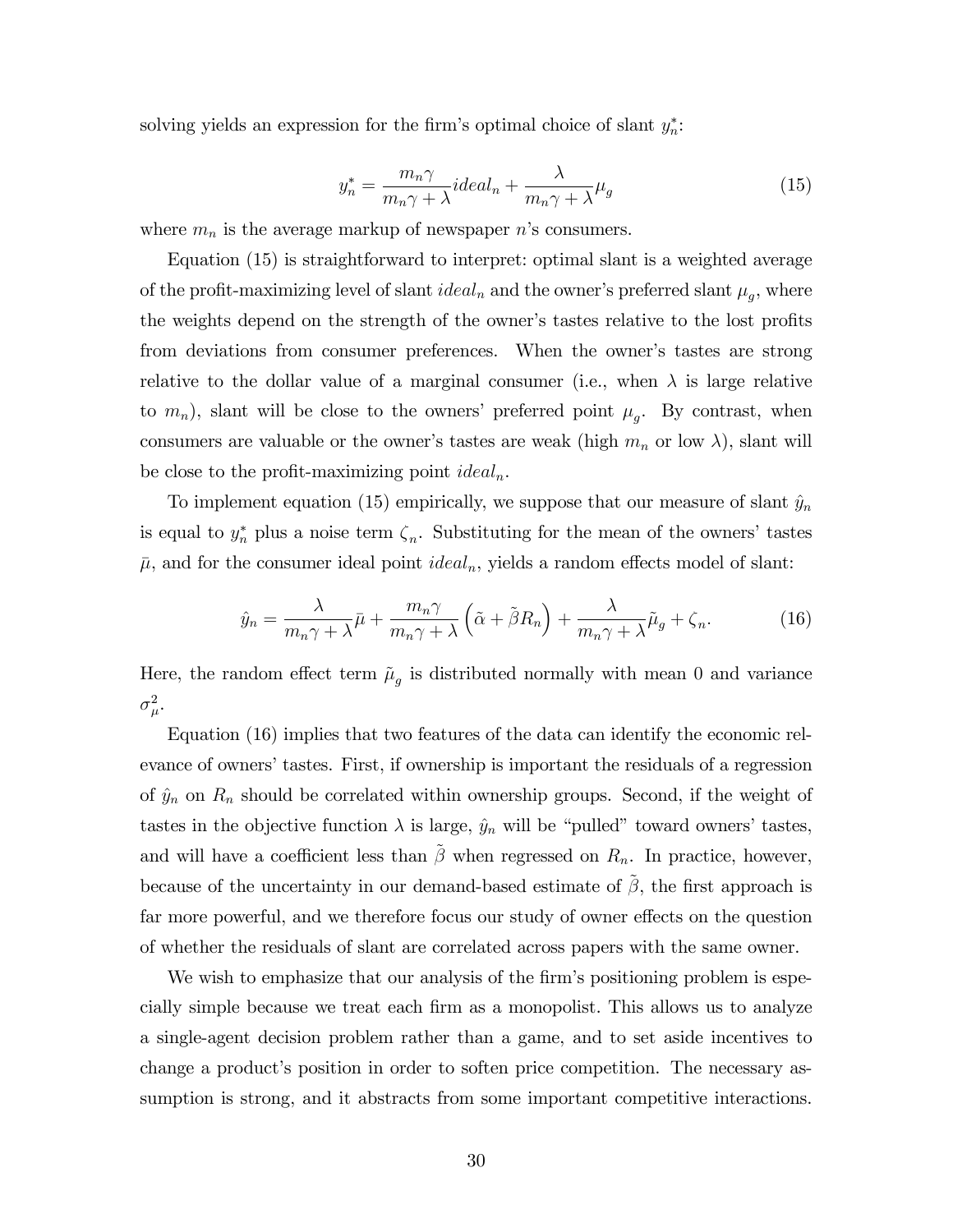However, we believe it is justified as a first approximation, given that only a handful of papers in our sample face a head-to-head competitor. $42$ 

# 5.2 Do Newspapers Deviate from Profit Maximization on Average?

We first ask whether newspapers appear to deviate from the profit-maximizing level of slant on average. Average slant could deviate from the profit-maximizing level if it is influenced by reporters' preferences (Baron 2006), pressure from incumbent politicians (Besley and Prat 2006), or the average tastes of owners (Balan, DeGraba, and Wickelgren 2005). A large popular literature has argued that such forces create an overall liberal (Coulter 2003; Goldberg 2003) or conservative (Alterman 2003; Franken 2003) bias in the media. Our profit-maximizing model provides a well-defined benchmark against which to evaluate such claims.

We find no evidence of deviations on average from profit-maximization: the average level of slant in our sample of 429 newspapers is 0:47; noting that the average value of  $R_n$  in our sample is 0.53, the average profit-maximizing slant is  $\tilde{\alpha} + \tilde{\beta}$  (0.53) = 0.46. Figure 4 displays a histogram of the difference between actual slant and ideal point. Although the average newspaper is slightly to the right of its consumers' preferences, this difference is economically small and statistically insignificant.<sup>43</sup> The evidence does not, therefore, support the view that any of the aggregate forces mentioned above are causing large distortions in slant.

Our results do, however, echo Groseclose and Milyo's (2005) finding that average news content resembles a left-of-center congressperson, in that we find that average slant is below the average percent Republican in our sample.<sup>44</sup> However, we find that

 $42 \text{In appendix B we show that our results on the empirical determinants of slant are robust to }$ excluding data from the small number of cities with competing papers.

<sup>&</sup>lt;sup>43</sup>Note that the appropriate notion of statistical significance here is one that incorporates both sampling uncertainty in the mean level of slant, and the uncertainty in the demand parameters that underlie our calculation of the profit-maximizing level of slant. The confidence interval displayed in figure 4 takes account of both sources of uncertainty. This confidence interval is fairly tight, despite the relative imprecision of our demand estimates, because (as is common in regression models) realizations of the intercept  $\alpha$  are negatively correlated with realizations of the slope  $\beta$  in the demand model.

<sup>44</sup> Indeed, 68 percent of the newspapers in our sample have a slant below the share voting Republican in their primary markets, and a paired t-test definitively rejects the null hypothesis that the distribution of slant has the same mean as the distribution of Republican vote shares ( $p < 0.001$ ). Economically, the difference between slant and Republican vote shares is large, representing about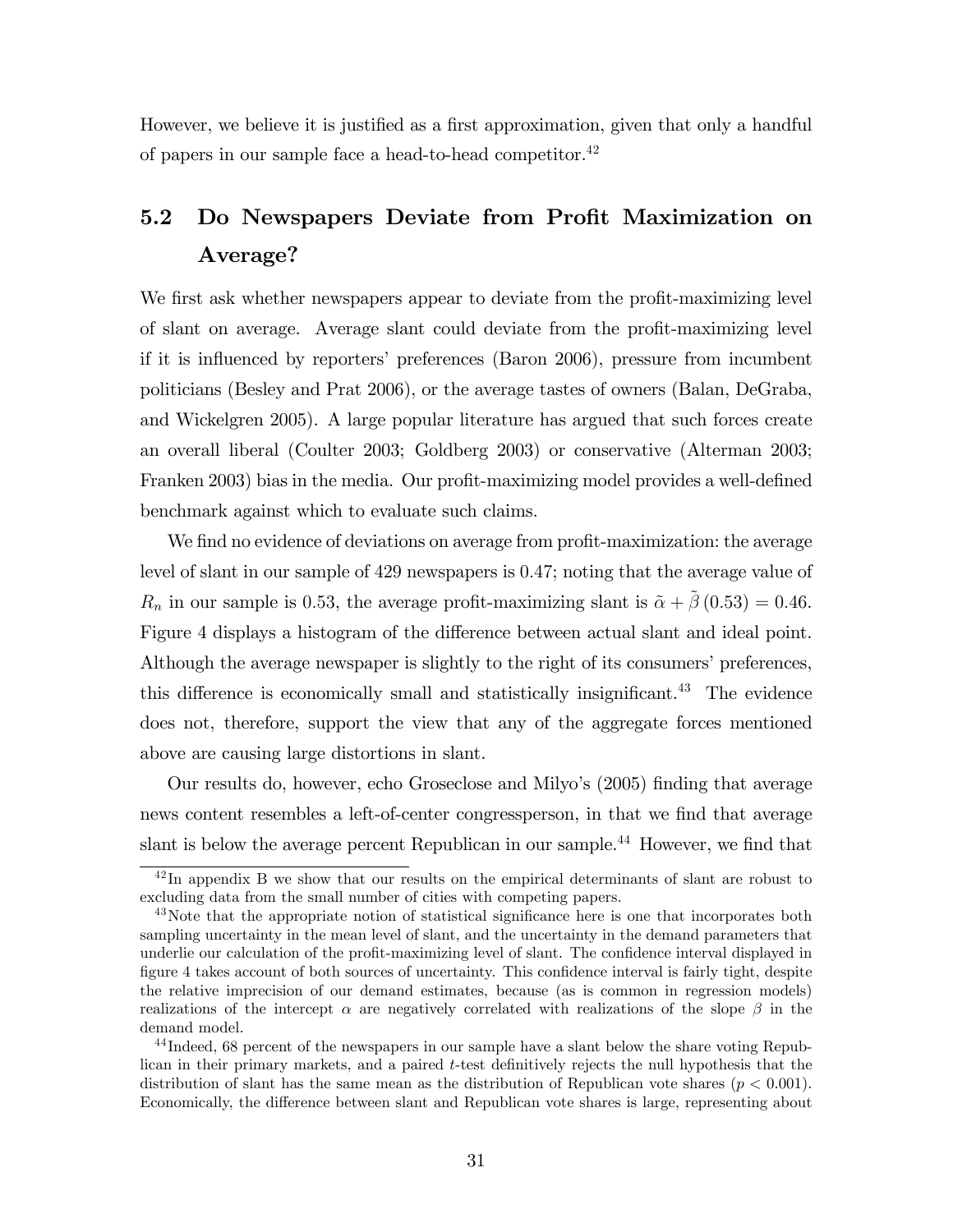the average profit-maximizing point is also to the left of the average congressperson. As we note in subsection 4.4 above, our demand model implies that more right-wing markets desire more right-slanted news, but does not predict that a market's preferred newspaper content will be identical to the language of its congressperson.

## 5.3 Consumer Characteristics and Slant

We turn next to the question of whether variation across markets in the preferences of consumers can explain variation in newspaper slant. In Ögure 5, we graph the slant of a newspaper against the percent Republican in the newspaper's market, and plot a line showing our estimate of the ideal points *ideal<sub>n</sub>*. Recall from section 4.4 that  $ideal_n$  varies across news markets as a linear function of the share Republican, so the ideal points appear as a straight line. The graph shows clearly that in more Republican markets, newspapers adopt a more right-wing slant, exactly as predicted by the cross-market variation in consumer ideal points.

In table 3, we examine the robustness of the relationship between slant and consumer characteristics in a regression framework. The first column presents results from an OLS regression of slant on the Republican vote share. The positive relationship observed in figure 5 is highly statistically significant  $(p < 0.001)$ , and variation in consumer preferences explains nearly 20 percent of the variation in slant in this specification.

This first column also allows us to compare the relationship between slant and percent Republican to the one we would expect if news Örms were concerned only with maximizing profits from circulation. In particular, as the first panel of the table indicates, if newspapers were pure profit-maximizers a regression of slant on percent Republican  $R_n$  would yield a coefficient equal to  $\tilde{\beta}$ , the effect of a change in  $R_n$  on the profit-maximizing slant  $ideal_n$ . Our point estimates imply that slant responds, if anything, more than expected to the tastes of a newspaper's customers. However, the actual and expected coefficients are on a similar order of magnitude, and cannot be distinguished statistically once we account for uncertainty in the demand model parameter  $\tilde{\beta}.^{45}$  Thus, we cannot reject the pure profit-maximization model, although

<sup>1</sup>:5 standard deviations of our slant measure.

<sup>&</sup>lt;sup>45</sup>Constraining the coefficient on percent Republican to equal  $\tilde{\beta}$  produces an  $R^2$  of 14, about three-quarters as large as the unconstrained model.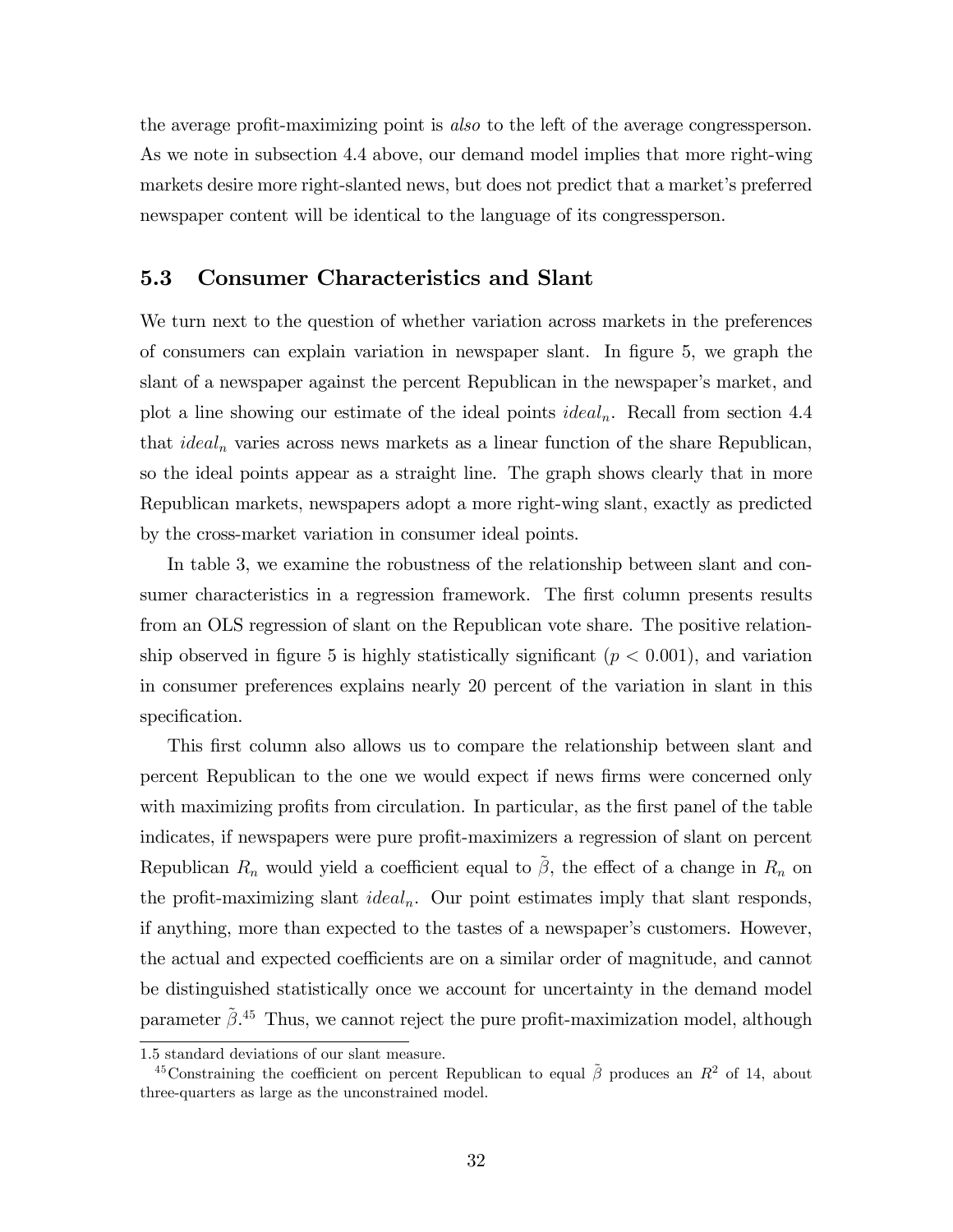we stress that this test has limited power due to the uncertainty in the demand model parameters.

Columns  $(2)$  and  $(3)$  of table 3 add owner-specific fixed effects and state fixed effects respectively. Both the coefficient and standard error change only slightly, showing that the relationship is not driven by either owners who purchase papers in similar markets or spurious geographic correlation in slant. Column (4) includes the log of the newspaper's number of employees, the log of the number of pages, and the number of Pulitzer prizes from 1970-2000 as controls for newspaper quality (following Berry and Waldfogel 2003). Although quality does appear to be negatively correlated with our measure of slant, and the magnitude of the coefficient on percent Republican falls somewhat when these controls are added, the relationship remains strong and highly significant.  $46$ 

Results in the next two columns of table 3 address the possibility of reverse causality. Although we have been interpreting the coefficients on percent Republican as reflecting an effect of consumer preferences on media slant, some of the relationship we estimate between consumer ideal points and observed slant could result from an effect of newspaper slant on voter beliefs and behavior (Gentzkow and Shapiro 2004; DellaVigna and Kaplan 2007; Gerber, Karlan, and Bergan 2006). In column (5), we instrument for ideal slant with the share of DDB Needham survey respondents in the newspaper's market reporting that they attend church monthly or more during 1972-1998. This variable has a large effect on a market's political leaning (Glaeser, Ponzetto, and Shapiro 2005) but is unlikely to be a direct result of newspaper slant in 2005.<sup>47</sup> In column (6) we instrument for slant with a vector of other pre-determined characteristics of the newspaper's market: log population, percent black, percent with a college degree, percent urban, and log income per capita, all of which are strong predictors of the Republican vote share. Both IV specifications show a strong and statistically significant effect of Republican vote shares on slant, with coefficients that

<sup>46</sup>We have also computed a language-based index that predicts the sophistication of a congressperson's constituency (measured by the share of the constituency that is college-educated), given our set of partisan phrases. In appendix B, we show that our main results are robust to including this measure as a control, which supports the view that our measure captures partisanship, and not merely the sophistication of a newspaper's language.

 $^{47}$ In a regression using data from the 421 news markets for which the church attendance variable is available, we find that an increase of 10 percentage points in the share of respondents attending church monthly is associated with an increase of about 0.2 percentage points in the profit-maximizing level of slant. This relationship is highly statistically significant  $(p < 0.001)$ .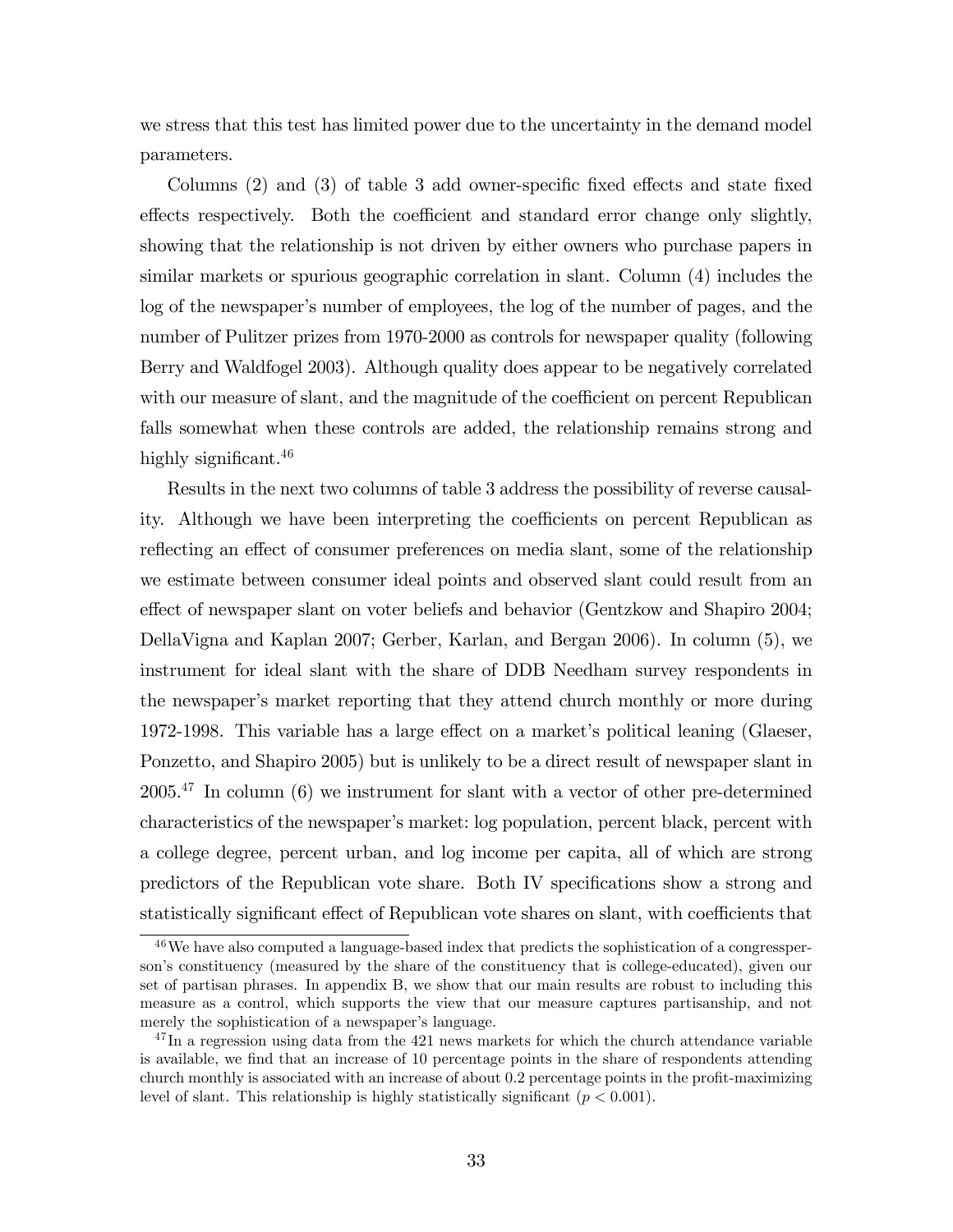are somewhat larger than in our baseline OLS specification.

In column (7) of table 3, we ask whether changes in consumer preferences are associated with changes in newspaper slant, as measured by a preliminary version of our slant measure for the years 2000 and 2004.<sup>48</sup> We regress slant on percent Republican for the years 2000 and 2004, including newspaper fixed effects. We find that changes in slant and changes in vote shares are strongly correlated, and the relationship is both economically large (larger, in fact, than the relationship we estimate in the cross section) and statistically significant ( $p < 0.001$ ). Of course, this test may well be confounded by reverse causality, and should be taken with caution. As a first step towards addressing that concern, we take advantage of the widely noted fact that college-educated voters moved (in relative terms) away from Bush between 2000 and 2004 (Teixeira, 2005), and instrument for the change in percent Republican between 2000 and 2004 with the percent college educated in 2000 (results not shown). This instrumental variables specification also shows a strong, positive, and statistically significant effect of changes in consumer preferences on changes in slant.

## 5.4 Ownership and Slant

We now turn to one of the central questions that motivated this paper—whether the identity of a newspaper's owner has a significant impact on slant. To address this, we exploit the fact that many newspapers in our sample share the same owner. Of our 429 newspapers, 346 are jointly owned with another paper in our sample. The groups with the largest number of newspapers in our sample are Gannett (91 papers), Media News (40 papers), and Knight Ridder (27 papers). Importantly, many groups are heterogeneous both geographically and politically. For example, the markets where the New York Times company owns newspapers range from New York City (28 percent Republican), to Sarasota, FL (54 percent Republican), to Spartanburg, SC (67 percent Republican). The within-group standard deviation of percent voting Republican is :10, only slightly lower than the overall standard deviation of percent voting Republican across all newspaper markets (:12). In half of the groups with

<sup>&</sup>lt;sup>48</sup>To compute this measure, we re-apply our procedure to the *Congressional Record* for each respective year, and search for the top 1,000 partisan phrases using databases of news content for the relevant year. Because the availability of digital news content has risen over time, we have a larger sample of newspapers available in later years. For comparability, we standardize the measure in each year to have the same mean and standard deviation as our 2005 measure.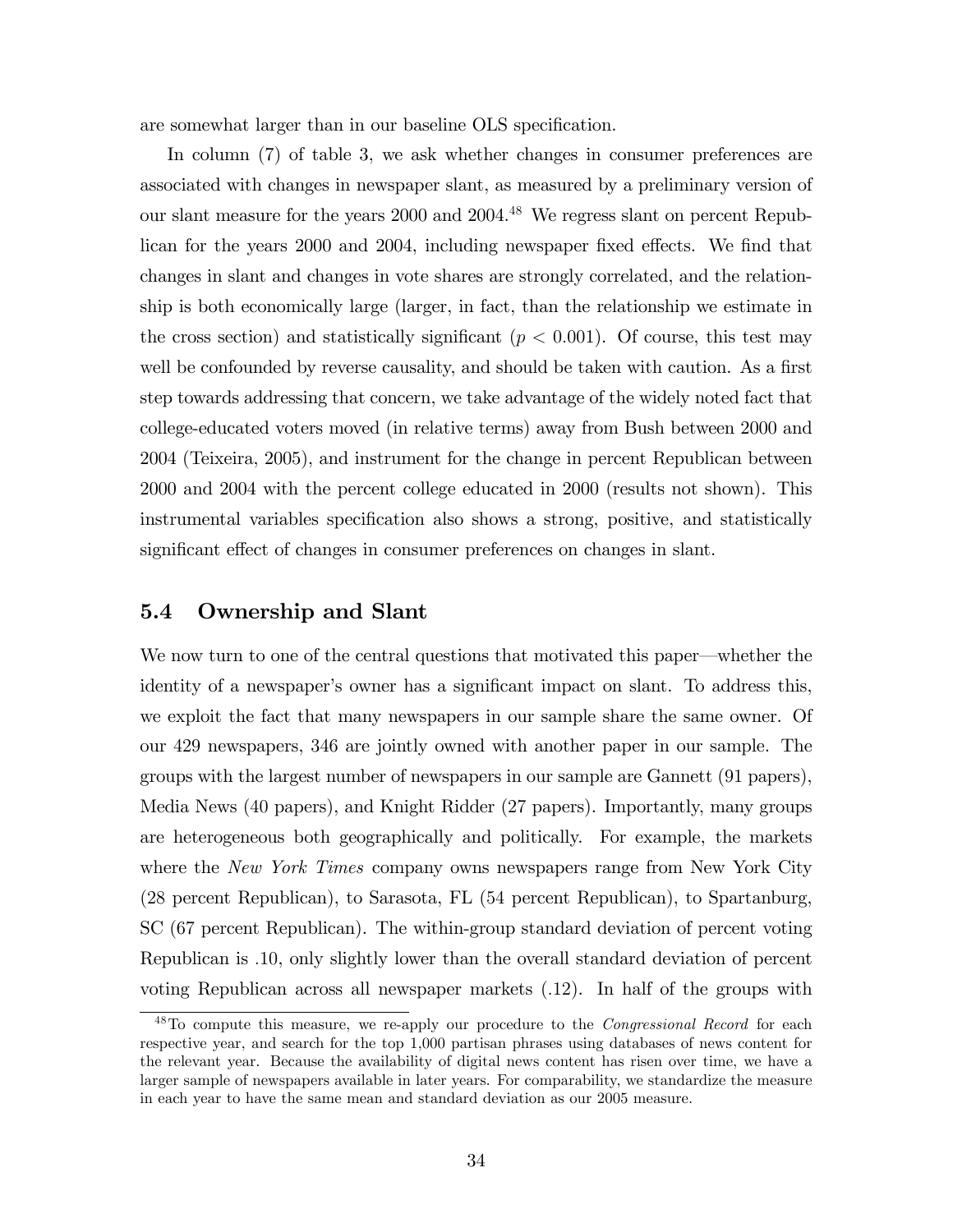multiple papers in our sample, those papers span more than one state.

Equation (15) predicts that if ownership is important we should expect to see the slant of jointly owned papers pulled away from the profit-maximizing point  $ideal_n$ toward the owner's own ideal point  $\mu_g$ . Two jointly owned papers will then be more similar to each other than two randomly-drawn papers. To test directly for this pattern in the raw data, panel A of figure 6 plots each newspaper's slant against the average slant of other newspapers with the same owner. The graph shows a statistically significant positive correlation  $(p < .0001)$ , providing some preliminary evidence consistent with ownership effects.

There are at least two reasons why we would want to be cautious about drawing conclusions from this picture, however. First, it does not adjust for variation in consumer characteristics. If owners are more likely to own papers in markets with similar political views, the response to consumer characteristics documented in the last section would generate a positive correlation. Second, ownership groups are known to be highly clustered geographically (Lacy and Simon 1997; Martin 2003), and our slant measure is also positively correlated across papers within a state. This latter correlation remains even after adjusting for political characteristics of markets, in part because the kinds of political events whose coverage is picked up by our measure often occur at the state level. Geographic clustering could thus be another source of the positive correlation in figure 6.

Panel B of figure 6 shows the same relationship after adjusting for political characteristics of consumers and geographic clustering. The panel plots the residual from a regression of slant on percent Republican in a paper's market and state fixed effects against the average of this residual among other papers with the same owner. The correlation seen in the previous figure disappears, and the relationship between the variables is no longer significant ( $p = .339$ ).

These findings suggest that owners exert at most a small influence on newspaper slant, once the tendency of owners to cluster in similar markets is taken into account. For a more quantitative evaluation of the importance of both ownership and consumer characteristics, table 4 presents estimates of the model in equation (16), including the owner-specific random effect  $\tilde{\mu}_g$ . We estimate the model by maximum likelihood, identifying the variance of the owner-specific random effect using information on the covariance between a newspaper's slant and that of co-owned papers. In other words,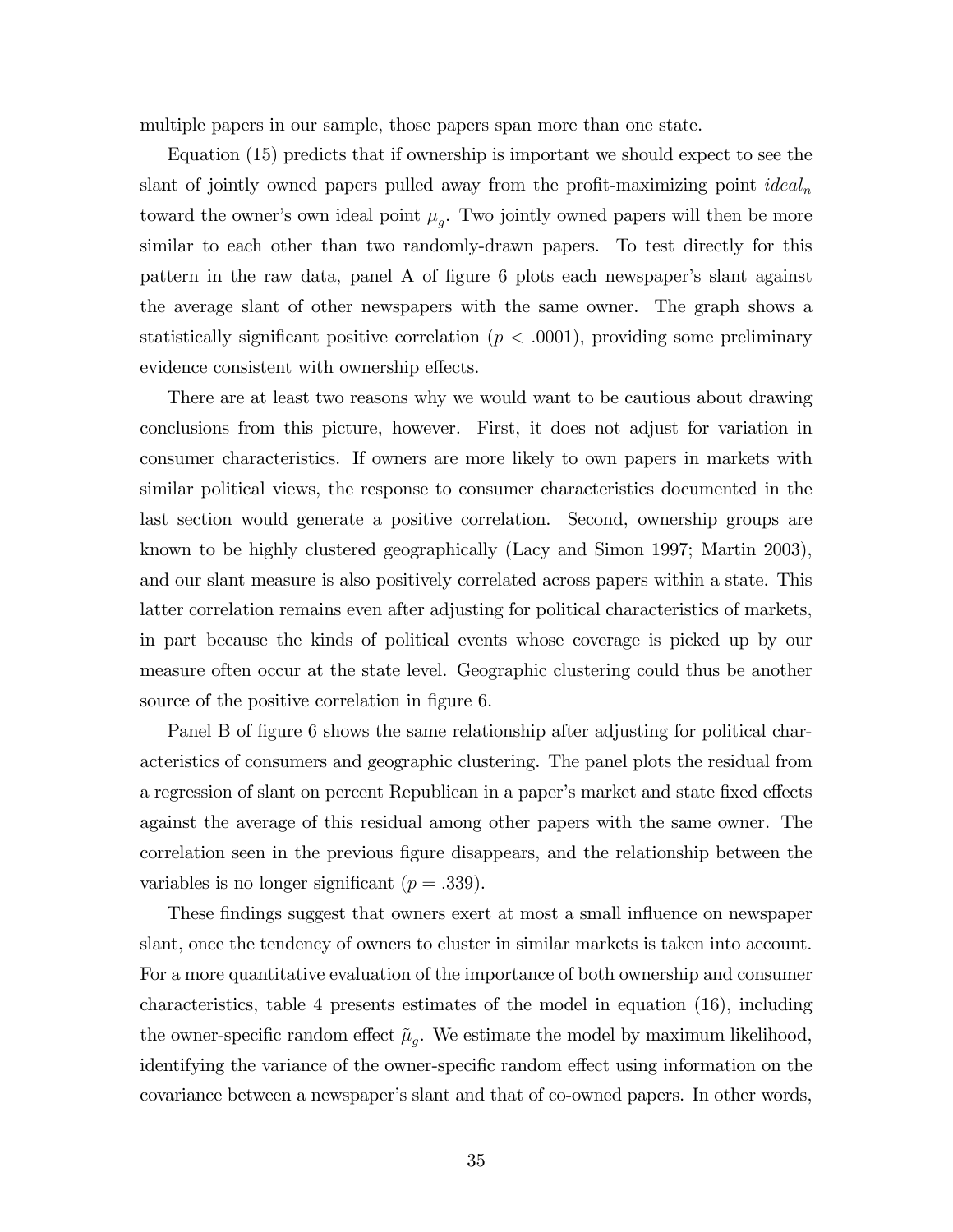the random effects estimates translate the correlations highlighted in figure 6 into a model of the underlying sources of variance in newspaper slant.

Column (1) of table 4 examines the extent to which slant is correlated within ownership groups before adjusting for consumer preferences. In a regression of slant on a constant term and the random effects  $\tilde{\mu}_q$  alone, we estimate an ownership effect with a standard deviation of about 0.015. This standard deviation is statistically different from zero and economically nontrivial, accounting for 13 percent of the overall variation in measured slant. These results confirm the correlation visible in panel A of figure 6.

Column (2) presents estimates of equation (16), including both percent Republican and owner-specific random effects. When owner and consumer characteristics are combined, the share of variation explained by ownership falls from 13 percent to 10 percent. This suggests that some of the ownership effect in specification  $(1)$  reflects correlation between the distribution of ownership groups and consumer characteristics rather than a causal effect of ownership. In this specification, the share of variation explained by consumer preferences is 0.19, consistent with our earlier findings in table 3.

In columns  $(3)$  and  $(4)$  of table 4, we add Census division and state fixed effects, respectively. When we control for Census division, a relatively coarse measure of geography, we find that ownership explains a statistically insignificant 6 percent of the within-division slant. Adding fixed effects for the state in which the newspaper is located eliminates the estimated effect of ownership entirely, with confidence intervals that allow us to rule out effects larger than 12 percent of the within-state variation in slant. In contrast, the role of consumer characteristics actually grows stronger as we focus on variation in slant within geographic areas.

To summarize, our evidence suggests that the variation in consumer characteristics captured by our estimated ideal points has a robust and economically important relationship with observed slant, consistently explaining roughly 20 percent of the variation in the sample. In contrast, the within-group correlation of slant appears to be largely an artifact of geographic clustering of ownership groups. After controlling for the geographic clustering of owners and the political preferences of their consumers, we find that variation in ownership explains little or none of the variation in slant. Stating the result a different way, moving from the current level of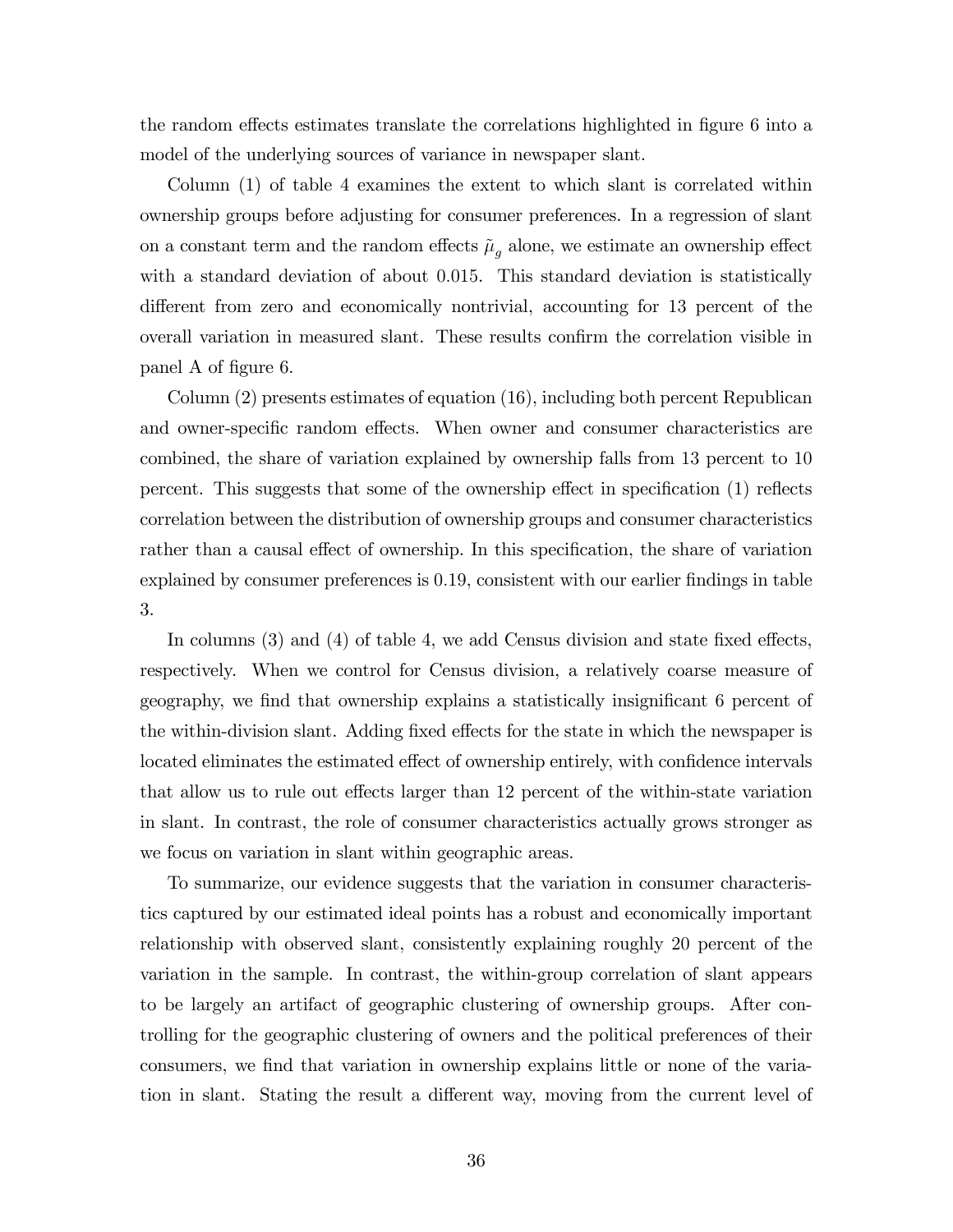cross-market heterogeneity in consumer preferences to a world in which all newspapers cater to markets with identical political preferences would reduce the diversity of slant in our preferred specification by 22 percent (with the top of the confidence interval at 30 percent), whereas moving to a world with a single newspaper owner would have a negligible effect (with the top of the confidence interval at 12 percent).

By assuming that the degree of measurement error among newspapers is similar to that among congresspeople, we can adjust these variance counterfactuals for the degree of measurement error in slant, and thus convert them to effects on "true" (as opposed to measured) slant. Among congresspeople, approximately 37 percent of the variance in our slant measure is related to true ideology, implying that, among congresspeople, about 63 percent of the variation in our slant index is measurement error. Assuming this share is applicable to newspapers, we can scale up the variance counterfactuals described above, expressing them in terms of true underlying slant rather than measured slant. This rescaling implies that eliminating cross-market heterogeneity in consumer preferences would eliminate fully 60 percent of the true variation in slant.

One way to strengthen these results would be to use panel data to ask how changes in slant and ownership are related. Unfortunately, the limited coverage of news databases for earlier years limits the power of this approach. We have identified three acquisitions during our sample period (2000-2005) for which we can measure slant annually for at least one paper owned by both the acquired and acquiring firm. First, in 2000, the Tribune Company (owner of the Chicago Tribune) acquired the Times-Mirror Corporation (owner of the Los Angeles Times). We have slant measures for seven papers owned by the combined company—5 initially owned by Times-Mirror and 2 initially owned by Tribune. Second, also in 2000, Thomson Corporation sold 21 daily papers to Gannett. Our sample includes 3 of these papers and 53 papers owned by Gannett prior to the change. Finally, in 2002, Lee Enterprises acquired all 16 dailies owned by Howard Newspapers. We have data on 1 of the Howard papers (the Twin Falls, ID Times-News) and on 6 papers previously owned by Lee.

If ownership effects are important, we would expect the difference between the mean slant of the acquired and acquiring papers to fall following the merger. Comparing the pre- and post-merger means shows that the difference did fall somewhat for the Times-Mirror-Tribune and Howard-Lee mergers, while it increased somewhat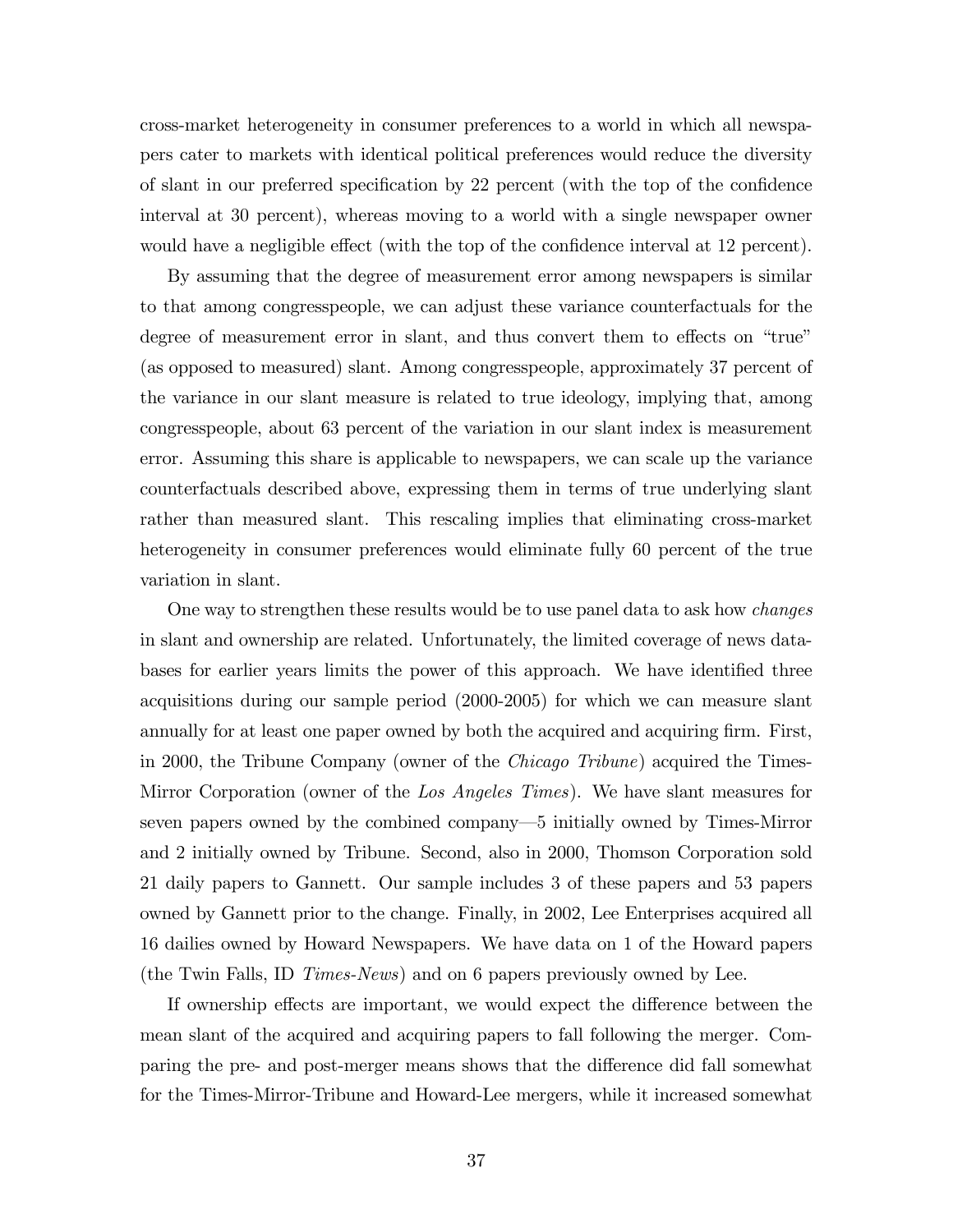for the Thomson-Gannett merger. In none of these cases is the change statistically significant. This test has low power, due to the small number of mergers and the small number of papers involved in each. However, the results are consistent with our prior finding of a small or zero average effect of ownership on slant.

A second way to extend our ownership results is to ask whether slant responds more to owner identity in circumstances in which the political returns to changing consumers' voting behavior are large. If ownership effects exist and are driven by a desire to influence elections, this could provide a more powerful way to identify them. To implement this test, we use our preliminary measure of slant in 2004, and test whether slant is more responsive to owner identity (and less responsive to consumer preferences) in states that were considered to be "battleground" states during the 2004 presidential election. We find no evidence that this is the case, arguing against the view that owners shift the slant of their newspapers to achieve political aims.<sup>49</sup>

A final way to look for an effect of ownership is to use direct evidence on the political beliefs of owners themselves. Even if the overall impact of slant in our sample is small, it could be the case that a subset of owners with strong political views have a larger effect. As a rough proxy for the ideology of the individuals who control newspaper Örms, we have computed the share of donations given by top newspaper executives, and media firms themselves, to Republican and Democratic campaigns.

In figure 7, we plot the relationship between slant and the share of contributions going to Republican candidates for three categories of contributions: (i) those from executives at firms that own multiple U.S. newspapers; (ii) those from executives at independent newspapers (not jointly owned with any other U.S. paper); and (iii) corporate contributions by newspaper Örms. The correlation between slant and contributions is weak and insignificant, both overall and taking each of these three groups separately. This remains true in regressions controlling for the percent voting Republican in each paper's market. The results are thus consistent with the view that the identity of a newspaper's owner is not an important determinant of slant.

 $49$ We also find no evidence of significant differences in owner effects between public and private media Örms, or between papers in markets with high and low advertising rates. We have also specified and estimated a model in which media firms economize on fixed costs in the production of news by minimizing the diversity of slant across their newspapers. This model predicts that a newspaper's slant will respond to variation in the political attitudes of markets served by co-owned papers. We find no evidence for such an effect.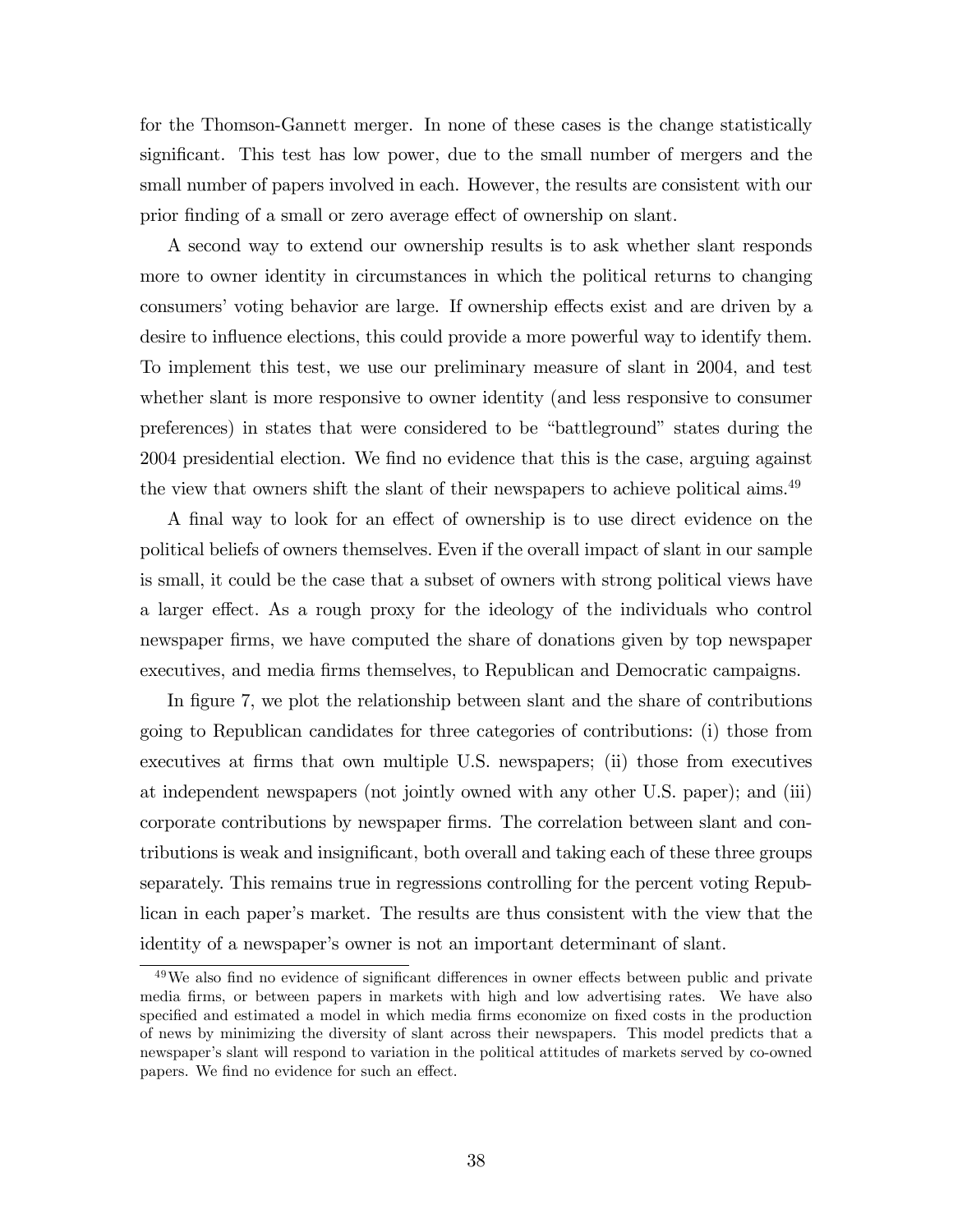# 6 Additional Determinants of Newspaper Slant

In this section, we use our data to test for several other influences on newspaper slant that have appeared in prominent economic models of media content.

## 6.1 Pressure from Incumbent Politicians

Besley and Prat (2006) present a model in which pressure or bribes from incumbent politicians causes media Örms to produce more favorable coverage than they otherwise would. Though this force is incontrovertibly important in some settings,<sup>50</sup> it is not as obvious whether pressure from incumbent politicians currently affects the slant of coverage by U.S. newspapers.<sup>51</sup>

The evidence discussed in section 5.3 on the average level of slant is informative about the extent to which political pressure shapes coverage at the national level. During the period of our sample, both the White House and Congress were controlled by Republicans. If national-level incumbents were using their power to substantially change news coverage, we would expect to see the average newspaper in our sample pulled to the right of the profit-maximizing point. Although the average paper is slightly to the right, the difference is small and statistically insignificant, suggesting that distortions caused through this channel are not large. Of course this does not rule out the possibility that politicians exert greater influence on specific issues or in certain outlets.

A different possibility is that local politicians influence slant. As a test of this hypothesis, we have estimated a regression that allows slant to vary with the party of the incumbent governor (as of the end of 2005), controlling for the preferences of consumers. We Önd that, controlling for the preferences of consumers, having a Republican governor is associated with a statistically insignificant reduction (i.e. leftward shift) in slant of about  $0.9$  percentage points, with a confidence interval that rules out positive effects larger than about 0.5 percentage points (one-eighth of

<sup>&</sup>lt;sup>50</sup>McMillan and Zoido (2004) present detailed evidence on the bribes paid by the chief of Peru's secret police to media firms in exchange for supportive coverage. The U.S. government paid to place favorable news articles in Iraqi newspapers (Mazzetti and Daragahi 2005). And direct censorship by totalitarian regimes is of course a common occurrence.

<sup>&</sup>lt;sup>51</sup>Although bribery and direct censorship are rare, it is frequently alleged that U.S. politicians exert influence in more subtle ways, such as cutting off privileged access to government sources for media outlets whose coverage is unfavorable (Ritea 2004).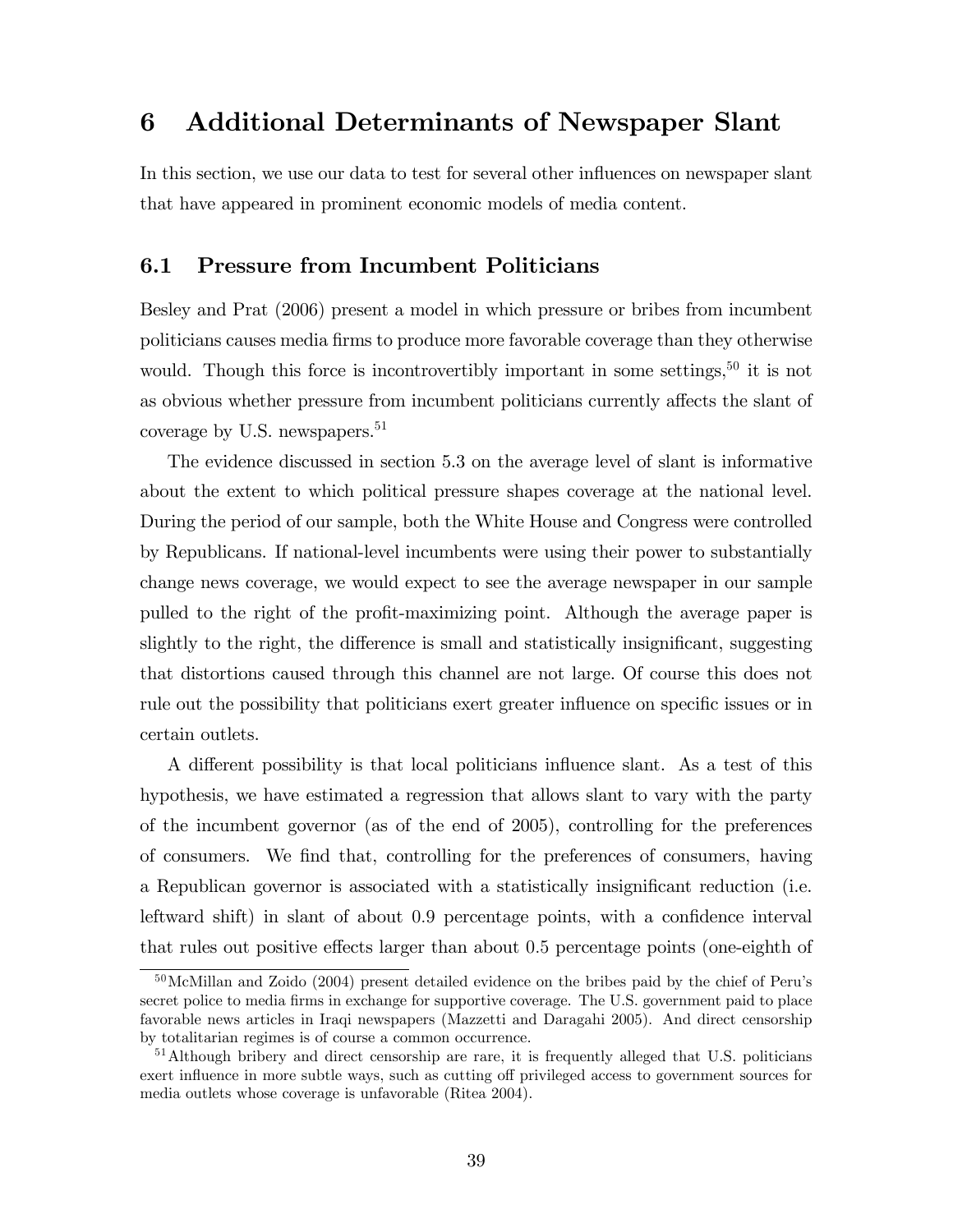a standard deviation). We have also computed the share of representatives to the U.S. House from districts in each newspaper's market who are Republican, as of the 109th Congress. Controlling for consumersípreferences, this share has a statistically insignificant negative effect on slant. Quantitatively, the coefficient is extremely small, indicating that moving from a completely Democratic to a completely Republican delegation reduces newspaper slant by  $0.004$ , with a confidence interval that can rule out substantial positive effects.

Though crude, these tests provide the first direct, large-scale empirical evidence on the impact of incumbent politicians on news content, and suggest that the party affiliation of incumbents does not significantly affect U.S. newspapers' political positioning.

## 6.2 Tastes of Reporters and Editors

A different possibility is that the personal views of reporters and editors affect slant. Baron (2006) develops a model in which workers are willing to accept lower wages to publish news slanted toward their personal views, and shows that this could affect slant in equilibrium.

As with influence by politicians, the evidence in section 5.3 is informative about the importance of reporter or editor tastes at the national level. If the composition of the national labor market is such that it is more expensive to hire reporters who will write with a conservative slant, for example, we would expect to see the average paper in our sample pulled to the left of the profit-maximizing point. The fact that this is not the case provides some evidence that employees' tastes are not decisive in the aggregate.

It could still be the case, however, that variation across markets is driven by the tastes of local reporters and editors. This could cloud the interpretation of our earlier estimates if these tastes vary in a similar way to the tastes of consumers, as it would induce correlation between actual slant and market-level politics.

Although we cannot estimate the importance of workers' tastes directly, we believe for three reasons that they are unlikely to be an important confound to our findings. First, in order for market-level variation of reporters' and editors' tastes to matter, mobility across markets must be limited—for example, because there is an economic advantage to newspapers of having reporters and editors drawn from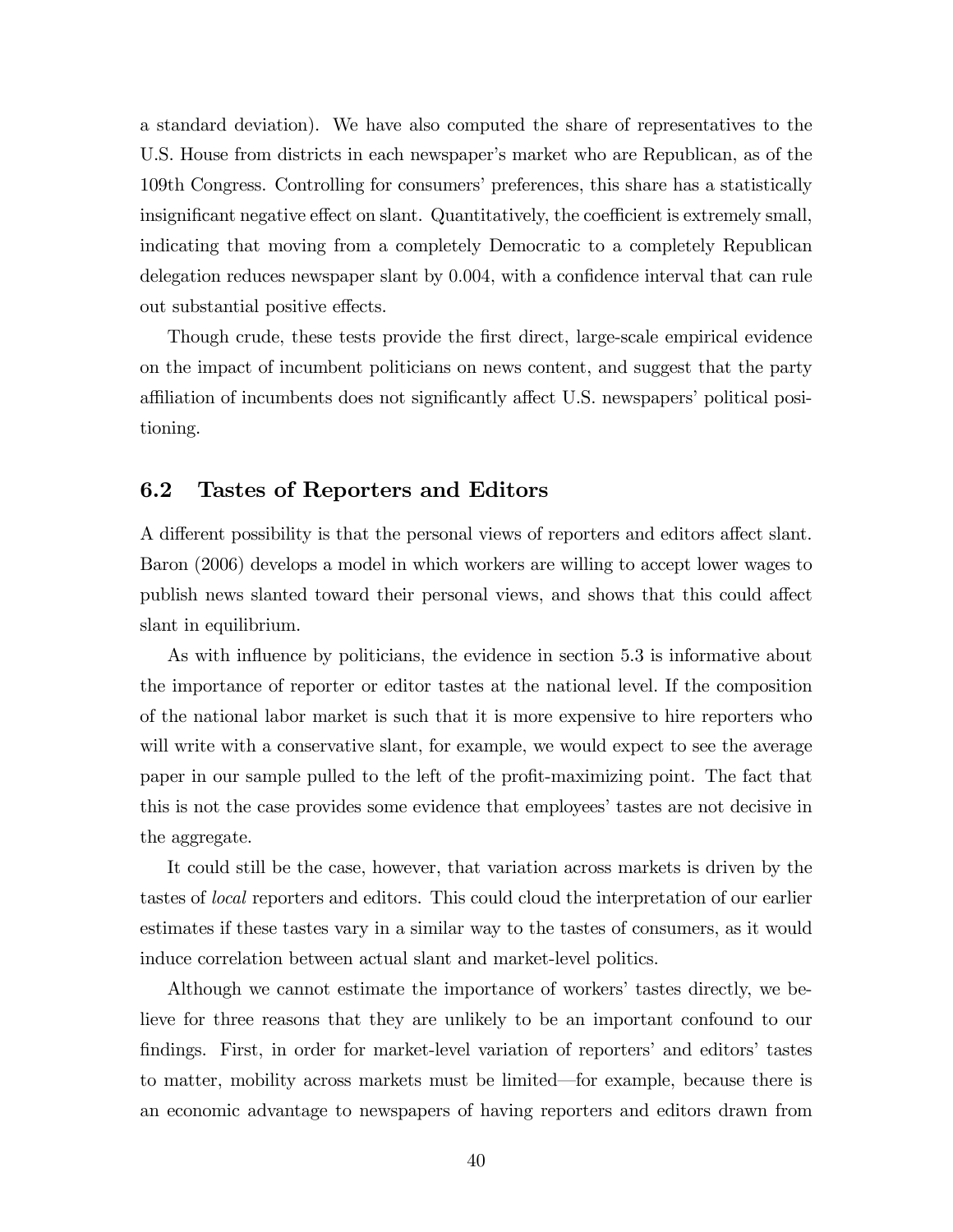the local population. Otherwise, newspapers would simply hire reporters and editors willing to adhere to the slant best suited to consumer demand. Several pieces of evidence suggest that newspapers are not confined to hiring local talent, and that, if anything, reporters and editors are more mobile than demographically similar professionals. According to one survey, the average college-educated journalist has nearly a 40 percent chance of working in a Census division other than the one in which she attended college (Weaver and Wilhoit 1996). This is considerably higher than the average among other college-educated workers, according to evidence from the 1979 National Longitudinal Study of Youth (NLSY).<sup>52</sup> Census data support the view that reporters are a highly mobile population, even compared with other highly educated professionals. Controlling for education, age, gender, and race, reporters and editors are 8 percentage points more likely to live in a state other than the one in which they were born.<sup>53</sup> Additionally, the labor market does not appear to assign any premium to local talent in the market for reporters and editors. Reporters and editors born outside their current state of residence earn, if anything, somewhat more than those working in their states of nativity. Although this effect may be due in part to unmeasured variation in human capital (Wozniak 2006), combined with the evidence on mobility patterns it provides little support for the view that newspaper owners find it economically advantageous to hire locally.

Second, our model allows us to calibrate the magnitude of tastes for slant that would be necessary to generate the variance in slant we observe in our data. Recall that our demand estimates imply that choosing slant one standard deviation from consumersí preferred level of slant would reduce circulation (and, hence, variable profits) by about 3 percent. If an average newspaper were to deviate by one standard deviation from the optimal slant because of reportersí tastes, it would have to be the case that hiring equally qualified reporters willing to produce at the optimal slant would cost the firm *more* than 3 percent of variable profits. To get a sense of the wage effect this would imply, calculations based on data in Gentzkow (forthcoming) suggest

<sup>&</sup>lt;sup>52</sup>We are extremely grateful to Lisa Kahn for providing the appropriate calculations from the NLSY.

<sup>&</sup>lt;sup>53</sup>They are also three percentage points more likely to have moved in the past five years. These figures are coefficients on reporter/editor dummies in regressions using data from the 1970, 1980, 1990, and 2000 Censuses (Ruggles et al, 2004). The sample is restricted to 25- to 55-year-old workers in professional occupations (1950 occupation codes 000-099). Wage regressions reported below are restricted to prime-age male reporters and editors working full-time.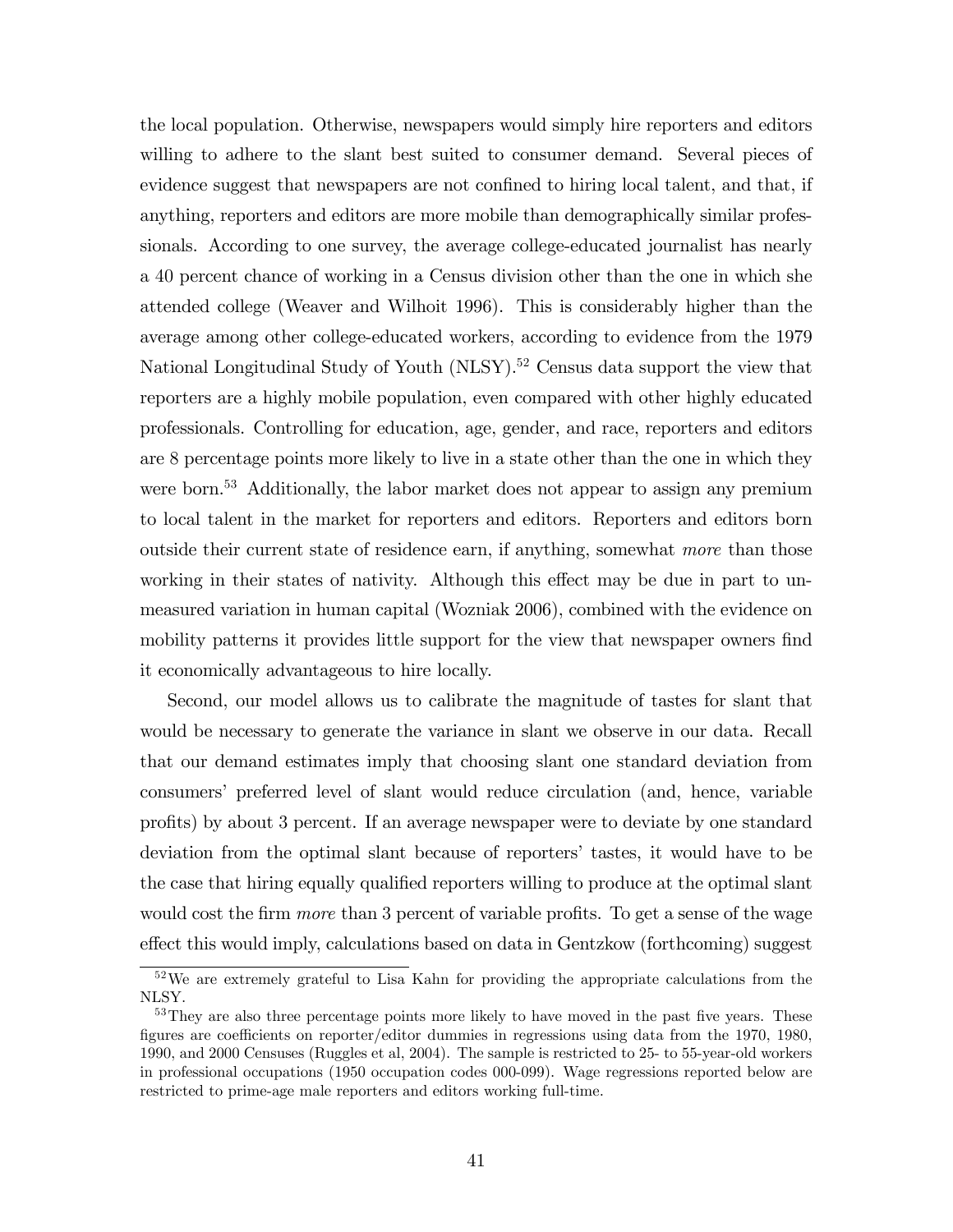that the *Washington Post*'s variable profit in 2004 was on the order of \$500 million.<sup>54</sup> Burrelle's/Luce Media Directory 2001 (Burrelle's Information Services 2001) lists 222 reporters and 175 editors working for the Post. If we assume that the average reporter's salary is \$90,000 per year and the average editor's salary is \$125,000 per year (probably overestimates), we estimate the *Post*'s wage bill for reporters and editors to be about \$42 million per year. This implies that the paper would have to be unable to hire staff willing to produce at the optimal slant even if it were willing to increase wages by  $(500/42)^*3.5$  percent = 36 percent. Although these estimates are rough, and the Washington Post is not necessarily a representative paper, they suggest that both the magnitude of tastes for slant and the barriers to mobility would have to be extremely large to explain a significant fraction of the variation of slant in our sample.

Finally, we have computed an alternate version of our slant measure using only stories written by newspapers' Washington D.C. bureaus. Because the reporters and editors in these bureaus live and work in Washington D.C., barriers to mobility would not induce a correlation between these reporters' views and those of a paper's local market. Although many papers do not have Washington bureaus, and our power is correspondingly lower, a regression of the slant of these stories on the percent Republican in the newspaper's market yields a positive and statistically significant coefficient, with a value not statistically distinguishable from the coefficient we obtain when we use the overall slant measure.

## 6.3 Newspaper Competition

Mullainathan and Shleifer's (2005) model predicts that, because product differentiation softens price competition, newspapers in competitive markets will be more "biased" than monopoly papers, in the sense that competitive papers' slants will deviate from one another and from the preferences of the median consumer. Our data contain only very limited information about the role of competition, as our sample includes only 29 newspapers in cities with two or more independently owned, competing newspapers. However, as a crude test of Mullainathan and Shleifer's (2005)

 $54$ Gentzkow (forthcoming) estimates that the variable profit per *daily* copy sold is \$1.83. Applying the same profit rate to Sunday copies (probably an understatement) gives a total yearly variable profit of \$539 million.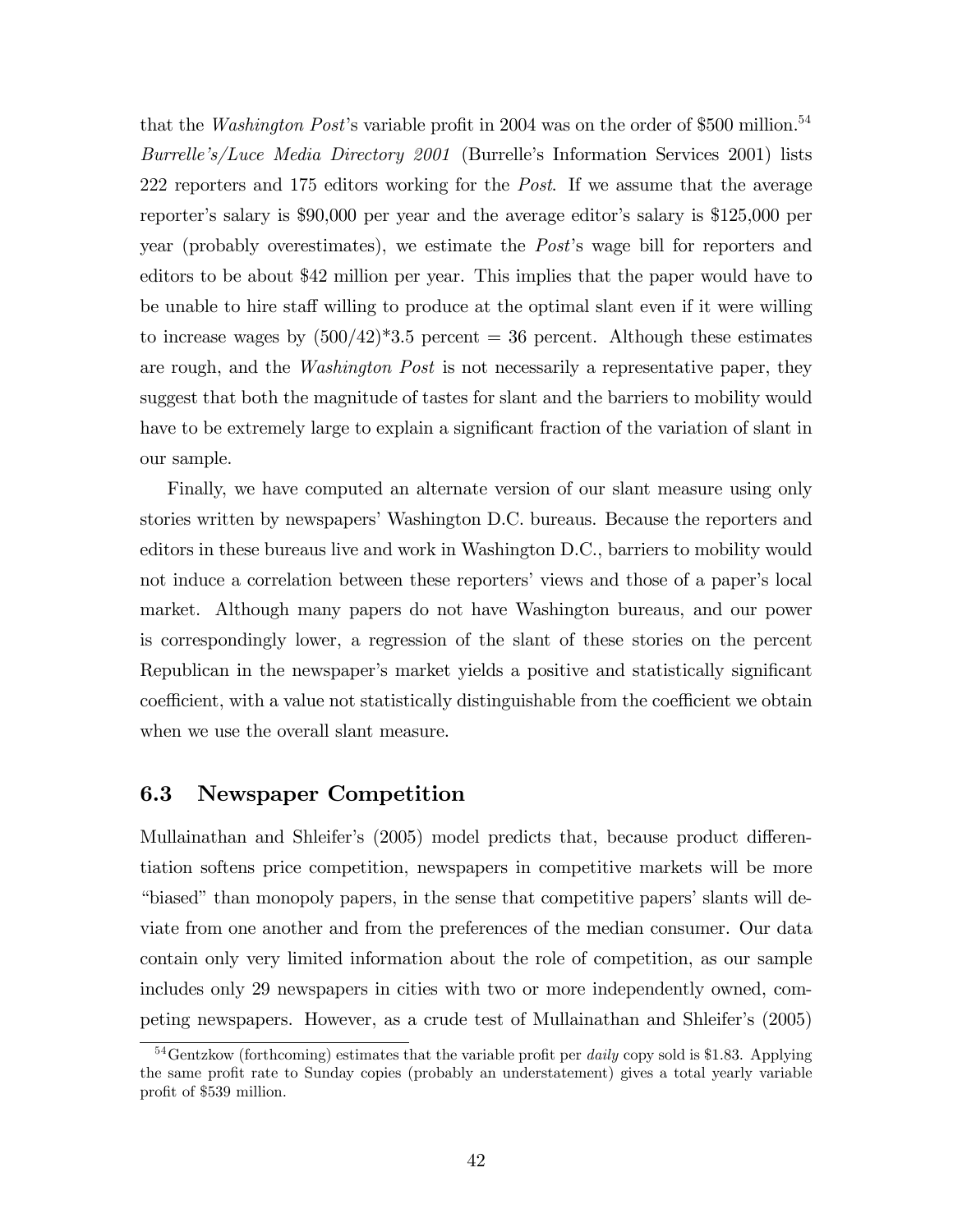hypothesis we can ask whether newspapers in multi-paper cities display a greater deviation from the preferences of the average consumer than do newspapers in onepaper cities. To implement this test, we regress slant on the Republican share of the two-party vote in 2004 among newspapers in single-paper cities, and compute the predicted value as a measure of the average consumerís preferred slant. We then compute the difference between predicted slant and the observed slant of each paper. We find that the average squared difference is higher in multi-paper cities than in singlepaper cities, though the difference is not statistically significant. Thus, our evidence is directionally consistent with the hypothesis that competition between newspapers creates greater heterogeneity in slant. It is important to stress that, with so few observations in multi-paper cities, the power of this test is limited.

# 7 Conclusions

In this paper, we develop and estimate a new measure of slant that compares the use of partisan language in newspapers with that of Democrats and Republicans in Congress. Our measure is computable with a minimum of subjective input, is related to readersí subjective ratings of newspaper slant, and is available for newspapers representing over 70 percent of the daily circulation in the United States.

Combining our measure with zipcode-level circulation data, we show that consumer demand responds strongly to the fit between a newspaper's slant and the ideology of potential readers, implying an economic incentive for newspapers to tailor their slant to the ideological predispositions of consumers. We document such an effect, and show that variation in consumer preferences accounts for roughly one-fifth of the variation in measured slant in our sample.

By contrast, we find much less evidence for a role of newspaper owners in determining slant. While slant is somewhat correlated across co-owned papers, this effect seems largely to be driven by the geographic clustering of ownership groups. After controlling for the geographic location of newspapers, we find no evidence that the variation in slant has an owner-specific component. We also find no evidence that pressure from incumbent politicians or the tastes of reporters are important drivers of slant.

Taken together, our findings suggest that ownership diversity may not be a critical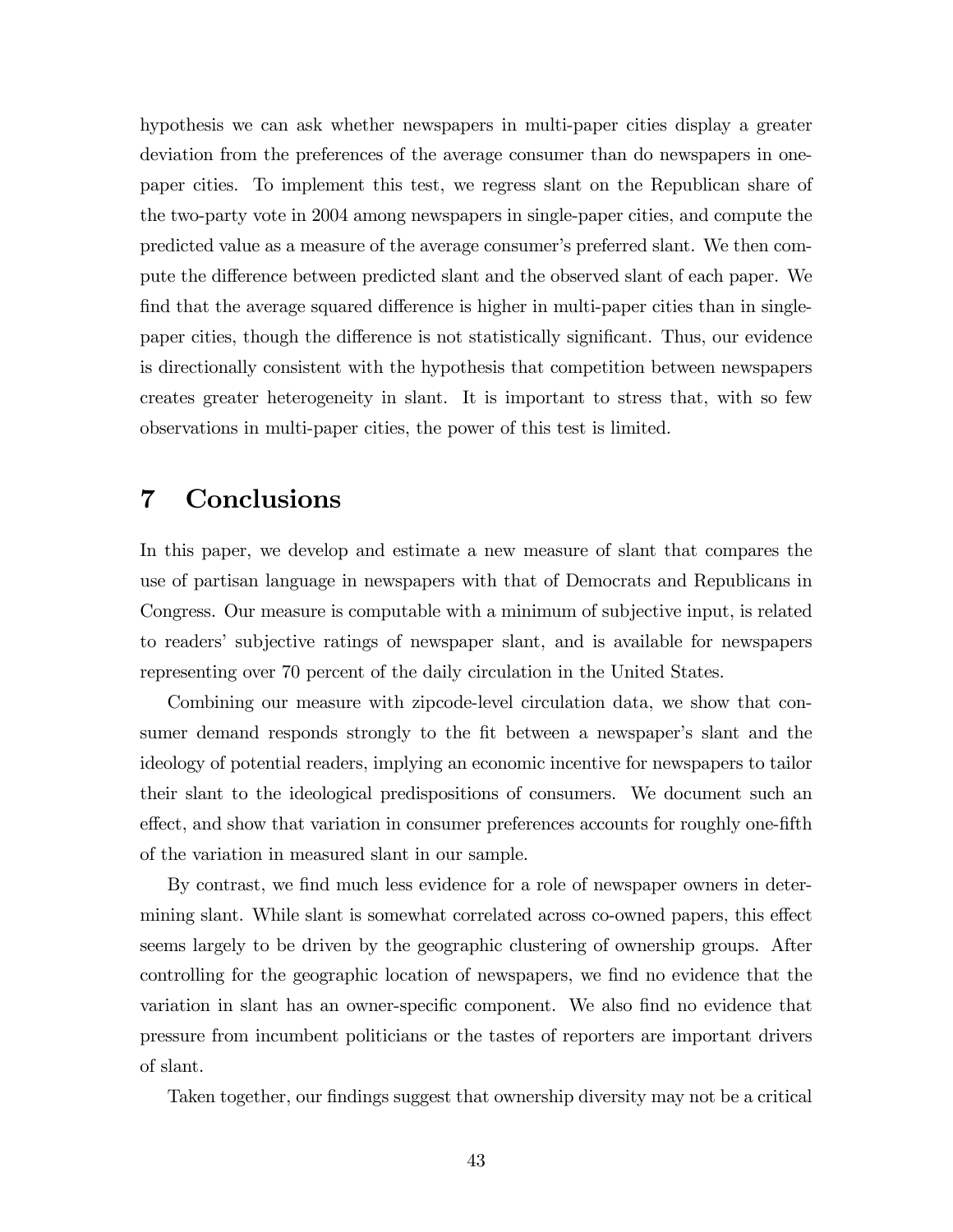precondition for ideological diversity in the media, at least along the dimension we consider. This conclusion has broad implications for the regulation of ownership in the media. We note, however, that our results may well be different in settings with significantly different legal or institutional environments—less developed markets, more state ownership, less freedom of the press—and that determining how these factors affect the determination of slant remains an open question.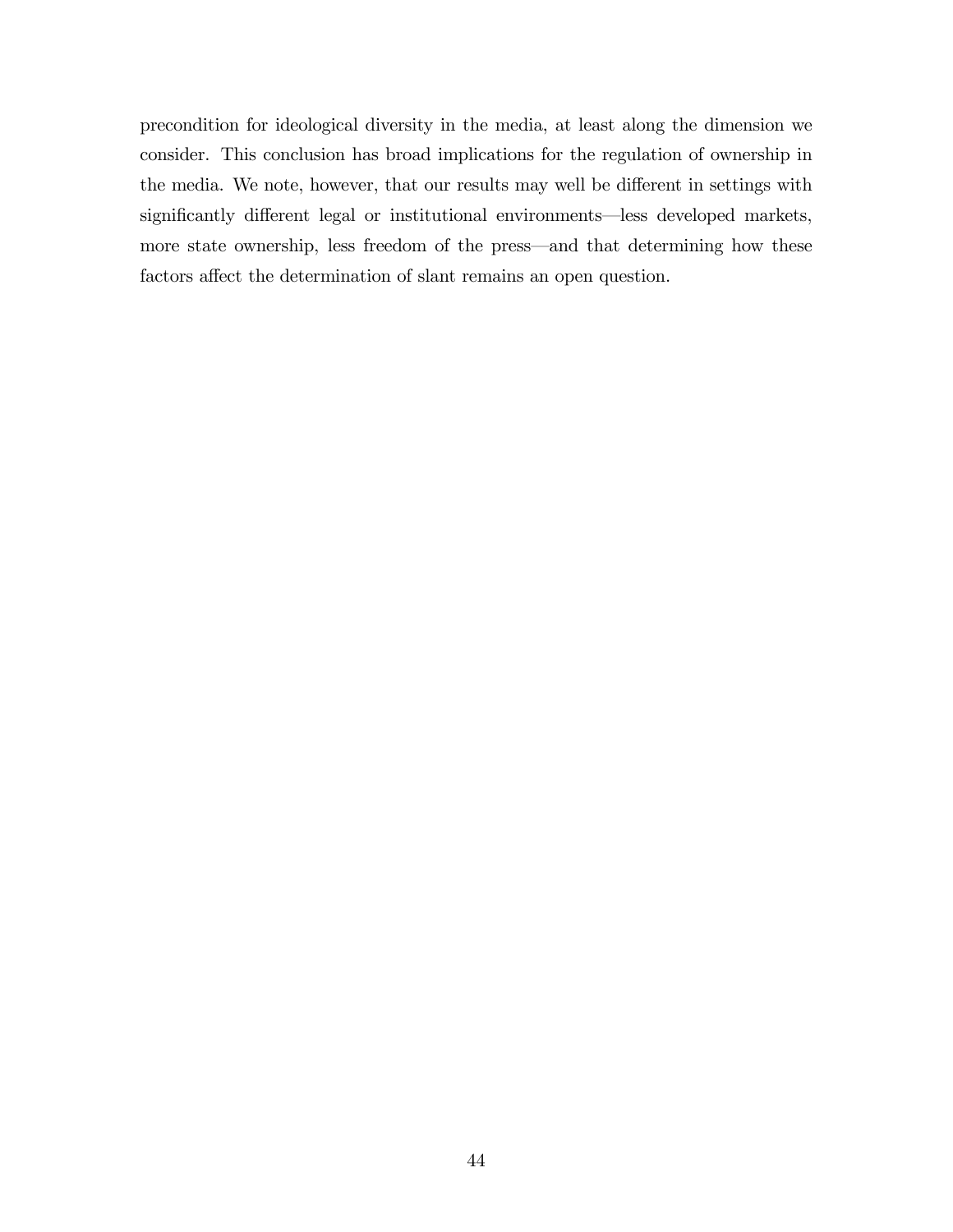# A Appendix: Details on News Searches

## A.1 Mechanics of Searches

Following the steps outlined in 3.1, we identify 1,000 phrases to use in our analysis. We wish to count the number of times each of these 1,000 phrases appears in each of our 433 newspapers, using the ProQuest and NewsLibrary databases. As discussed in the text, we use counts from the NewsLibrary database when available and counts from the ProQuest database otherwise.

Recall that we apply two pre-processing steps to the Congressional Record as described in section 2. First, we drop extremely common words such as "to," "from," and "the," using a standard list of these "stopwords" from Fox  $(1990)$ . Second, we run the text through an algorithm called the "Porter Stemmer" that strips words down to shared linguistic roots. This means that phrases in the Congressional Record that differ only in either stopwords or suffixes are equivalent in our algorithm. For example, "war on terror," "war against terror," and "wars on terror" would all appear in the pre-processed Congressional Record as "war terror" and thus be treated as the same phrase. Each of our 1,000 phrases thus corresponds to a group of one, two, or several ìoriginal phrasesî, and it is these original phrases that we search for in the databases.

There are two reasons why the set of original phrases we search is slightly reduced. First, the ProQuest database limits search strings to 75 characters. We therefore drop any original phrase longer than 75 characters. Second, our database of Congressional Record text has improved over time as we have adjusted for errors in the source website and improved our parsing algorithm. The set of original phrases included in each group is based on a slightly older version of the Congressional Record text than the one used for our main analysis, and so omits some relatively rare original phrases.

We search for each group of original phrases (connected with the " $OR$ " operator) in the "All Text" field (NewsLibrary) or "Document Text" field (ProQuest), restricted to 2005 and with the following terms excluded from the "Headline" and "Author" fields: "editor," "editorial," "associated press," "ap," "opinion," "op-ed," and "letter."

## A.2 Audit Study

Our searches are designed to isolate the slant of news content produced independently by each paper. The way stories are archived and classified in the databases means that we can only imperfectly separate these stories from other kinds of content such as opinion pieces and wire stories. To provide a more precise picture of the kinds of content we are measuring, we have audited the results for seven phrases chosen from table 1. For each phrase, we looked at the full set of hits for the papers included in the NewsLibrary database and recorded whether they appeared to be: (i) independently produced news stories; (ii) AP wire stories; (iii) other wire stories; (iv) letters to the editor; (v) opinion pieces (including unsigned editorials). Because we do not have access to the full text of articles in NewsLibrary, this classification is based on the headline and first paragraph of the story.

In a separate exercise, we use results from the papers we can search in the ProQuest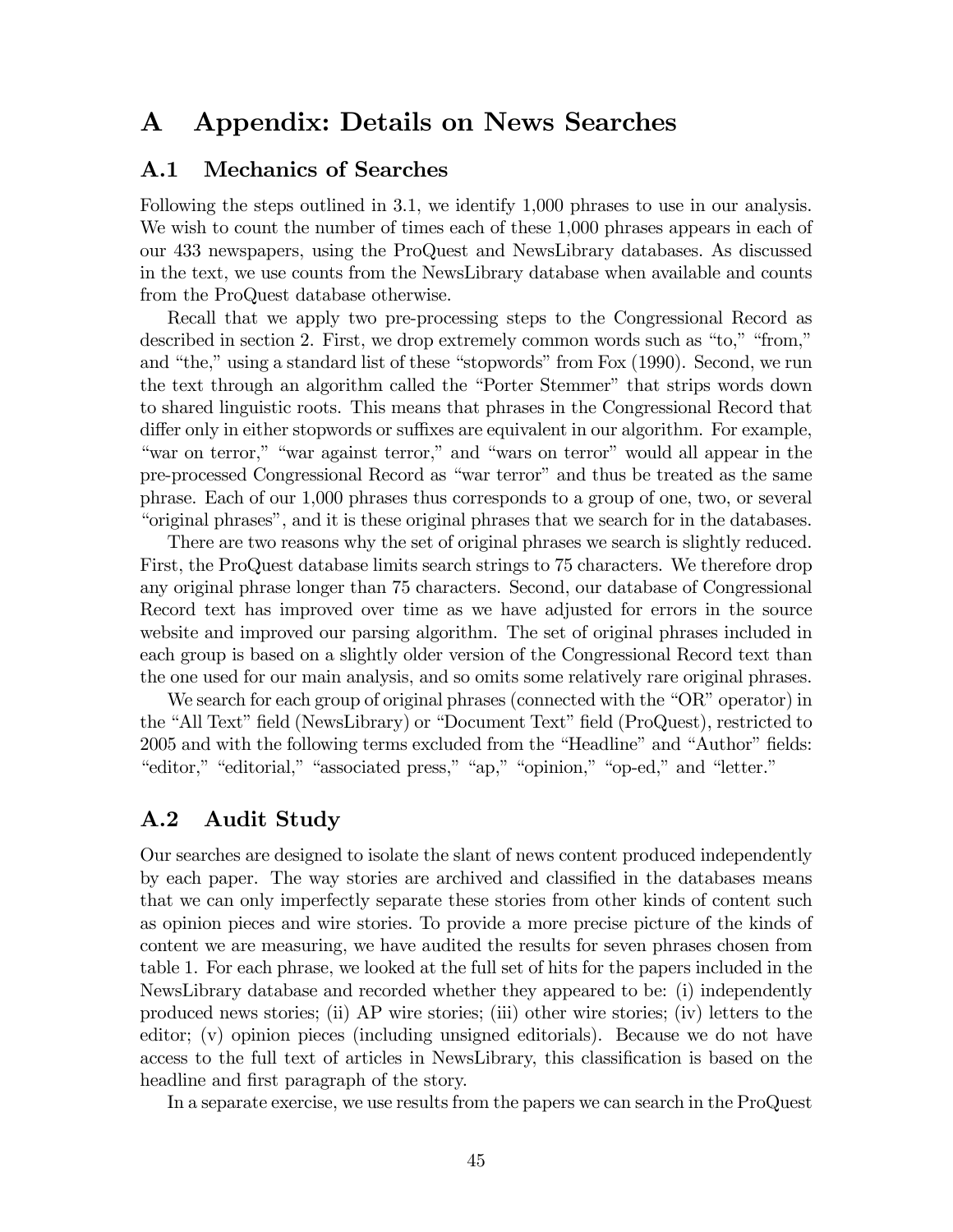database (for which we can retrieve full text articles) to record the number of times each phrase appears in quotation.

The results are shown in appendix table 1. Overall, approximately 71 percent of our hits are independently-produced news stories. Of the remainder, 23 percent are either clearly or possibly opinion, 3 percent are letters to the editor, and 3 percent are wire stories. The table also shows that these shares are heterogeneous across phrases. For example, the share of opinion pieces ranges from 11 percent for "global war on terrorism" to 50 percent for "death tax." The results also show that only 10 percent of our hits appear in quotations, with the share ranging from 3 percent for "child" support enforcement" to 36 percent for "death tax." We have also spot checked the articles that are being excluded from our search results and verified that virtually all of them are, as desired, either wire stories or opinion pieces.

Taken together, the results confirm that our measure is primarily picking up the slant of independently-produced news stories, with some weight given to opinion pieces.

## B Appendix: Additional Robustness Checks

In this section, we discuss a number of checks on our main results; namely, that consumer preferences drive an important part of the variation in newspaper slant, and that ownership explains a much smaller share of this variation. We present the results of these alternative specifications in appendix table 2. In each row, we present the results of a random effects model of the form used in table 4, in which we regress a newspaper's slant on percent voting for Bush in 2004 in its market, state fixed effects, and owner-specific random effects. The table presents the estimated effect of consumer preferences, and estimates of the share of the residual (withinstate) variance attributable to variance in consumer preferences and ownership. For comparison, row  $(1)$  presents results from the final specification in table 4, along with the expected coefficient on percent Republican  $(\beta)$  from our preferred demand model.

In row  $(2)$  of appendix table 2, we relax the assumption that newspapers' perreader markup is constant across zipcodes, and allow for a more realistic profit function in which readers' value to advertisers differs according to their demographics. To estimate the advertising value of each zipcode, we use cross-newspaper variation in ad rates to estimate the approximate advertising value of different demographics. We then apply the coefficients from this regression to each zipcode's demographic characteristics, to produce an estimate of the advertising value of readers in each zipcode. Finally, we combine these estimates with data on cover prices and estimates of marginal costs (following Gentzkow forthcoming) to generate a per-reader markup for each zipcode. As the table shows, computing the profit-maximizing slant using this richer model does not meaningfully affect the relationship between slant and market percent Republican implied by our demand model.

In row (3) of appendix table 2, we relax a second assumption of our demand framework, namely that all households in a given zipcode have identical preferences for slant. As an alternative, we assume that each household  $i$  in zipcode  $z$  has an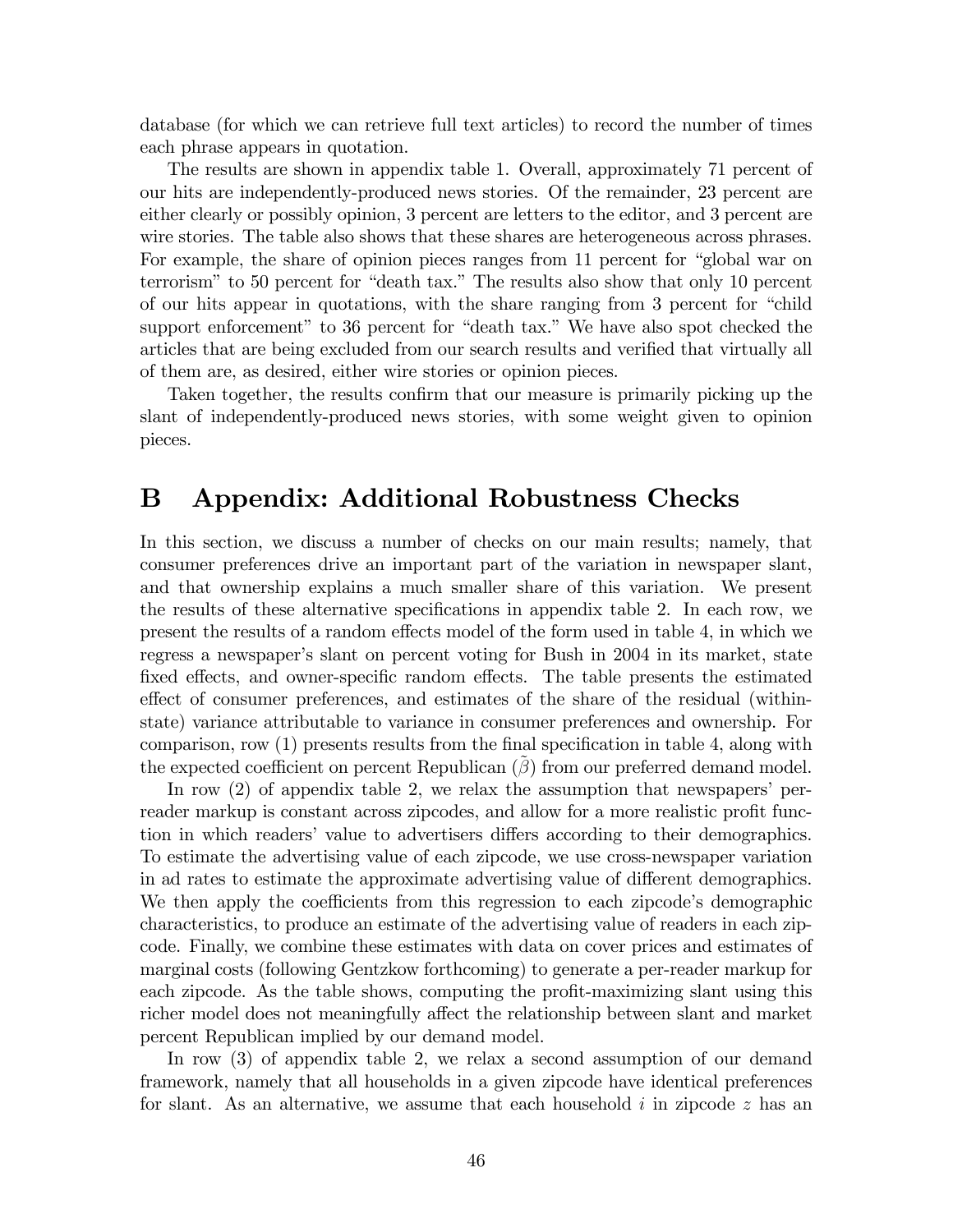ideology  $q_{iz}$  and an ideal slant of

$$
\tilde{y}_{iz} = \alpha + \beta q_{iz} \tag{17}
$$

We then assume that  $q_{iz} = \theta_z + \zeta_{iz}$ , where  $\zeta_{iz}$  is a standard normal random variable with cdf  $\Phi$ , and  $\theta_z$  is a shift parameter governing the mean ideology in a zipcode. Maintaining the demand modelís other assumptions, it is straightforward to show that, in this case, our equation (9) becomes (with slight abuse of notation):

$$
S_{zn} = \delta_{mn} + 2\gamma\beta y_n \theta_z - 2\gamma\alpha\beta\theta_z - \gamma\beta^2 \left(\theta_z^2 + 1\right) + X_z \phi_1 + W_{zn} \phi_2 + \varepsilon_{zn}.
$$
 (18)

If we further suppose that a household votes for Bush in 2004 if and only if  $\theta_z \geq 0$ (where 0 could be replaced by any arbitrary constant), then  $\theta_z = \Phi^{-1}(r_z)$ . It is then straightforward to estimate model (18), by estimating  $\theta_z$  using empirically observed donation shares, and adjusting for measurement error using the delta method. As the table shows, this alternative demand framework makes similar (but less precise) predictions about the empirical relationship between slant and consumer preferences, relative to our baseline model.

In row (4) of appendix table 2, we conduct a related robustness check, in which we exclude newspapers headquartered in multi-paper cities from our analysis. Excluding these papers provides an additional check on whether the fact that we have not modeled competition directly is a source of bias in our estimates. As the table shows, this exclusion does not meaningfully change our results.

In row (5) of appendix table 2, we show that our results are robust to controlling for a measure of the "sophistication" of the newspaper's language. Variation in sophistication could confound our estimates if, for example, more liberal markets tend also to be more educated, and hence prefer more sophisticated language. To measure the sophistication of a newspaper's language, we have estimated a version of our "slant" measure in which we replace congressperson ideology with a measure of the share of adults with a college degree or higher in the congressperson's constituency. In other words, the sophistication measure tells us how educated we would expect a congresspersonís constituency to be given data on her use of our 1,000 partisan phrases. Applied to newspapers, the measure allows us to assess how educated a newspaper's constituency would be, if it were in Congress. As row (4) shows, controlling for this variable does not meaningfully affect our results.

In row (6) of appendix table 2, we consider the robustness of our results to an alteration in our selection of partisan phrases. In particular, we tighten the cutoffs on the number of hits a phrase must have in newspaper headlines from 2000-2005 by setting them equal to the 5th and 95th percentiles in our sample. We then select from the remaining phrases the top 1,000 by  $\chi^2$ . Computing our slant measure based on this list results in essentially identical statistical results. This Önding suggests that the minimum and maximum hit cutoffs we have imposed for computational efficiency are not a likely source of bias.

In row (7) of appendix table 2, we show results using an alternative measure of slant, generated by measuring a congressperson's ideology using her adjusted ADA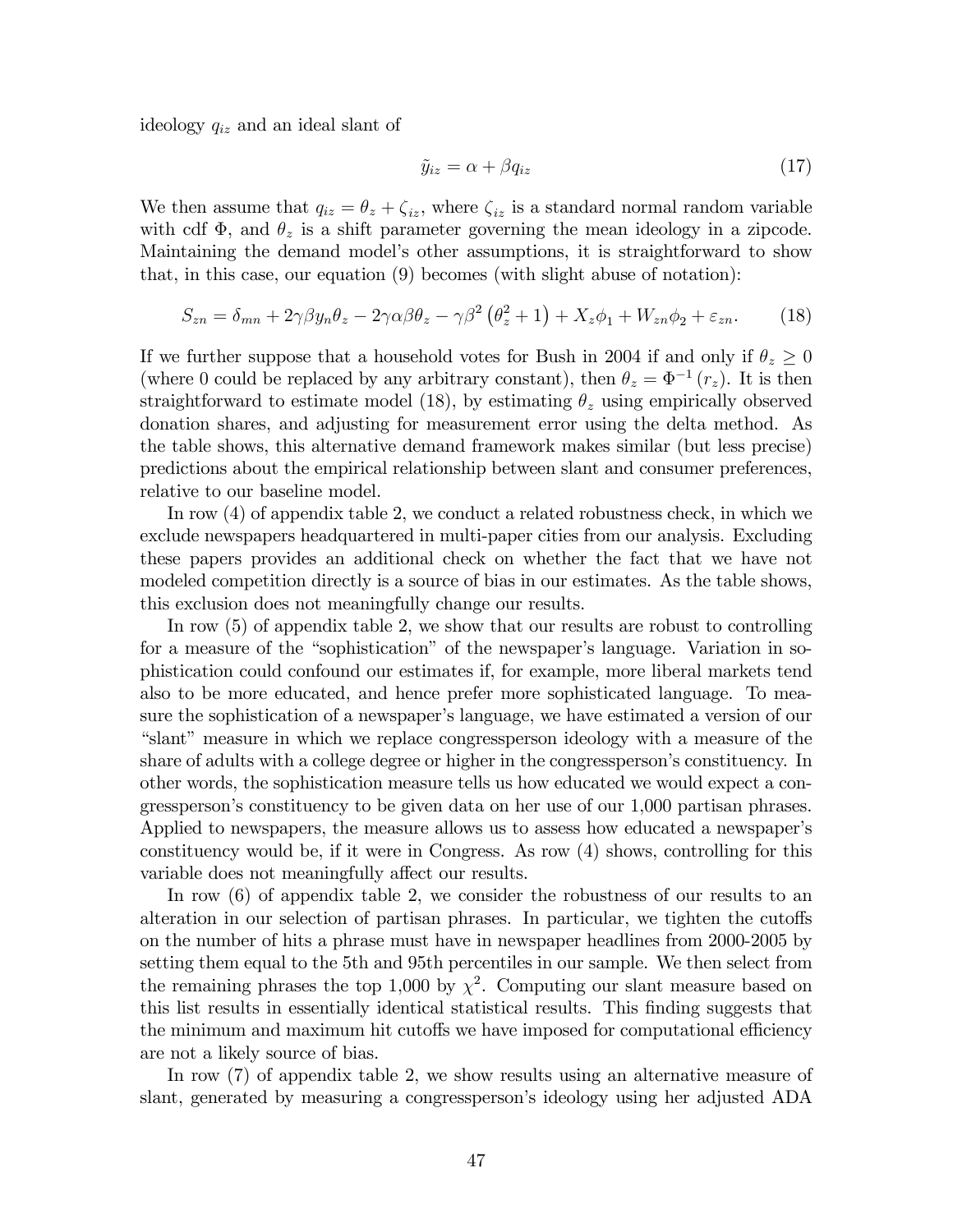score (Groseclose, Levitt, and Snyder 1999), rather than the presidential votes of her constituency. The adjusted ADA score measures the left-right orientation of a congressperson's roll call votes, and has different units (and a different sign) from the percent Republican in the congressperson's constituency. Other than the inconsequential change in units, the ADA-based measure does not yield different conclusions.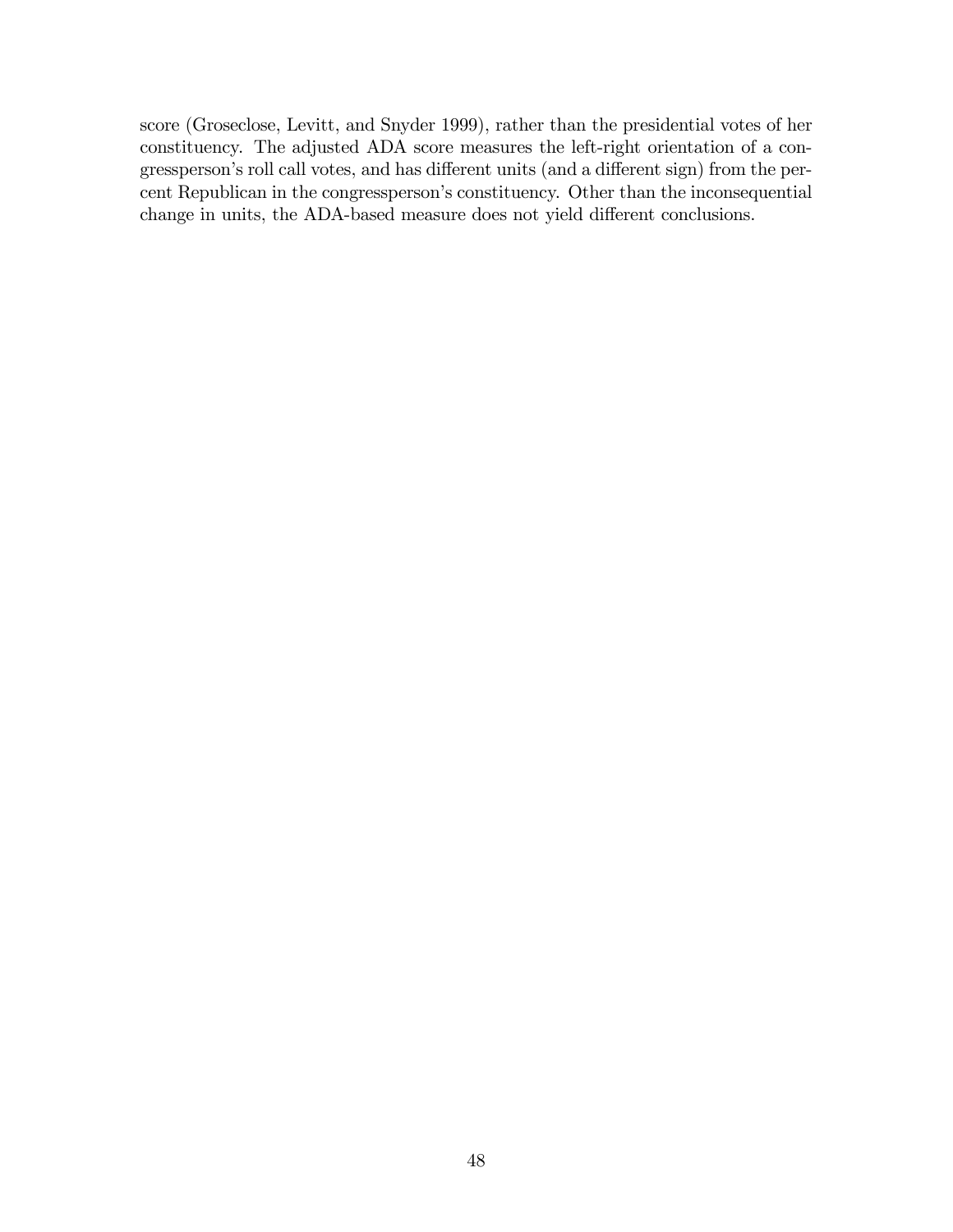# References

- Aas, Kjersti, & Eikvil, Line. 1999. Text categorisation: A survey. Norwegian Computing Center Mimeograph, June.
- Akhavan-Majid, Roya, Rife, Anita, & Gopinath, Sheila. 1991. Chain ownership and editorial independence: A case study of Gannett newspapers. Journalism and Mass Communication Quarterly, 68(Spring-Summer), 59–66.
- Alterman, Eric. 2003. What Liberal Media? The Truth about Bias and the News. Basic Books.
- Ansolabehere, Stephen, Lessem, Rebecca, & Snyder Jr., James M. 2006. The orientation of newspaper endorsements in U.S. elections, 1940-2002. Quarterly Journal of Political Science,  $1(4)$ , 393-404.
- Antweiler, Werner, & Frank, Murray Z. 2004. Is all that talk just noise? The information content of Internet message boards. Journal of Finance,  $59(3)$ ,  $1259-1294$ .
- Bagdikian, Ben H. 2000. The Media Monopoly. 6th edn. Boston: Beacon Press.
- Balan, David J., DeGraba, Patrick, & Wickelgren, Abraham L. 2005. Ideological persuasion in the media. Federal Trade Commission mimeograph, April.
- Baron, David P. 2006. Persistent media bias. Journal of Public Economics, 90, 1–36.
- Becker, Gary S. 1957. *The Economics of Discrimination*. 2nd (1971) edn. University of Chicago Press.
- Berry, Steven, & Waldfogel, Joel. 2003. Product Quality and Market Size. NBER Working Paper No. 9675.
- Besley, Timothy, & Prat, Andrea. 2006. Handcuffs for the grabbing hand? Media capture and government accountability. American Economic Review,  $96(3)$ , 720– 736.
- Burrelle's Information Services. 2001. Burrelle's/Luce Media Directory 2001 Edition.
- Commission on Freedom of the Press. 1947. A free and responsible press : a general report on mass communication: newspapers, radio, motion pictures, magazines, and books. Chicago, IL: The University of Chicago Press.
- Coulter, Ann. 2003. Slander: Liberal Lies about the American Right. Three Rivers Press.
- DellaVigna, Stefano, & Kaplan, Ethan. 2007. The Fox News effect: Media bias and voting. Quarterly Journal of Economics, August.
- Dranove, David, Gron, Anne, & Mazzeo, Michael J. 2003. Differentiation and competition in HMO markets. Journal of Industrial Economics,  $51(4)$ ,  $433-454$ .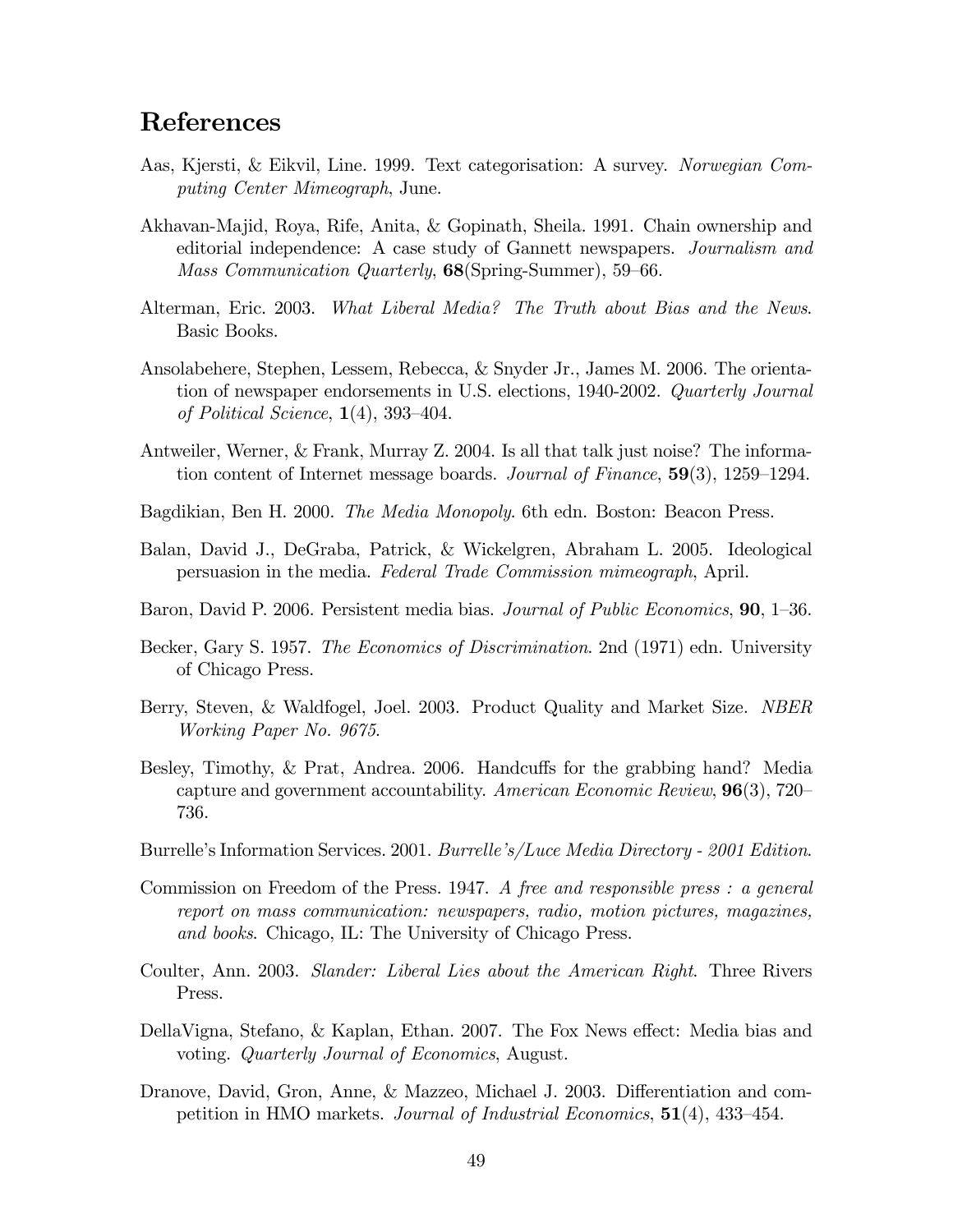- Dubé, Jean-Pierre, Hitsch, Günter J., & Manchanda, Puneet. 2005. An empirical model of advertising dynamics. Quantitative Marketing and Economics,  $3(2)$ , 107-144.
- Einav, Liran. 2007. Seasonality in the US Motion Picture Industry. RAND Journal of Economics. Forthcoming.
- Federal Communications Commission. 2003. Report and Order and Notice of Proposed Rulemaking. Washington, DC: Federal Communications Commission.
- Fox, C. 1990. A stop list for general text. *SIGIR FORUM*, **24**(4).
- Franken, Al. 2003. Lies and the Lying Liars Who Tell Them: A Fair and Balanced Look at the Right. E P Dutton.
- Fuller, Wayne A. 1987. *Measurement Error Models*. Wiley series in probability and mathematical statistics. New York: Wiley.
- Gentzkow, Matthew. Valuing new goods in a model with complementarity: Online newspapers. American Economic Review. Forthcoming.
- Gentzkow, Matthew. 2006. Television and voter turnout. *Quarterly Journal of Eco*nomics, **121**(3).
- Gentzkow, Matthew, & Shapiro, Jesse M. 2006. Media bias and reputation. Journal of Political Economy,  $114(2)$ , 280–316.
- Gentzkow, Matthew A., & Shapiro, Jesse M. 2004. Media, Education, and anti-Americanism in the Muslim World. *Journal of Economic Perspectives*, 18(3),  $117 - 133.$
- Gentzkow, Matthew A., Glaeser, Edward L., & Goldin, Claudia D. 2006. The Rise of the Fourth Estate: How Newspapers Became Informative and Why it Mattered. Chap. 6, pages  $187-230$  of: Glaeser, Edward L., & Goldin, Claudia (eds), Corruption and Reform: Lessons from Americaís Economic History. Chicago, IL: University of Chicago Press.
- George, Lisa. 2001. What's fit to print: The effect of ownership concentration on product variety in newspaper markets. Michigan State University Mimeograph, September.
- George, Lisa, & Waldfogel, Joel. 2003. Who affects whom in daily newspaper markets? Journal of Political Economy,  $111(4)$ , 765–784.
- Gerber, Alan, Karlan, Dean, & Bergan, Daniel. 2006. Does the media matter? A field experiment measuring the effect of newspapers on voting behavior and political opinions. Yale University mimeograph, February.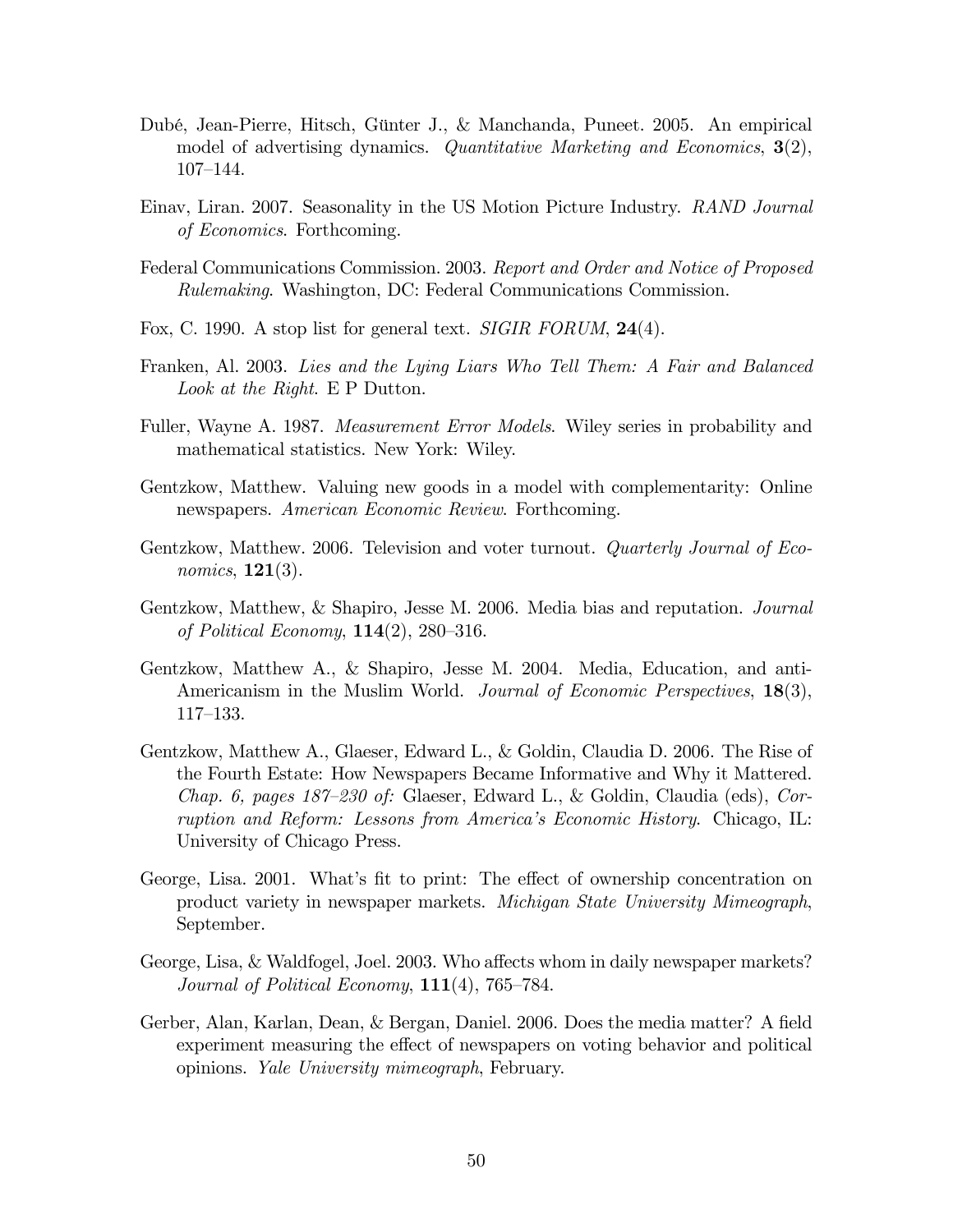- Gimpel, James G., Lee, Frances E., & Kaminski, Joshua. 2006. The political geography of campaign contributions in American politics. Journal of Politics. Forthcoming.
- Glaeser, Edward L., Ponzetto, Giacomo A. M., & Shapiro, Jesse M. 2005. Strategic extremism: Why Republicans and Democrats divide on religious values. Quarterly Journal of Economics,  $120(4)$ ,  $1283-1330$ .
- Glasser, Theodore L., Allen, David S., & Blanks, S. Elizabeth. 1989. The influence of chain ownership on news play: A case study. Journalism Quarterly, 66(Fall), 607–614.
- Goldberg, Bernard. 2003. Bias: A CBS Insider Exposes How the Media Distort the News. Perennial.
- Graetz, Michael J., & Shapiro, Ian. 2005. Death by a thousand cuts: The fight over taxing inherited wealth. Princeton, NJ: Princeton University Press.
- Groseclose, Tim, & Milyo, Jeff. 2005. A measure of media bias. *Quarterly Journal of* Economics,  $120(4)$ ,  $1191-1237$ .
- Groseclose, Tim, Levitt, Steven D., & Snyder, Jr., James M. 1999. Comparing interest group scores across time and chambers: Adjusted ADA scores for the U.S. Congress. American Political Science Review,  $93(1)$ ,  $33-50$ .
- Hamilton, James T. 2004. All the News That's Fit to Sell: How the Market Transforms Information into News. Princeton, NJ: Princeton University Press.
- Harris Interactive. 2006. Seven in 10 U.S. Adults Say They Watch Broadcast News at Least Several Times a Week. The Harris Poll, 20(February 24).
- Hayakawa, S. I. 1942. Language in Thought and Action. 3rd (1972) edn. New York: Harcourt Brace Jovanovich Inc.
- Lacy, Stephen, & Simon, Todd F. 1997. Intercounty group ownership of daily newspapers and the decline of competition for readers. Journalism and Mass Communication Quarterly,  $74(4)$ , 814–825.
- Larcinese, Valentino, Puglisi, Riccardo, & Snyder, James M. 2006. Partisan Bias in Economic News: Evidence on the Agenda-Setting Behavior of U.S. Newspapers. London School of Economics Mimeo.
- Laver, Michael, Benoit, Kenneth, & Garry, John. 2003. Extracting policy positions from political texts using words as data. American Political Science Review,  $97(2), 311-331.$
- Luntz, Frank. 2005. Learning from 2004...winning in 2006. Luntz Research Companies.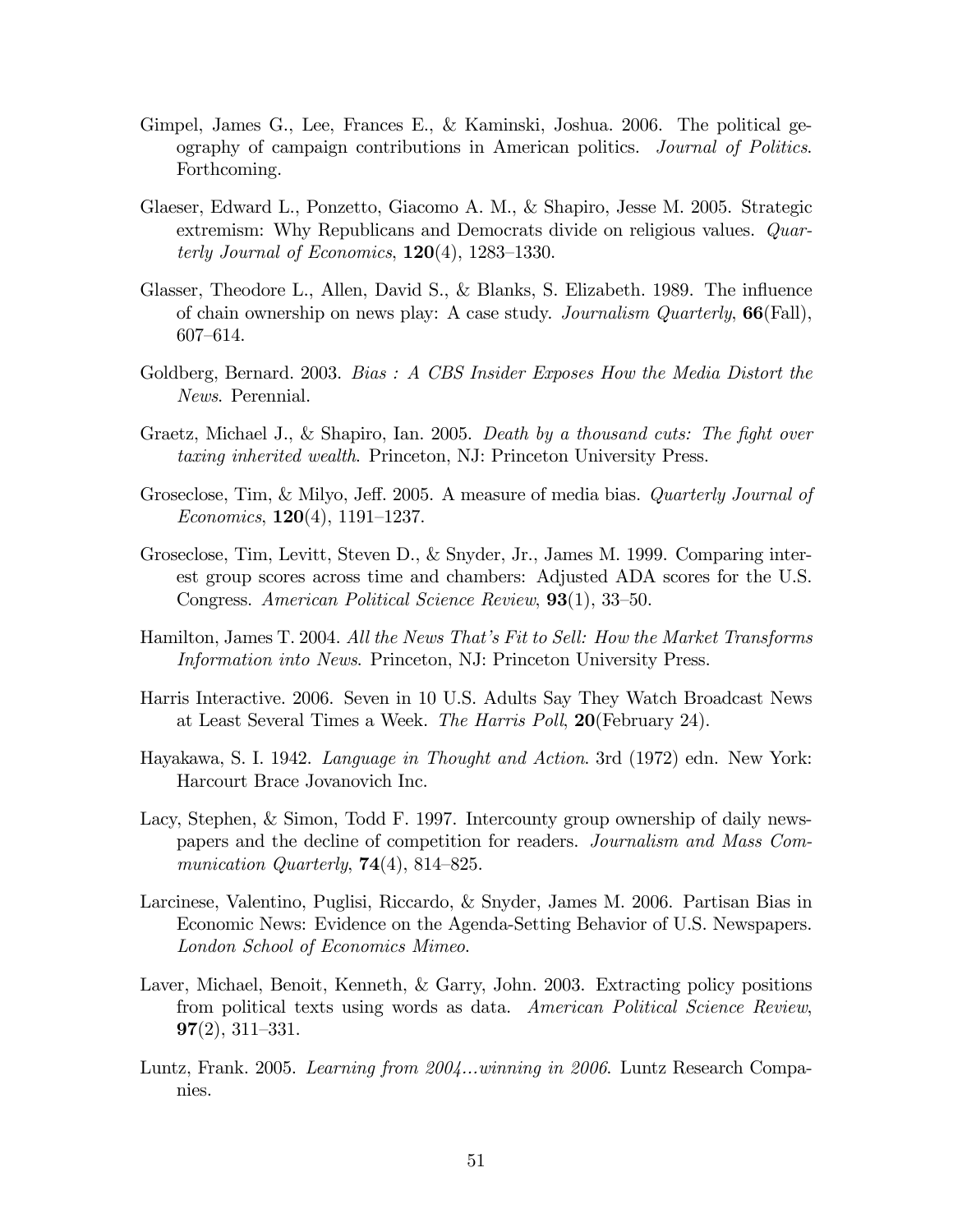- Martin, Hugh J. 2003. Some effects from horizontal integration of daily newspapers on markets, prices, and competition. A paper presented to the Media Management and Economics Division of the Association for Education in Journalism and Mass Communication, Annual Convention, Kansas City, MO July 30-August 2, 2003, July.
- Mazzeo, Michael J. 2002a. Product choice and oligopoly market structure. RAND Journal of Economics,  $33(2)$ ,  $221-242$ .
- Mazzeo, Michael J. 2002b. Competitive outcomes in product-differentiated oligopoly. Review of Economics and Statistics,  $84(4)$ , 716–728.
- Mazzetti, Mark, & Daragahi, Borzou. 2005. The Conáict in Iraq; U.S. Military Covertly Pays to Run Stories in Iraqi Press. Los Angeles Times, December 18.
- McMillan, John, & Zoido, Pablo. 2004. A measure of media bias. *Journal of Economic* Perspectives,  $18(4)$ , 69–92.
- Mullainathan, Sendhil, & Shleifer, Andrei. 2005. The Market for News. American Economic Review,  $95(4)$ , 1031-1053.
- Myers, Caitlin Knowles. 2005. Discrimination as a competitive device: The case of local television news. IZA Discussion Paper No. 1802, October.
- Newspaper Association of America. 2006. The Source: Newspapers by the Numbers. http://www.naa.org/thesource/6.asp.
- Pritchard, David. 2002. Viewpoint diversity in cross-owned newspapers and television stations: A study of news coverage of the 2000 presidential campaign. FCC Media Ownership Working Group Working Paper, September.
- Puglisi, Riccardo. 2006. Being the New York Times: the political behavior of a newspaper. Massachusetts Institute of Technology Working Paper, March.
- Putnam, Robert D. 2000. Bowling Alone: The Collapse and Revival of American Community. New York: Simon and Schuster.
- Ritea, Steve. 2004. Going It Alone. American Journalism Review, August/September.
- Ruggles, Steven, Sobek, Matthew, Alexander, Trent, Fitch, Catherine A., Goeken, Ronald, Hall, Patricia Kelly, King, Miriam, & Ronnander, Chad. 2004. Integrated Public Use Microdata Series: Version 3.0. Minneapolis, MN: Minnesota Population Center. http://www.ipums.org.
- Seim, Katja. 2006. An empirical model of firm entry with endogenous product-type choices. RAND Journal of Economics. Forthcoming.
- Stevenson, Richard W. 2005. President makes it clear: Phrase is "war on terror". New York Times, August 4, A.12. Eric Schmitt contributed reporting to this article from Washington.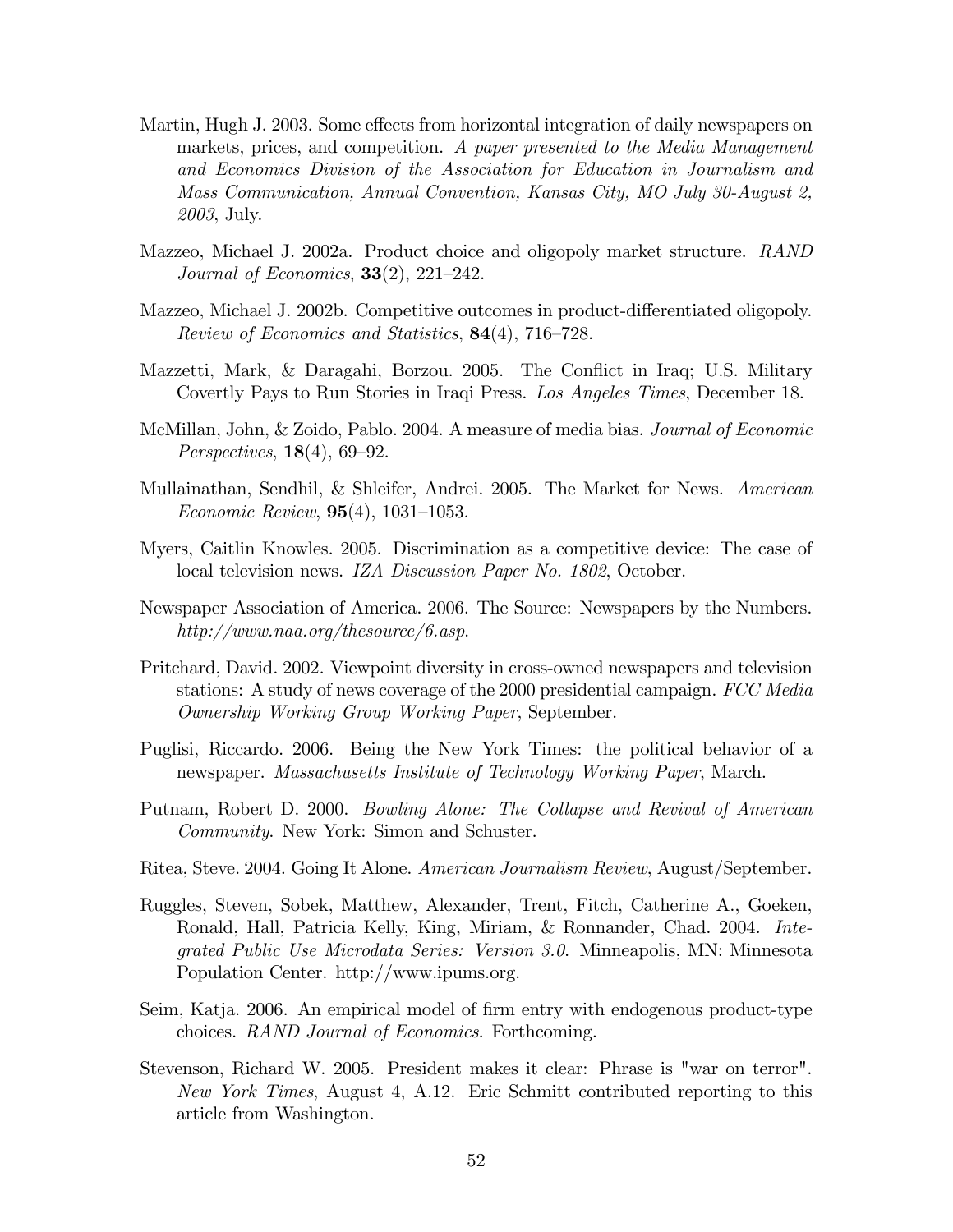- Stock, James H., & Yogo, Motohiro. 2002. Testing for weak instruments in linear IV regression. NBER Technical Working Paper 284.
- Strömberg, David. 2004. Radio's impact on public spending. *Quarterly Journal of* Economics,  $119(1)$ ,  $189-221$ .
- Suen, Wing. 2004. The Self-Perpetuation of Biased Beliefs. *Economic Journal*, 114(April),  $377-396$ .
- Sweeting, Andrew. 2006. Too much rock and roll? Station ownership, programming, and listenership in the music radio industry. Northwestern University Mimeograph, January.
- Teixeira, Ruy. June 8, 2005. Democrats and the middle class. Public Opinion Watch.
- US Supreme Court. 1945. Associated Press v. United States. US Supreme Court.
- Weaver, David H., & Wilhoit, G. Cleveland. 1996. The American Journalist in the 1990s: U.S. News People at the End of an Era. Mahwah, NJ: Lawrence Erlbaum Associates.
- Wozniak, Abigail K. 2006. Making Their Own Luck: Educational Differences in the Migration Responses of Young Workers to Local Labor Market Conditions. University of Notre Dame Mimeograph, January.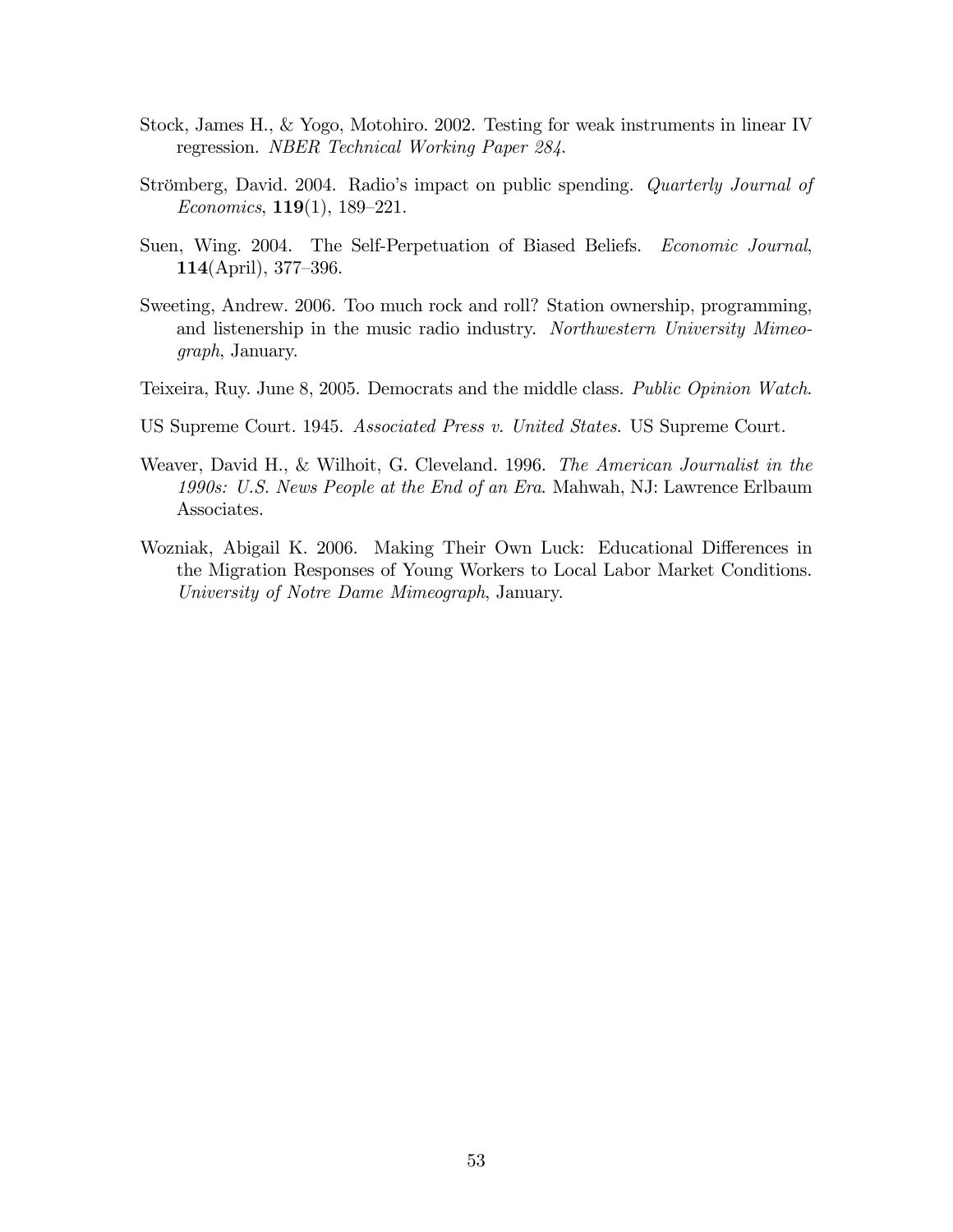#### Panel A: Phrases used more often by Democrats

#### Two-word phrases

private accounts rosa parks workers rights trade agreement president budget poor people american people republican party republican cader tax breaks change the rules arctic refuge trade deficit minimum wage cut funding oil companies budget deficit american workers american workers credit card republican senators living in poverty nuclear option privatization plan senate republicans war in iraq wildlife refuge fuel efficiency middle class card companies national wildlife african american security trust president cheney budget cuts bill cuts bill cuts price gouging nuclear weapons medicaid cuts iraq war checks and balances trade policy million americans civil rights asian pacific house republicans veterans health cia agent assault weapons cut medicaid billions of dollars senior citizens foreign oil abuse of power cost of the war president plan manufacturing jobs karl rove gun violence billion in tax spending cuts black caucus and lost their jobs record profits record profits national debt central american bunker buster public broadcasting child labor food stamps child support low income bring our troops student loans cut programs troops home

#### Three-word phrases

veterans health care corporation for public broadcasting cut health care congressional black caucus additional tax cuts civil rights movement va health care **pay** for tax cuts cuts cuts cuts to child support billion in tax cuts tax cuts for people drilling in the arctic national credit card companies oil and gas companies victims of gun violence security trust fund prescription drug bill solvency of social security social security trust caliber sniper rifles voting rights act privatize social security increase in the minimum wage war in iraq and afghanistan american free trade system of checks and balances civil rights protections central american free middle class families credit card debt national wildlife refuge cut student loans little rock nine dependence on foreign oil american people deserve social security plan tax cuts for the wealthy cut food stamps arctic wildlife refuge vice president cheney health care education education health care arctic national wildlife federal trade commission social security the president bring our troops home congressional hispanic caucus social security benefits social security privatization alternative minimum tax explosive device detonated billion trade deficit asian and pacific islander plan to privatize social asian pacific american global gag rule ryan white care president bush took office cut social security major oil companies privatization of social security billion in tax breaks outing a cia agent privatizing social security below the poverty line fuel economy standards party line vote middle class americans improvised explosive device child support enforcement funding for veterans health president social security credit card industry health care for veterans international labor organization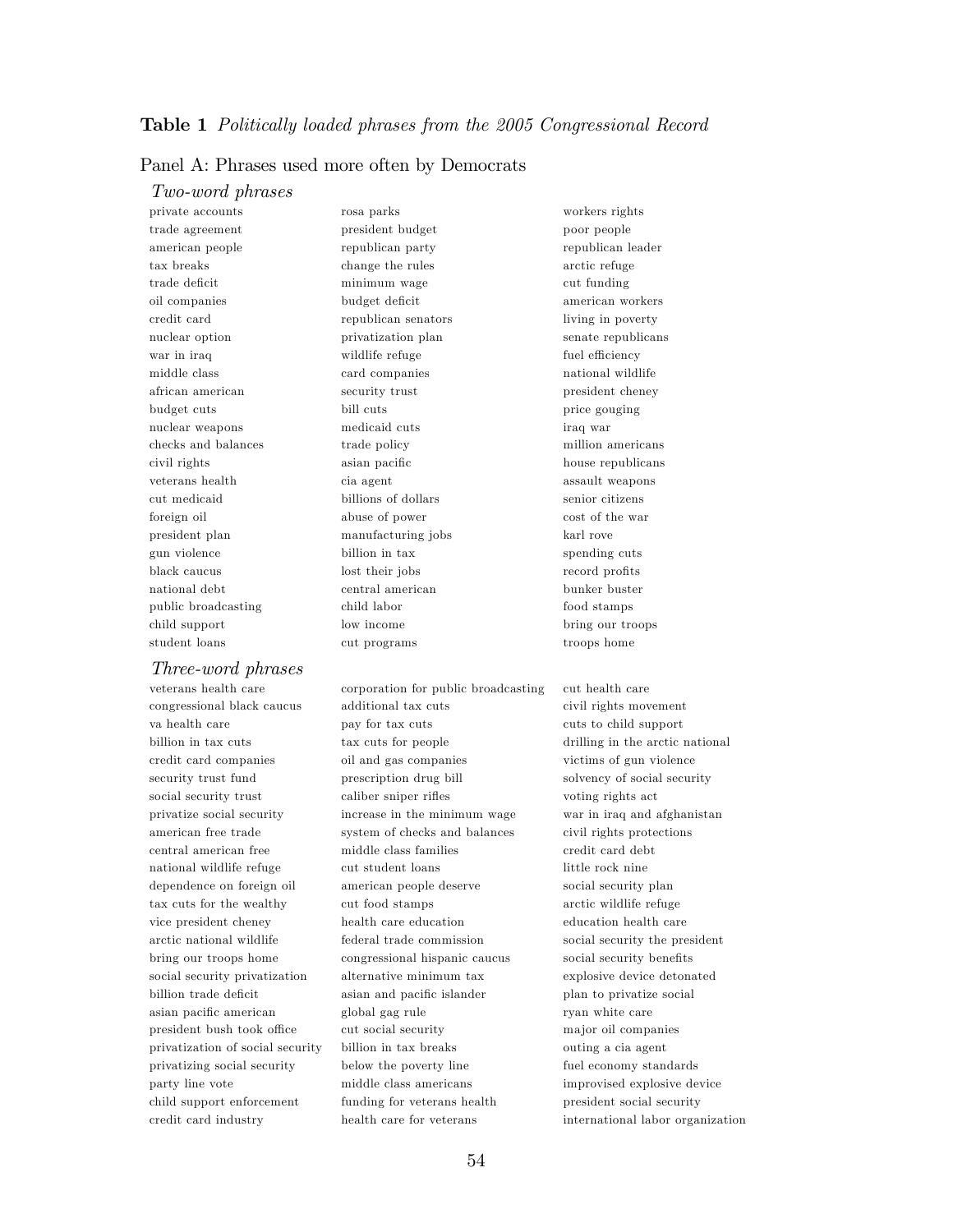#### Panel B: Phrases used more often by Republicans

#### Two-word phrases

stem cell personal accounts retirement accounts death tax pass the bill national forest illegal aliens private property minority leader class action border security urge support war on terror **president announces** cell lines embryonic stem human life cord blood tax relief chief justice action lawsuits illegal immigration human embryos economic growth date the time increase taxes food program boy scouts growth rate time and i move hate crimes cell research legal system oil for food property rights nuclear power global war border patrol democrat leader medical liability budget committee growing economy highway bill consent decrees raising taxes adult stem crimes law crimes law witnesses may testify democratic leader **post office** savings accounts federal spending european union iraqi people tax increase president business forest service raise taxes postal service law we can change illegal immigrants terri schiavo immigration reform president i move circuit court indian affairs third time temporary worker ten commandments

#### Three-word phrases

hate crimes legislation death tax repeal pluripotent stem cells adult stem cells housing and urban affairs supreme court of texas oil for food program million jobs created justice priscilla owen personal retirement accounts national áood insurance justice janice rogers energy and natural resources oil for food scandal american bar association global war on terror private property rights growth and job creation hate crimes law temporary worker program natural gas natural change hearts and minds class action reform grand ole opry global war on terrorism chief justice rehnquist reform social security class action fairness percent growth rate judge john roberts committee on foreign relations united states postal service gas natural gas deficit reduction bill american farm bureau supply of natural gas boy scouts of america gross national product chief of naval operations repeal of the death tax social security reform underground storage tank highway trust fund export import bank partial birth abortion action fairness act justice of the supreme court judicial confirmation process committee on commerce science price of natural gas personal savings accounts cord blood stem Öfth circuit court near earth ob jects medical liability reform social security system national security issue blood stem cells united nations reform justice william rehnquist supreme court of the united million illegal aliens medical liability crisis health savings accounts california supreme court judge alberto gonzales

percent growth war on terrorism un reform

banking housing and urban term care insurance economic growth and job

natural gas saddam hussein government spending

embryonic stem cell circuit court of appeals tongass national forest stem cell lines committee on homeland security law enforcement and intelligence

Notes: Table shows top 150 Democratic and Republican phrases respectively, ranked by  $\chi^2$ . See section 3 for details.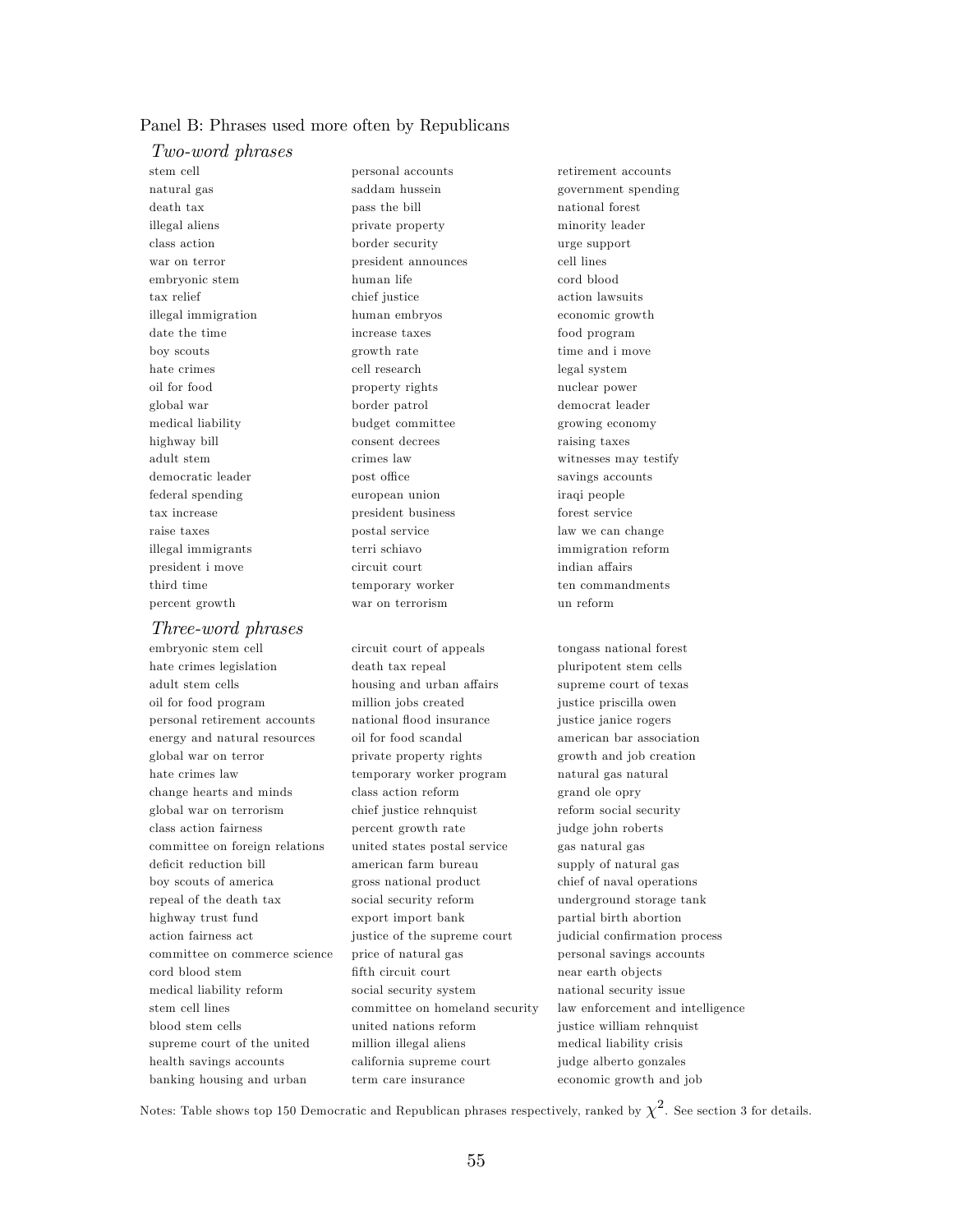### Table 2 Estimates of the demand for slant

| Description                    | (1)             | (2)          | (3)          | (4)          | (5)          |
|--------------------------------|-----------------|--------------|--------------|--------------|--------------|
| Model                          | <b>OLS</b>      | 2SLS         | 2SLS/RC      | 2SLS/RC      | 2SLS/RC      |
| (Zip share donating)           | 0.1800          | 0.6115       | 1.0790       | 0.7781       | 0.8323       |
| to Republicans) $\times$ Slant | (0.0705)        | (0.1868)     | (0.3120)     | (0.2925)     | (0.3011)     |
| Zip share donating             | $-0.0176$       | $-0.2158$    | $-0.4234$    | $-0.3082$    | $-0.3310$    |
| to Republicans                 | (0.0352)        | (0.0873)     | (0.1432)     | (0.1374)     | (0.1409)     |
| (Zip share donating)           | $-0.0615$       | $-0.0625$    | $-0.0659$    | $-0.0395$    | $-0.0417$    |
| to Republicans) <sup>2</sup>   | (0.0079)        | (0.0077)     | (0.0127)     | (0.0122)     | (0.0119)     |
| Market-newspaper FE?           | X               | X            | X            | X            | X            |
| Zipcode demographics?          |                 |              |              | X            | X            |
| Zipcode X market char.?        |                 |              |              |              | X            |
| Estimate of $\alpha$           | 0.0976          | 0.3529       | 0.3924       | 0.3961       | 0.3976       |
| (Confidence interval)          | $(-0.94, 0.29)$ | (0.19, 0.40) | (0.30, 0.42) | (0.21, 0.44) | (0.24, 0.44) |
| Estimate of $\beta$            | 0.6838          | 0.2044       | 0.1222       | 0.1016       | 0.1003       |
| (Confidence interval)          | (0.34, 2.64)    | (0.12, 0.52) | (0.06, 0.30) | (0.03, 0.41) | (0.03, 0.37) |
| Estimate of $\gamma$           | 0.1316          | 1.4958       | 4.4165       | 3.8285       | 4.1501       |
| (Confidence interval)          | (0.01, 0.44)    | (0.23, 4.06) | (0.82, 12.2) | (0.23, 18.1) | (0.32, 17.4) |
| Number of observations         | 62177           | 62177        | 62177        | 62177        | 62177        |
| Number of newspapers           | 297             | 297          | 297          | 297          | 297          |

Dependent variable: Share of households in zipcode subscribing to newspaper

Source: Authors' calculations based on Audit Bureau of Circulations (newspaper subscriptions), Federal Election Commission (campaign contributions), U.S. Presidential Atlas (county-level voting), U.S. Census (zipcode demographics), Editor and Publisher International Yearbook 2000-2005 (newspaper location).

Notes: Table shows estimates of models of the form of equation (9). Standard errors (in parentheses) are clustered by newspaper. Zipcode demographics are: log of total population, log of income per capita, percent of population urban, percent white, percent black, population per square mile, share of houses owner-occupied, and the share of population  $25$  and over whose highest level of schooling is college, all as of  $2000$ . "Zipcode X market characteristicsî refers to a vector of these characteristics interacted with their analogue at the level of the newspaper's market.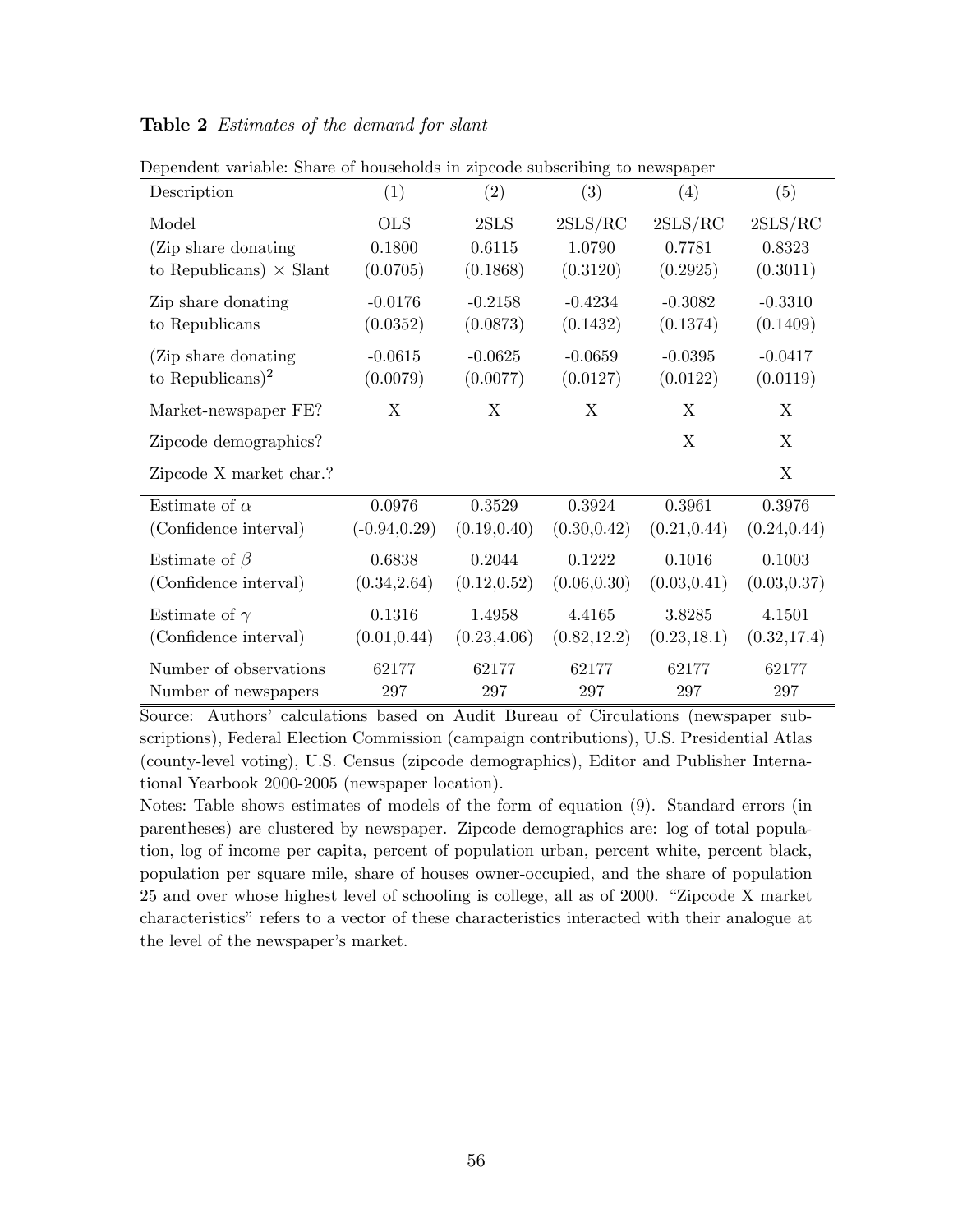| Coefficient on percent Republican predicted by demand model $(\beta)$<br>(Confidence interval)                                                                                      |                    |                    |                          | (0.03, 0.37)<br>0.1033 |                          |                                                                          |                    |  |
|-------------------------------------------------------------------------------------------------------------------------------------------------------------------------------------|--------------------|--------------------|--------------------------|------------------------|--------------------------|--------------------------------------------------------------------------|--------------------|--|
| Dependent variable: Slant index $(\hat{y}_n)$                                                                                                                                       |                    |                    |                          |                        |                          |                                                                          |                    |  |
|                                                                                                                                                                                     |                    | $\widehat{\infty}$ | $\widehat{\mathfrak{S}}$ | $\widehat{\mathbb{F}}$ | $\widetilde{\mathbb{G}}$ | $\widehat{\odot}$                                                        |                    |  |
|                                                                                                                                                                                     | <b>OLS</b>         | FE                 | FE                       | FE                     | $\sum$                   | $\geq$                                                                   | FE                 |  |
| in newspaper's market<br>Percent Republican                                                                                                                                         | 0.1460<br>(0.0148) | (0.0191)<br>0.1603 | (0.0165)<br>0.1717       | (0.0144)<br>0.1111     | (0.0612)<br>0.1605       | (0.0263)<br>0.2559                                                       | (0.0873)<br>0.2877 |  |
| Sample                                                                                                                                                                              | 2005               | 2005               | 2005                     | 2005                   | 2005                     | 2005                                                                     | 2000 & 2004        |  |
| Ownership group fixed effects?                                                                                                                                                      |                    | X                  |                          |                        |                          |                                                                          |                    |  |
| State fixed effects?                                                                                                                                                                |                    |                    | X                        |                        |                          |                                                                          |                    |  |
| Control for paper chars?                                                                                                                                                            |                    |                    |                          | X                      |                          |                                                                          |                    |  |
| Newspaper fixed effects?                                                                                                                                                            |                    |                    |                          |                        |                          |                                                                          | X                  |  |
| Instruments                                                                                                                                                                         |                    |                    |                          |                        | $%$ church               | $\%$ college, $\%$ urban<br>log income per cap<br>$\log$ pop, $\%$ black |                    |  |
| Number of observations                                                                                                                                                              | 429                | 429                | 429                      | 429                    | 421                      | 429                                                                      | 638                |  |
| $R^\mathrm{2}$                                                                                                                                                                      | 0.1859             | 0.4445             | 0.5127                   | 0.3071                 |                          |                                                                          | 0.8213             |  |
| Source: Authors' calculations based on U.S. Presidential Atlas (county-level voting), Editor and Publisher International Yearbook 2000-<br>2005 (newspaper location and ownership). |                    |                    |                          |                        |                          |                                                                          |                    |  |

Notes: Standard errors in parentheses. See section 3 for derivation of slant index. Newspaper market is defined as the newspaper's primary metropolitan statistical area if available, and the newspaperís county if not. Controls for paper characteristics are log(number of pages), log(number of employees), and number of Pulitzer prizes won since 1970. Newspaper market is defined as the newspaper's

Notes: Standard errors in parentheses. See section 3 for derivation of slant index. Newspaper market is defined as the newspaper's primary metropolitan statistical area if available, and the newspaper's county if not. Controls for paper characteristics are log(number of pages), log(number of employees), and number of Pulitzer prizes won since 1970. Newspaper market is defined as the newspaper's

primary metropolitan statistical area if available, and the newspaperís county if not.

primary metropolitan statistical area if available, and the newspaper's county if not.

Table 3 Reduced-form evidence on consumer characteristics and newspaper slant **Table 3** Reduced-form evidence on consumer characteristics and newspaper slant

57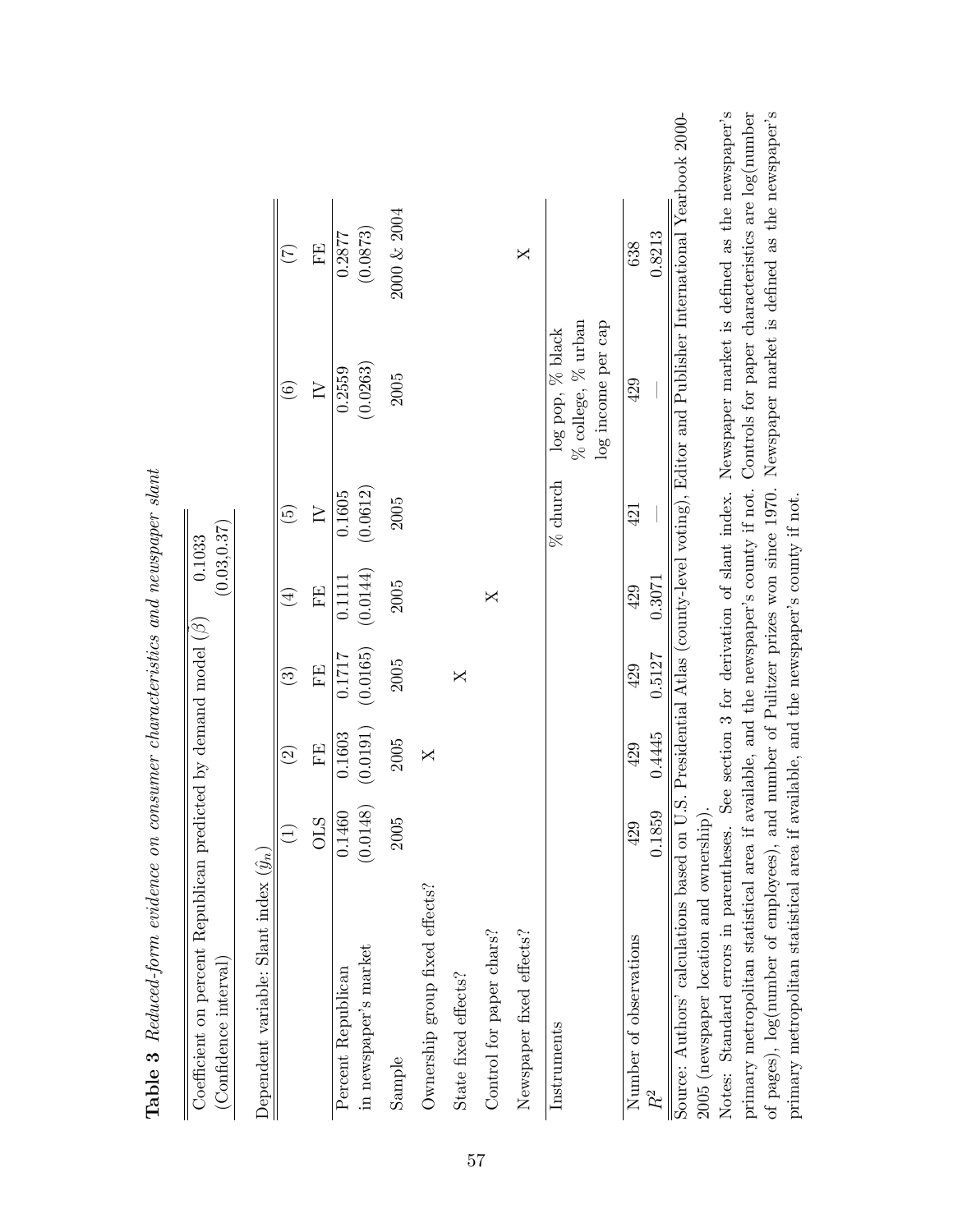| (Confidence interval)                         |          |          |          | (0.03, 0.37) |  |
|-----------------------------------------------|----------|----------|----------|--------------|--|
| Dependent variable: Slant index $(\hat{y}_n)$ |          |          |          |              |  |
|                                               | (1)      | (2)      | (3)      | (4)          |  |
| Percent Republican                            |          | 0.1466   | 0.1594   | 0.1717       |  |
| in newspaper's market                         |          | (0.0152) | (0.0159) | (0.0155)     |  |
| Census division fixed effects?                |          |          | X        |              |  |
| State fixed effects?                          |          |          |          | X            |  |
| Standard deviation of                         | 0.0145   | 0.0125   | 0.0087   | 0.0000       |  |
| ownership effect                              | (0.0040) | (0.0038) | (0.0042) | (0.0051)     |  |
| Ownership share of                            | 0.1312   | 0.0987   | 0.0571   | 0.0000       |  |
| residual variation                            | (0.0688) | (0.0541) | (0.0413) | (0.0603)     |  |
| Consumer share of                             |          | 0.1875   | 0.1923   | 0.2225       |  |
| residual variation                            |          | (0.0389) | (0.0382) | (0.0402)     |  |
| Number of observations                        | 429      | 429      | 429      | 429          |  |
| Number of multi-paper groups                  | 36       | 36       | 36       | 36           |  |

Coefficient on percent Republican predicted by demand model  $(\beta)$  0.1033

#### Table 4 Decomposing the variation in newspaper slant

Source: Authors' calculations based on U.S. Presidential Atlas (county-level voting), Editor and Publisher International Yearbook 2000-2005 (newspaper location and ownership). Notes: Standard errors in parentheses. See section 3 for derivation of slant index. Newspaper market is deÖned as the newspaperís primary metropolitan statistical area if available, and the newspaper's county if not. Models estimated via maximum likelihood. Standard errors on the standard deviation of the ownership effect and the ownership share of the variation are obtained through a parametric bootstrap. Ownership and consumer share of residual variation are the share of variation in slant explained by ownership group random effects and percent Republican respectively; in columns  $(2)$ ,  $(4)$  and  $(5)$  the share(s) are computed after partialling for group, division, and state fixed effects respectively.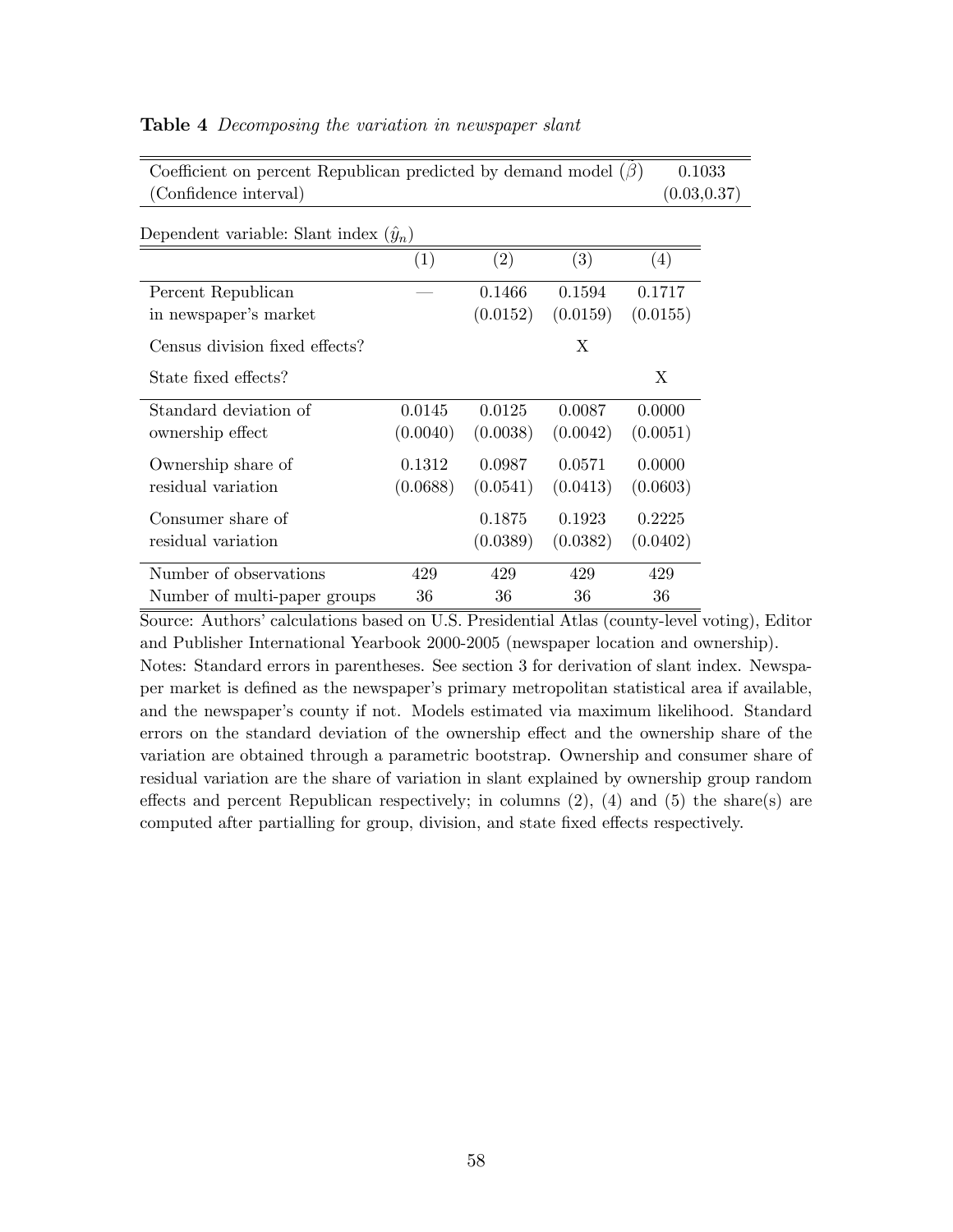Figure 1 Language-based and reader-submitted ratings of slant





Notes: Figure shows slant index (y-axis) against average Mondo Times user rating of newspaper conservativeness (x-axis), which ranges from 1 (liberal) to 5 (conservative). See section 3 for derivation of slant index. Figure includes all papers rated by at least two users on Mondo Times, with at least 25,000 mentions of our 1,000 phrases in 2005.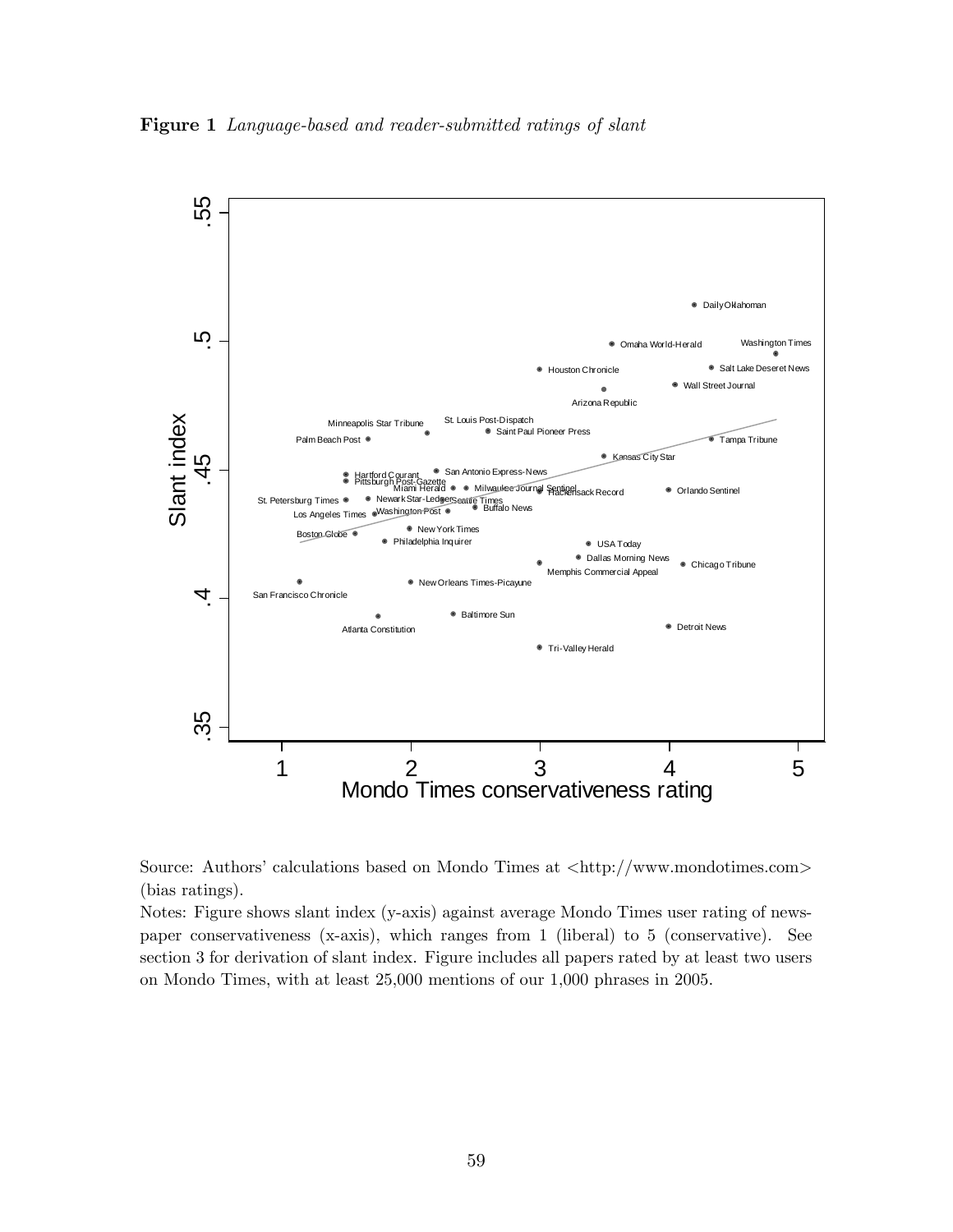Figure 2 Newspaper slant and consumer demand



Source: Authors' calculations based on Audit Bureau of Circulations (newspaper subscriptions), Federal Election Commission (campaign contributions)

Notes: Y-axis shows the estimated coefficient in a regression of the share of households in the zipcode reading each newspaper on the zipcode share Republican, for newspapers circulating in at least 300 zipcodes. X-axis shows slant measure.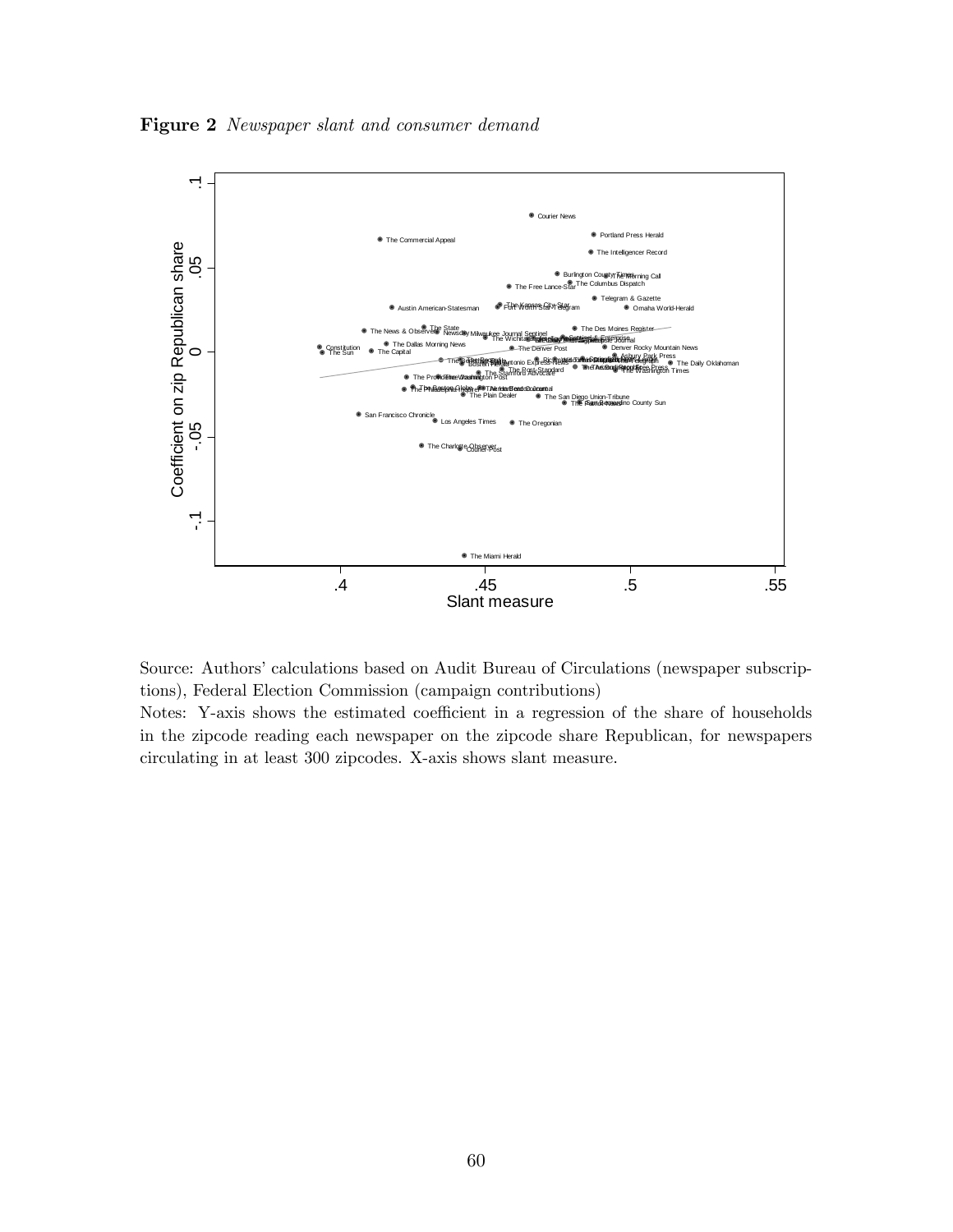Figure 3 Newspaper slant and variation in consumer demand



Source: Authors' calculations based on Audit Bureau of Circulations (newspaper subscriptions), Federal Election Commission (campaign contributions).

Notes: Figure shows coefficients on decile dummies in regressions of the share of households in a zipcode reading a newspaper on dummies for decile of share donating to Republicans in the 2000-2004 election cycle, with market-newspaper fixed effects, and weighted by zipcode population. Equation is estimated separately for newspapers in each quartile of the distribution of measured slant.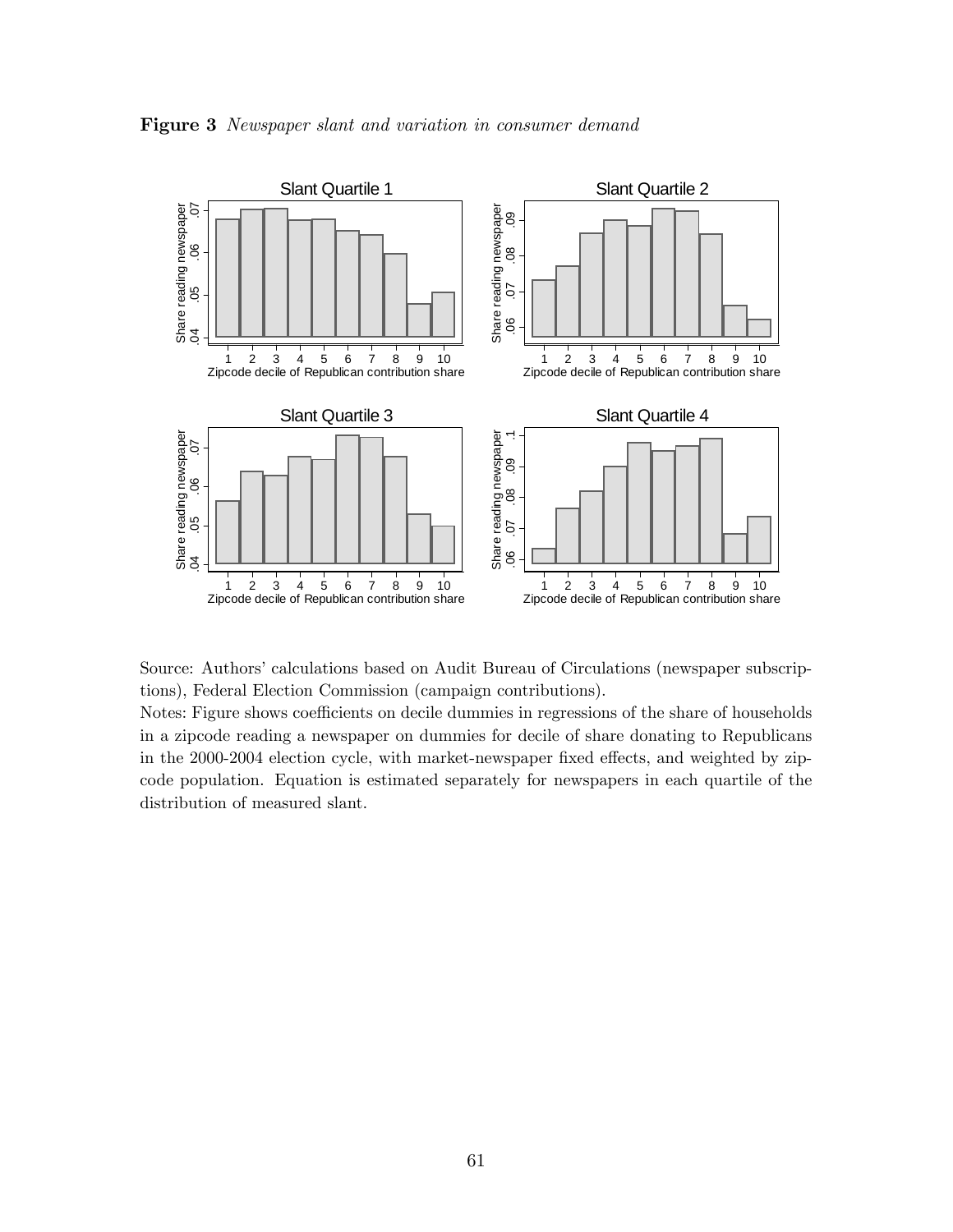Figure 4 Differences between slant and predicted ideal point



Source: Authors' calculations based on U.S. Presidential Atlas, FEC contribution data, and Audit Bureau of Circulations (ideal points).

Notes: Figure shows the distribution of the difference between newspapers' actual slant and our estimate of their profit-maximizing level of slant  $(\hat{y}_n - ideal_n)$ . See section 3 for derivation of slant index, and section 4.4 for details on the computation of profit-maximizing level of slant. The dashed line indicates the mean of the distribution and the dotted lines indicate the 95 percent confidence interval for the value of the mean (incorporating both sampling variation in slant and uncertainty in the demand estimates that are inputs to computing *ideal<sub>n</sub>*).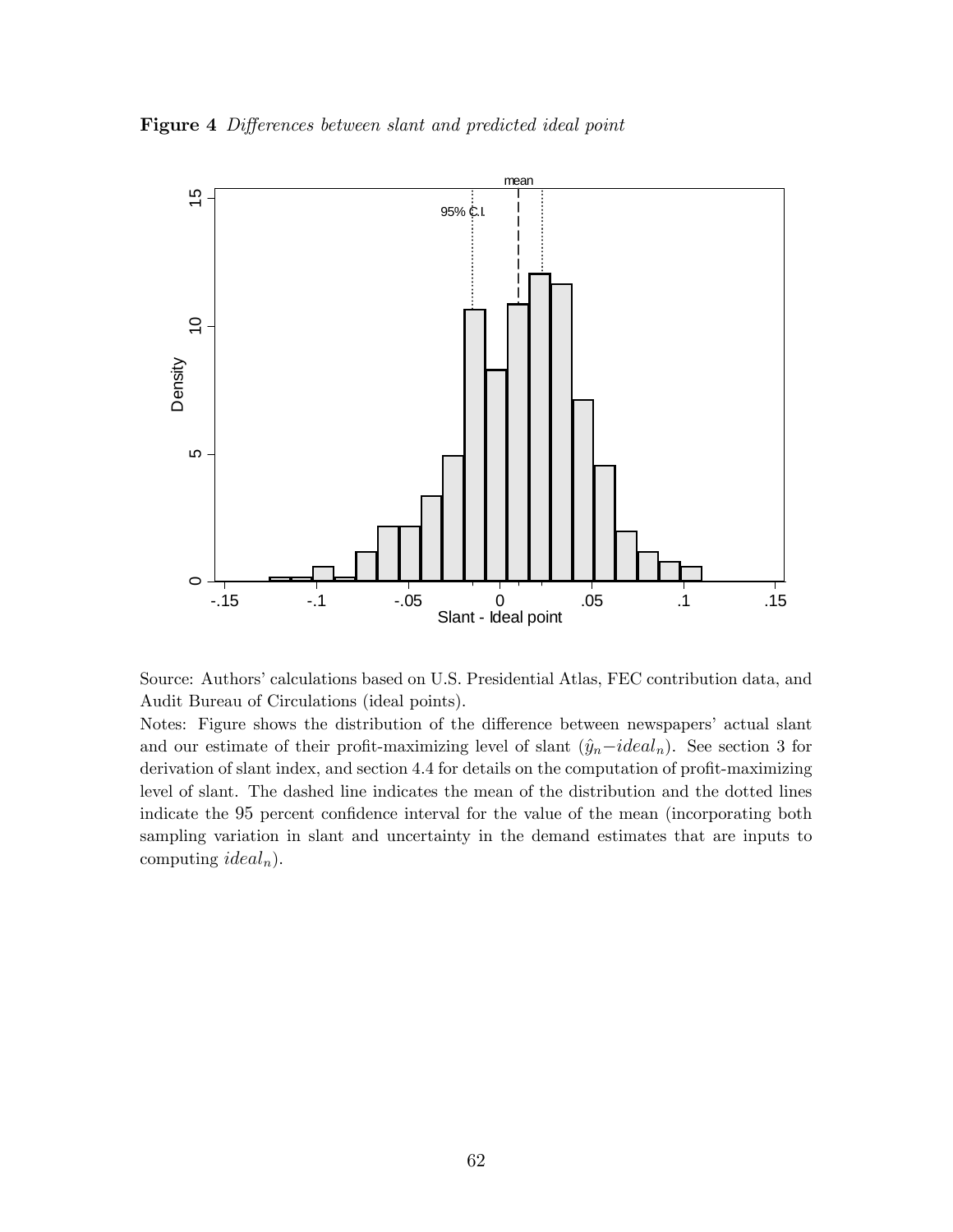Figure 5 Slant and consumer preferences



Source: Authors' calculations based on U.S. Presidential Atlas (county-level voting), Editor and Publisher International Yearbook 2000-2005 (newspaper location).

Notes: Figure shows newspaper slant index and profit-maximizing level of slant (y-axis) against Bush's share of the two-party vote in 2004 in the newspaper's market (x-axis). See section 3 for derivation of slant index, and section 4.4 for details on the computation of profitmaximizing slant. Newspaper market is defined as the newspaper's primary metropolitan statistical area if available, and the newspaper's county if not.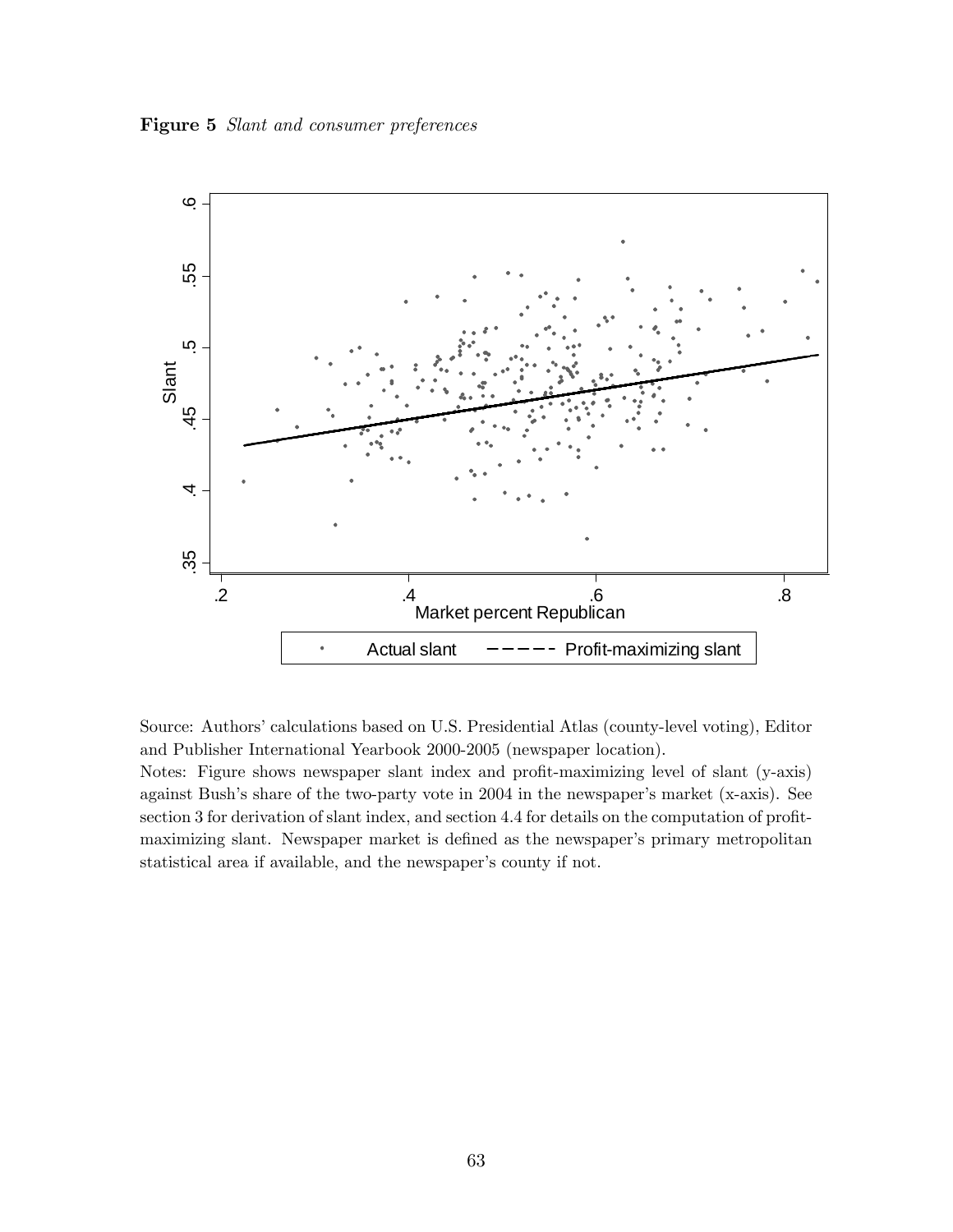### Figure 6 Newspaper slant and ownership

Panel A: Relationship between newspaper slant and average slant of co-owned papers



Panel B: Newspaper slant and slant of co-owned papers, controlling for consumer preferences and state



Source: Authors' calculations based on Editor and Publisher International Yearbook 2000-2005 (newspaper location and ownership).

Notes: See section 3 for derivation of slant index. Figure A shows average slant of co-owned newspapers graphed against a newspaper's own slant. Figure B parallels figure A, but measures slant using residuals from a regression of slant on percent Republican in market and dummies for the state in which the newspaper is located.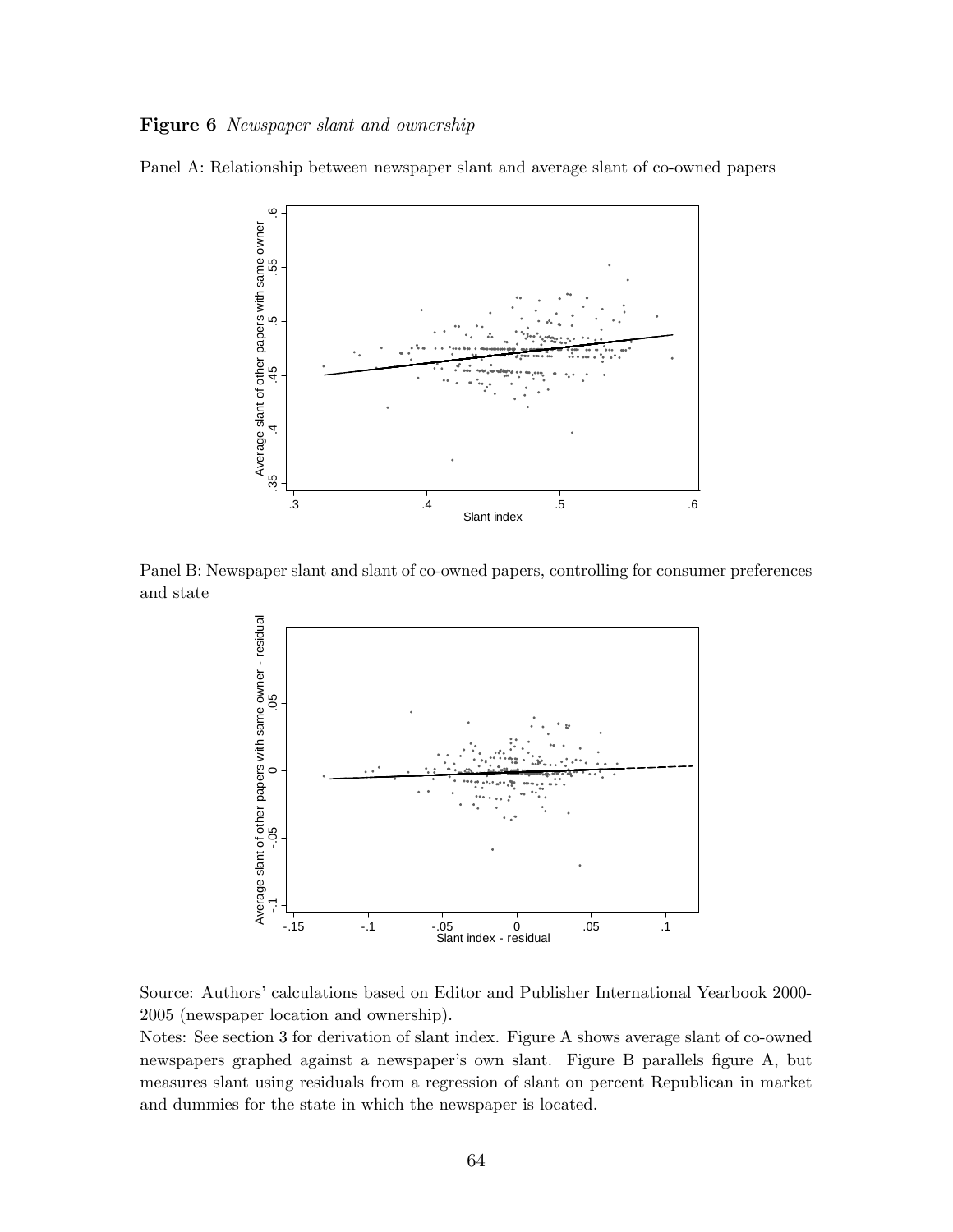Figure 7 Newspaper slant and political contributions



Source: Authors' calculations based on Editor and Publisher International Yearbook 2000-2005 (newspaper ownership), Federal Election Commission (donations of executives), Center for Public Integrity (corporate donations).

Notes: Figure shows average slant of newspapers owned by a firm graphed against the share of total dollars going to Republicans within each category of contributions.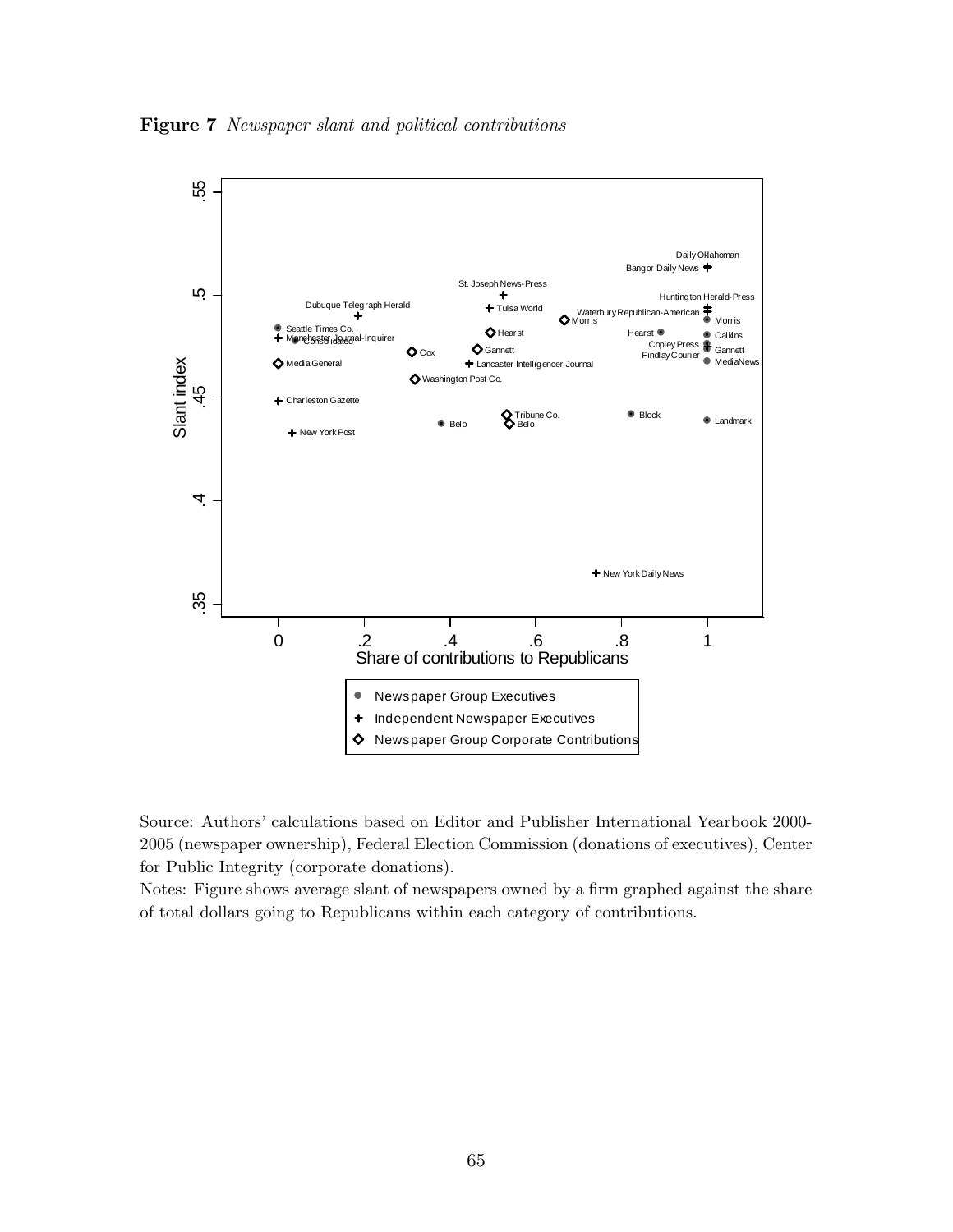| Phrase                                                                            |            |               |         |              | Share of hits that are |         |         |                    |
|-----------------------------------------------------------------------------------|------------|---------------|---------|--------------|------------------------|---------|---------|--------------------|
|                                                                                   |            |               |         |              |                        |         |         |                    |
|                                                                                   |            | Share of hits | AP wire | Other        | Letters to             | Maybe   | Clearly | Independently-     |
|                                                                                   | Total hits | in quotes     | stories | wire stories | the editor             | opinion | opinion | produced news      |
| Global war on terrorism                                                           | 2064       | $16\%$        | $3\%$   | $4\%$        | $1\%$                  | $2\%$   | $10\%$  | 80%                |
| Malpractice insurance                                                             | 2190       |               | $0\%$   | $0\%$        | $1\%$                  | $3\%$   | 12%     | 84%                |
| Universal health care                                                             | 1523       |               | $1\%$   |              | $\mathbb{Z}_6$         | $8\%$   | 28%     | $56\%$             |
| Assault weapons                                                                   | 1411       | 588           | $3\%$   | 12%          | $4\%$                  | $1\%$   | 25%     |                    |
| Child support enforcement                                                         | 1054       | $3\%$         | $\Im$   | $\%$         | $1\%$                  | $2\%$   | 11%     | $\frac{268}{17\%}$ |
| Public broadcasting                                                               | 3375       | $8\%$         | $1\%$   | $0\%$        | $2\%$                  | 4%      | 22%     |                    |
| Death tax                                                                         | 595        | 36%           | $0\%$   | $0\%$        | $2\%$                  | $5\%$   | 16%     |                    |
| Average (hit-weighted)                                                            |            | 10%           | $1\%$   | $2\%$        | $3\%$                  | $3\%$   | 19%     | $71\%$             |
| Source: Authors' calculations based on ProQuest and NewsLibrary database searches |            |               |         |              |                        |         |         |                    |

Appendix Table 1 Audit of search results Appendix Table 1 Audit of search results

Notes: See appendix A for details.

Notes: See appendix A for details.